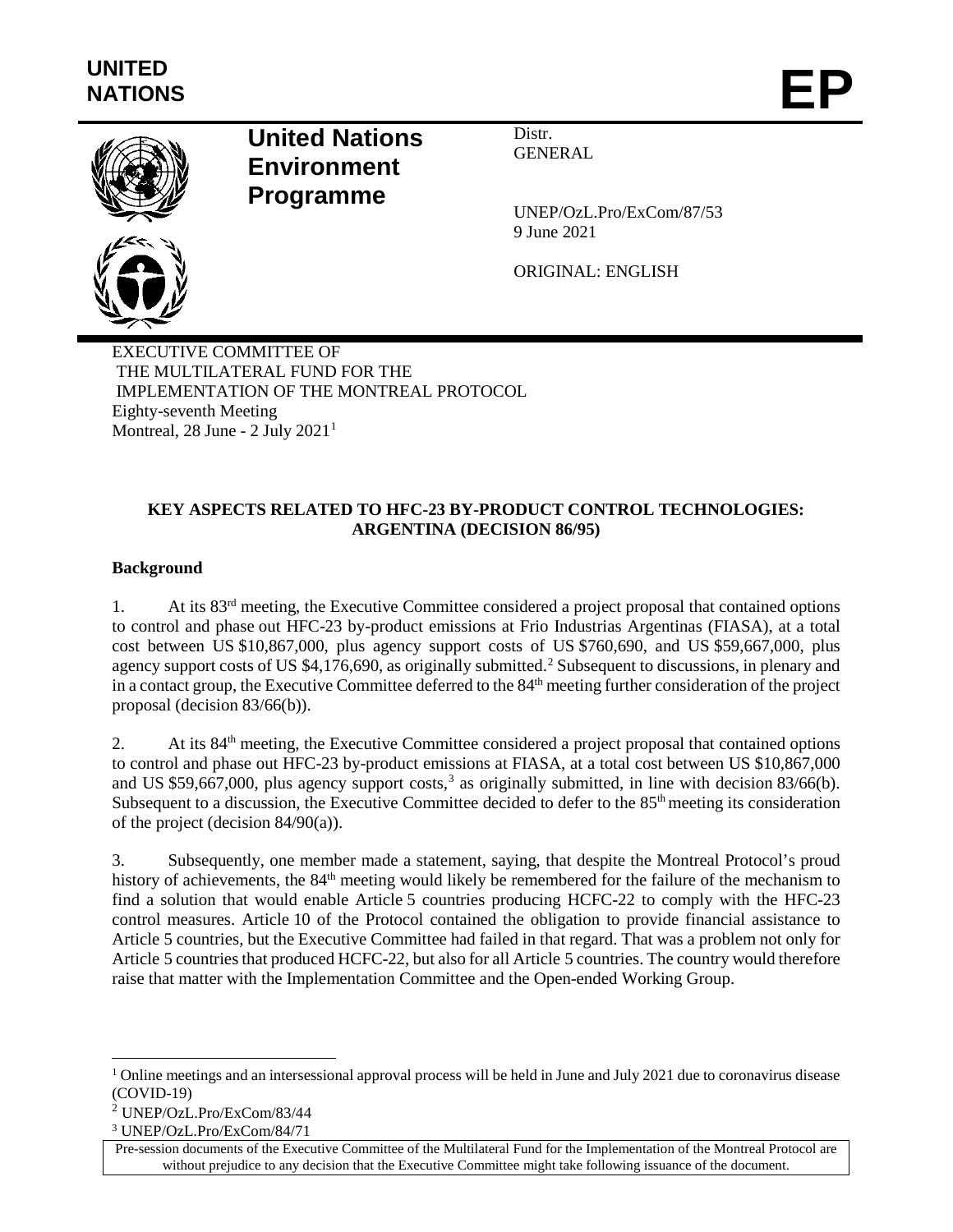4. In line with decision 84/90(a), on behalf of the Government of Argentina, UNIDO submitted to the 85th meeting a project proposal[4](#page-1-0) that *inter alia* included information related to the 2019 production of HCFC-22 at FIASA, the potential impact of the August 2019 economic crisis, and the management of the HFC-23 by-product. However, in line with the intersessional approval processes established for the  $85<sup>th</sup>$  and 86th meetings, the Executive Committee decided to consider the project proposal at its 86th meeting (in March 2021).<sup>5</sup>

5. At its  $86<sup>th</sup>$  meeting, the Executive Committee agreed to reconstitute the contact group that had been established at the 84<sup>th</sup> meeting to consider key aspects related to HFC-23 by-product control (decisions 84/90 and 84/91), and to hold online meetings to pursue consideration of the HFC-23 by-product control projects in Argentina and Mexico; and defer, to the  $87<sup>th</sup>$  meeting, consideration of the policy matters contained in document UNEP/OzL.Pro/ExCom/86/94. Subsequent to the discussions in the contact group, the Executive Committee decided *inter alia* to continue consideration of the project to control HFC-23 by-product emissions in Argentina at the 87<sup>th</sup> meeting; and to note the working document containing a draft decision on the project considered by the contact group at the 86<sup>th</sup> meeting, as contained in Annex XLIX to document UNEP/OzL.Pro/ExCom/86/100, and that the Government of Argentina, through UNIDO, would submit a counter-proposal for consideration at the  $87<sup>th</sup>$  meeting (decision  $86/95$ ).

6. For ease of reference, the Secretariat has included the working document containing a draft decision on the project considered by the contact group at the 86<sup>th</sup> meeting in Annex I to the present document, and appended the project documents submitted to the 83<sup>rd</sup>, 84<sup>th</sup>, 85<sup>th</sup>, and 86<sup>th</sup> meetings to the present document.

# **Counter-proposal submitted to the 87th meeting**

7. In line with decision 86/95, on behalf of the Government of Argentina, UNIDO has submitted a counter-proposal for the project to control HFC-23 by-product emissions in Argentina at a total cost of US \$2,692,279, plus agency support costs of US \$188,460, based on the following:

- (a) Incremental capital costs (ICCs) of US \$1,479,482 (see Table 1);
- (b) Variable costs of destruction of US \$305,596 based on an HCFC-22 production of 1,540 metric tonnes (mt)/yr (i.e., average 2017-2019 production) between 2022 and 2024, and 1,300 mt/yr between 2025 and 2029; the historic average HFC-23 by-product generation rate of 3.24 per cent; and unit costs of natural gas and water, and their use per kilogramme of HFC-23 destroyed, as proposed by the Secretariat at the 83<sup>rd</sup> meeting, and of electricity and oxygen gas as submitted by UNIDO to the 83rd meeting;
- (c) Annual fixed costs of destruction of US \$70,900 based on a fixed contract for nitrogen (US \$34,440), maintenance (US \$32,500), and annual registration as a hazardous waste generator and treatment facility (US \$3,960), for eight years amounting to US \$567,200; and
- (d) Verification, and national management and monitoring of US \$340,000, based on annual verification (US \$20,000) and annual national management and monitoring (US \$22,500) for eight years.

<span id="page-1-0"></span> <sup>4</sup> UNEP/OzL.Pro/ExCom/85/64/Rev.1.

<span id="page-1-1"></span><sup>&</sup>lt;sup>5</sup> In light of the COVID-19 pandemic, the Executive Committee agreed to postpone its  $85<sup>th</sup>$  meeting, originally scheduled from 25 to 29 May 2020, and to hold it back-to-back with the 86<sup>th</sup> meeting in November 2020. In order to ensure continuity of compliance-related activities in Article 5 countries, and to reduce its workload when convened, the Executive Committee decided to implement an intersessional approval process for projects and activities that were to be submitted to the  $85<sup>th</sup>$  meeting; agenda items that were not considered intersessionally would be included in the agenda of the 86<sup>th</sup> meeting. Given the evolution of the pandemic, the Executive Committee further deferred both meetings to March 2021.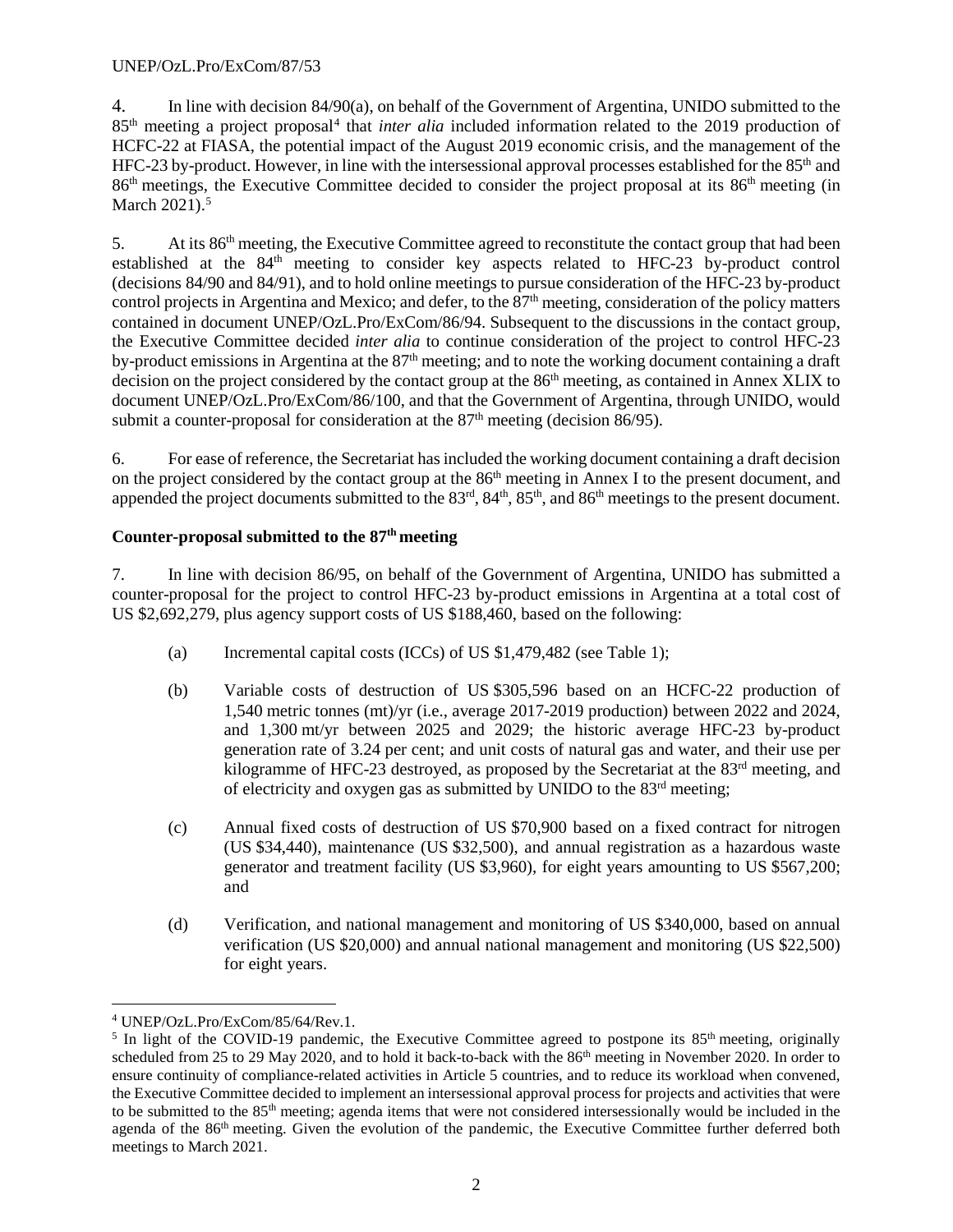#### **SECRETARIAT'S COMMENTS AND RECOMMENDATION**

#### **COMMENTS**

#### Update on the status of HCFC-22 production and HFC-23 by-product emissions

8. FIASA produced 1,20[6](#page-2-0) mt of HCFC-22 in 2020, a 25 per cent decrease from 2019, while sales<sup>6</sup> increased by 14 per cent relative to 2019. The enterprise has continued to vent all the HFC-23 by-product generated.

9. The Secretariat considered meaningful not to use the 2018-2020 average, but instead agreed to use the average 2017-2019 production of HCFC-22 as the basis to determine the incremental operating costs for 2022-2024 based on the following:

- (a) In line with the draft decision considered by the contact group at the  $86<sup>th</sup>$  meeting, the funding provided to the country would be reduced relative to that approved in principle based on the verified quantity of HFC-23 by-product destroyed. Accordingly, the funding provided would depend on the actual quantity of HCFC-22 produced and HFC-23 by-product destroyed rather than the average production selected;<sup>[7](#page-2-1)</sup>
- (b) It was difficult to assess the reasons for the decline in production in 2020, noting that the enterprise had accumulated a substantial quantity of stocks in 2019[8](#page-2-2) and that sales in 2020 had increased, and that future sales of HCFC-22 would *inter alia* depend on the price charged by FIASA, which was not available; and
- (c) The exceptional circumstances due to the COVID-19 pandemic in 2020.

#### Cost issues related to the counter-proposal

10. The Secretariat noted the counter-proposal submitted by UNIDO that considered many of the issues raised by the Secretariat during its previous reviews and those raised by Executive Committee members during contact group discussions. In light of the counter-proposal submitted to the  $87<sup>th</sup>$  meeting, the Secretariat had extensive discussions with UNIDO on several of the costs items, resulting in an agreed cost of US \$2,522,630 for the project, as presented below, subject to the possible adjustments discussed in paragraph 18 below.

#### *ICCs*

#### 11. ICCs were agreed at US \$1,424,864, as shown in Table 1.

| Table 1. Counter-proposal and agreed ICCs for the refurbishment of the incinerator (US \$) |  |  |
|--------------------------------------------------------------------------------------------|--|--|
|--------------------------------------------------------------------------------------------|--|--|

| <b>Description</b>                         | <b>UNIDO</b> | Agreed    |
|--------------------------------------------|--------------|-----------|
| SGL incinerator refurbishment              | 1,013,480    | 1,002,029 |
| Final vent gas scrubber                    | 20,790       | 9,875     |
| Delivery to Buenos Aires port and to FIASA | 30,000       | 30,000    |
| SGL installation/commissioning supervision | 75,052       | 69,760    |
| <b>FIASA</b> construction                  | 86,000       | 86,000    |
| Contingency $(10\%)$                       | 111,570      | 107,049   |
| Building to house cryogenic tank           | 84,000       | 61,562    |
| Zeolite for oxygen generator               | 58,590       | 58,590    |
| <b>Total capital cost</b>                  | 1,479,482    | 1,424,864 |

<span id="page-2-0"></span> <sup>6</sup> Confidential information available upon request by Executive Committee members.

<span id="page-2-1"></span><sup>7</sup> Except for the case where FIASA were to close prior to 1 January 2024.

<span id="page-2-2"></span><sup>8</sup> Based on (confidential) production and sales data from 2014 through 2019, FIASA's end-of-year stocks were approximately 25 per cent of its total 2019 sales. See paragraph 8 of document UNEP/OzL.Pro/ExCom/85/64/Rev.1.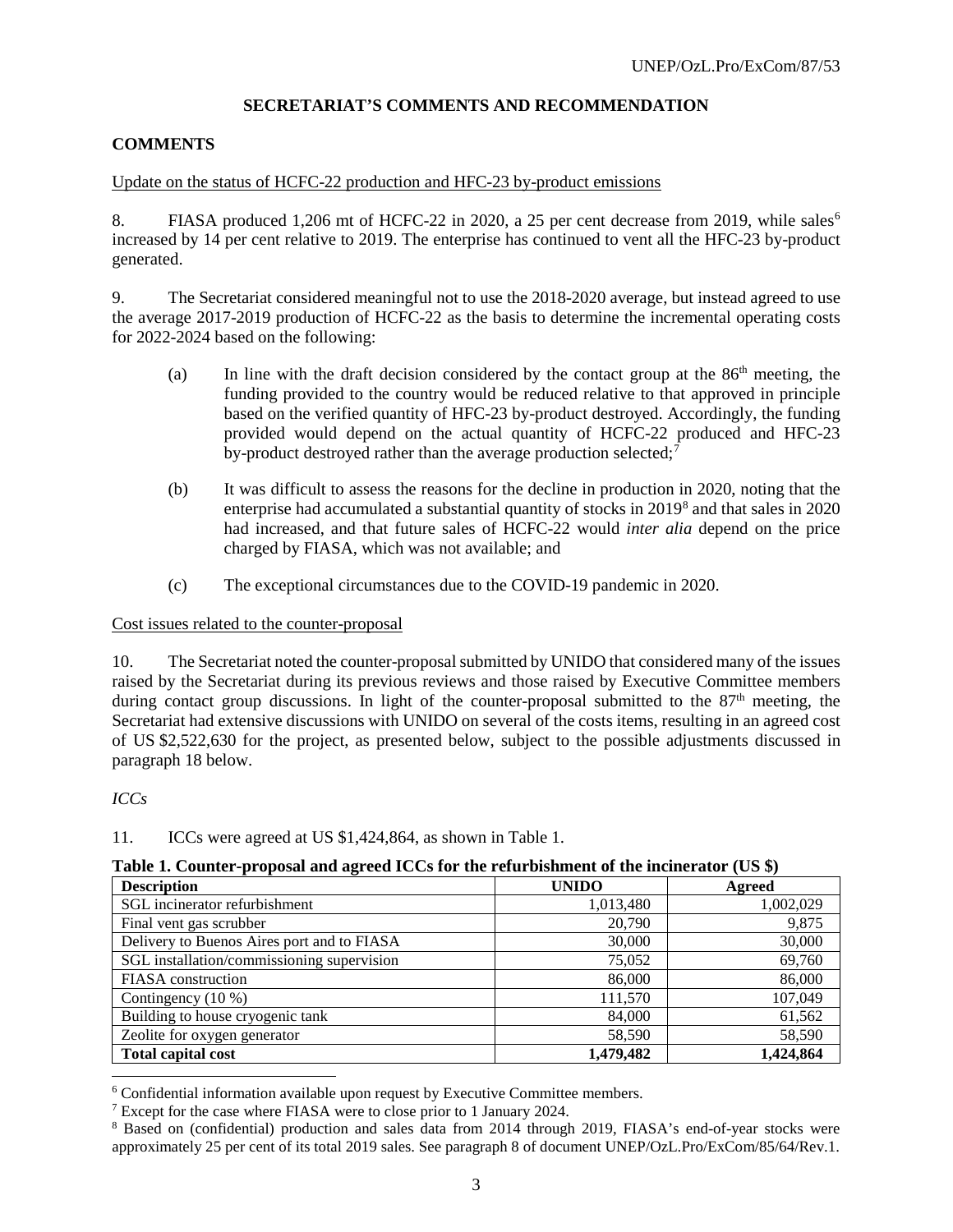- 12. The following adjustments to the costs of the counter-proposal were made:
	- (a) The cost for the refurbishment of the incinerator was based on the updated quote submitted by SGL Carbon Group of Meitingen, Germany (SGL) to the 86<sup>th</sup> meeting, using the United Nations rate of exchange for the Euro effective 1 May 2021;<sup>[9](#page-3-0)</sup> a 2 per cent reduction as some equipment included in the refurbishment quote (i.e., HF acid recycle pump, liquid recycle pump, manual valves and fittings, and the piping repair and revamp materials) may be purchased locally at a lower cost; and minor adjustments to installation costs;
	- (b) The Secretariat had previously not considered the final vent gas scrubber incremental, as the refurbishment of the incinerator had included a (rubber-lined) final vent gas scrubber. However, the counter-proposal submitted by the Government of Argentina demonstrated that this equipment would contribute to a substantial reduction in maintenance costs. Further to a discussion with UNIDO, the cost of this equipment was agreed at US \$9,875; and
	- (c) The cost for zeolite for the oxygen generator was agreed as submitted (US \$58,590); however, as noted by the Secretariat at the 83<sup>rd</sup> meeting, the purchase of oxygen gas, which UNIDO had included in the variable costs of destruction, was not incremental and was agreed to be removed.

#### *Variable cost of destruction*

13. The counter-proposal included total variable costs of destruction of US \$305,596 based on the operation of the incinerator from 1 January 2022 to 31 December 2029, for a total destruction of 360.36 mt of HFC-23. Noting that the refurbishment of the incinerator would be completed by 1 July 2022, the Secretariat proposed that FIASA store the HFC-23 by-product generated in its cryogenic tank as of 1 January  $2022^{10}$  $2022^{10}$  $2022^{10}$  so that this HFC-23 could be destroyed once the refurbishment of the incinerator had been completed. The Government of Argentina agreed with the Secretariat's proposal. On that basis, the variable costs of destruction for 2022-2029 were agreed at US \$195,566 based on the following:

- (a) The variable costs of natural gas and water were agreed as submitted, and the costs of oxygen gas were removed;
- (b) Previously, the Secretariat had based its calculations on the electricity used to destroy each kilogramme of HFC-23 on the data contained in verification reports submitted by the enterprise to the Clean Development Mechanism (CDM).<sup>[11](#page-3-2)</sup> Notwithstanding that those verification reports were prepared by an independent entity with the goal of quantifying the total CO2eq emissions from the CDM project, UNIDO clarified that the verification reports submitted under the CDM inadvertently did not include the electricity used by the pressure-swing adsorption (PSA) oxygen generator. Accordingly, it was agreed to use the electricity use provided by UNIDO that also included the PSA oxygen generator, and the 2022 price of electricity submitted by UNIDO to the 83rd meeting; and
- (c) At the 83rd meeting, the Secretariat had noted that every year for which data was available, revenue from the sale of dilute hydrofluoric acid (HF50) was higher than the cost of natural gas, electricity, water, and oxygen purchased to operate the incinerator. Accordingly, it was

<span id="page-3-0"></span> $90.826 \text{ } \infty$ US \$.

<span id="page-3-1"></span><sup>&</sup>lt;sup>10</sup> The enterprise would need to register as a hazardous waste generator and treatment facility in order to store HFC-23 by-product in its cryogenic tank and destroy it. Given the time required to submit an application and receive approval for that registration, the capacity of the cryogenic tank, and the time required to refurbish the incinerator, <sup>1</sup> January 2022 is likely the earliest date the enterprise could start storing HFC-23 by-product. 11 See document UNEP/OzL.Pro/ExCom/79/48.

<span id="page-3-2"></span>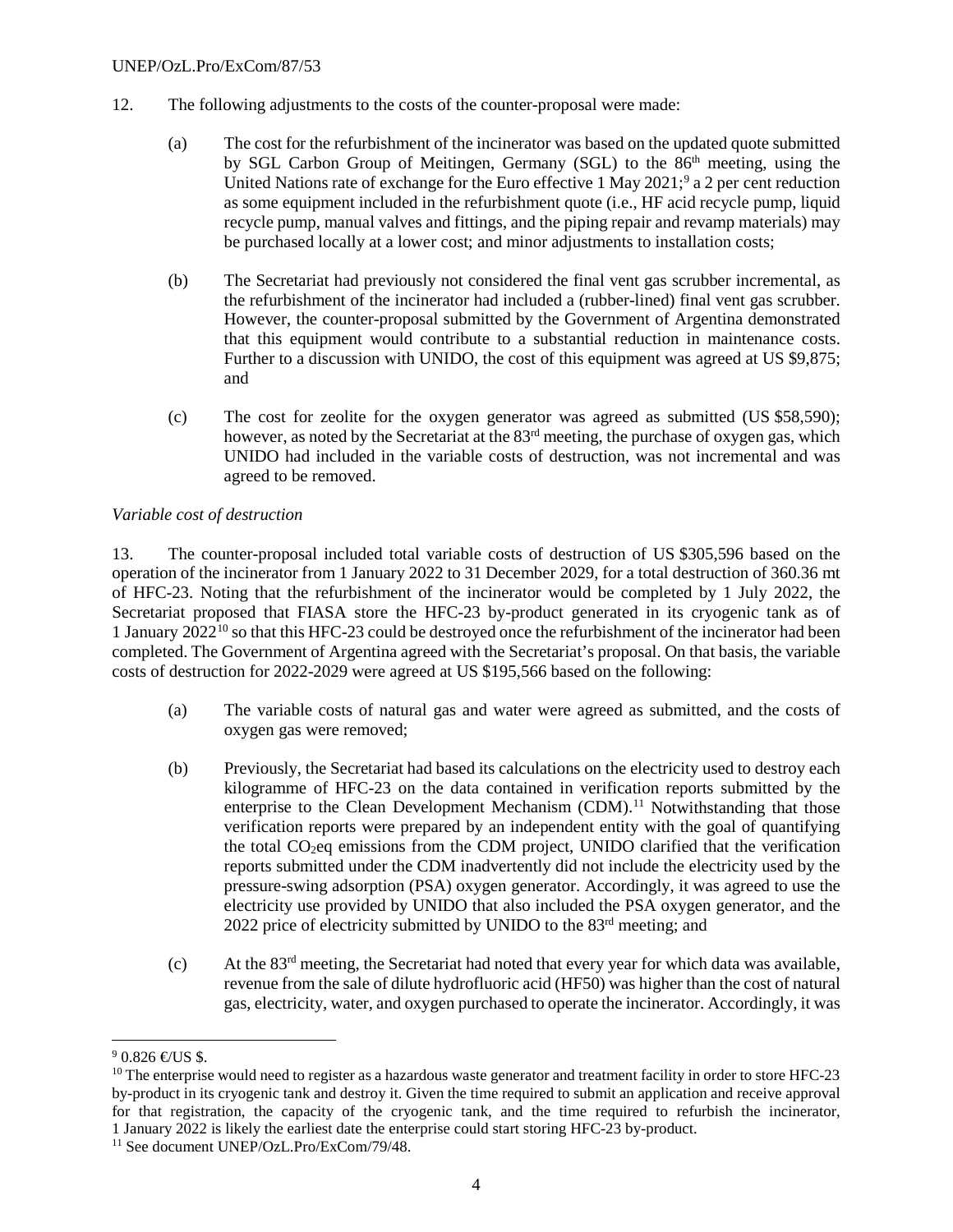agreed to account for that potential revenue based on 2019 price of HF50 provided by the enterprise, and further adjusting that price based on inflation and the change in value of the Argentine Peso relative to the US dollar.

#### *Fixed cost of destruction and verification*

14. Fixed costs of destruction (US \$567,200) and for verification (US \$160,000) were agreed as submitted.

#### *Monitoring and training*

15. At the 86<sup>th</sup> meeting, UNIDO had proposed an annual cost of US \$10,000 for monitoring except for in 2022, where US \$5,000 was proposed in light of funding for monitoring of production provided under the HPMP; in addition, UNIDO had included US \$20,000/yr for a project monitoring unit (PMU). The counter-proposal submitted to the 87<sup>th</sup> meeting similarly included annual funding for national management and monitoring. During the project review it was agreed not to include funding for a PMU, and to use the monitoring costs submitted by UNIDO at the 86<sup>th</sup> meeting.

16. The Secretariat considers that the most cost-efficient manner for the enterprise to operate the incinerator is in campaigns. Should the enterprise wish to operate the incinerator in campaigns, it would need trained operators to run the incinerator, a specialized piece of equipment that requires careful monitoring and control during start-up, operation, and shut-down, and there may be turn-over of staff between those campaigns. Accordingly, in order to ensure that only appropriately trained staff operate the incinerator so that it can achieve the destruction and removal efficiency required under the Montreal Protocol, the Secretariat proposed US \$12,500 annual costs for training the operator personnel.

17. Annex II to the present document provides the agreed costs by year.

# **Conclusion**

18. The Secretariat notes that the costs agreed with UNIDO may be further adjusted by the Executive Committee based on its consideration of the duration for which funding support is provided. In addition, the funding approved in principle would be reduced if the annual HCFC-22 production was below 1,540 mt, based on the agreed cost to destroy each kilogramme of HFC-23 and the verified quantity of HFC-23 destroyed in that year. As noted in the document containing the draft Agreement between the Government of Mexico and the Executive Committee for the key aspects related to HFC-23 by-product control technologies for Mexico, [12](#page-4-0) the Secretariat has recommended that the Executive Committee consider incentivizing process optimization to reduce the HFC-23 by-product generation rate for that project. The Executive Committee may wish to provide guidance as to whether it similarly wishes to incentive process optimization in the project in Argentina.

19. The Secretariat would submit a draft Agreement between the Government of Argentina and the Executive Committee to the 88<sup>th</sup> meeting, once the Committee had agreed on the level of funding and any guidance that it wishes to provide at the 87<sup>th</sup> meeting. That draft Agreement would specify the funding levels, targets, and obligations, as well as *inter alia* the following:

(a) Submission by the Government of Argentina, through UNIDO, of annual progress reports through the completion of the project on the status of the project, including the level of disbursement, the quantity of HCFC-22 produced, and the quantity of HFC-23 by-product generated, destroyed, sold, stored, and emitted;

<span id="page-4-0"></span> <sup>12</sup> UNEP/OzL.Pro/ExCom/87/54.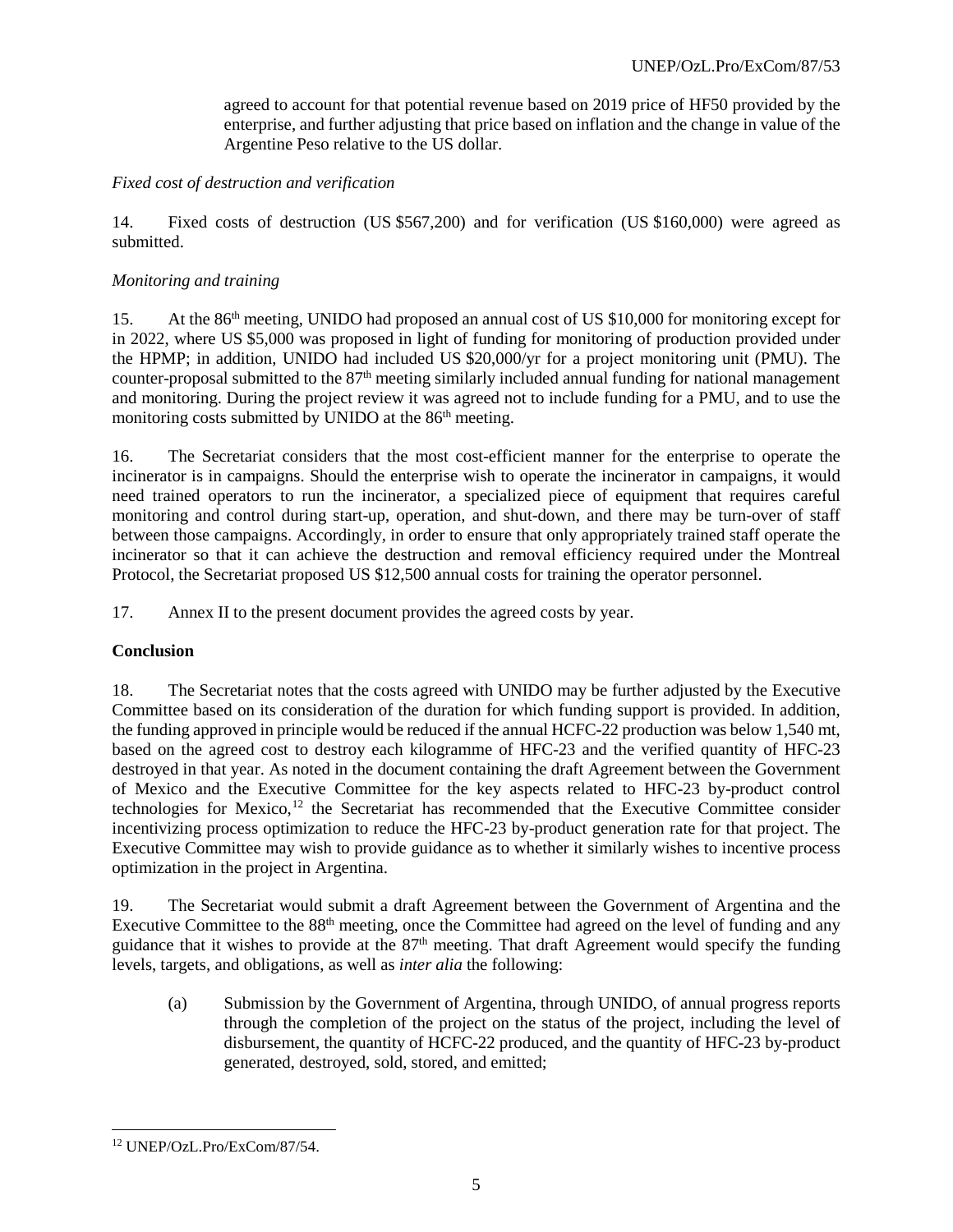- (b) Submission of annual independent verification reports, documenting the Government of Argentina's compliance at the first meeting of the year in 2023 through the completion of the project;
- (c) In line with paragraph (b)(iv) of the draft decision considered by the contact group at the 86th meeting, a clause clarifying that the Government would inform the Executive Committee should FIASA decide to permanently close its HCFC-22 production line prior to 1 January 2024, so that a request for the remaining funding, except for any funds approved for independent verification for years subsequent to the year of the production closure, could be submitted to the Executive Committee for its consideration;
- (d) A penalty clause, equivalent to three times the agreed destruction cost, that would be applied to emissions of HFC-23 by-product that were determined not to have been destroyed after taking into account the destruction and removal efficiency of the incinerator; and that the funds associated with the penalty would be returned to the Multilateral Fund to the meeting following the determination that HFC-23 by-product that was generated was not destroyed; and
- (e) Any remaining balances after the completion of the project would be returned to the Multilateral Fund within twelve months of the project completion.

20. In order to facilitate consideration of the project, the Secretariat has included a recommendation based on the draft decision considered by the contact group at the 86th meeting, making the following changes: updating the relevant document number and the meeting to which the draft Agreement and annual implementation plan would be submitted; and removing the proposed funding and agency support costs, except for the tranche being considered at the present meeting, which was calculated based on the agreed ICCs and incremental operating costs for 2022 and 2023.

# **RECOMMENDATION**

- 21. The Executive Committee may wish to:
	- (a) Note the key aspects related to HFC-23 by-product control technologies: Argentina (decision 86/95) contained in document UNEP/OzL.Pro/ExCom/87/53;
	- (b) Approve, in principle, US \$[XXX], plus agency support costs of US \$[XXX, calculated at 7 per cent of the project cost] for UNIDO, to enable the Government of Argentina to comply with the HFC-23 by-product emission control obligations under the Kigali Amendment to the Montreal Protocol, on the understanding that:
		- (i) The Government of Argentina would ensure that by 1 January 2022 and thereafter, emissions of HFC-23 by-product from the HCFC-22 production line were destroyed in compliance with the Montreal Protocol, including ensuring emissions from its line are at or below 0.1 kg of HFC-23 emissions per 100 kg of HCFC-22 produced;
		- (ii) A maximum amount of US \$[XXX], within the total funding approved, is associated with incremental operating costs, and would be divided in annual tranches to be provided to Argentina upon verification of the quantity of HFC-23 destroyed;
		- (iii) The amount of incremental operating costs in each annual tranche will be calculated by multiplying the quantity of HFC-23 destroyed in metric tonnes by US \$[XXX]/kg;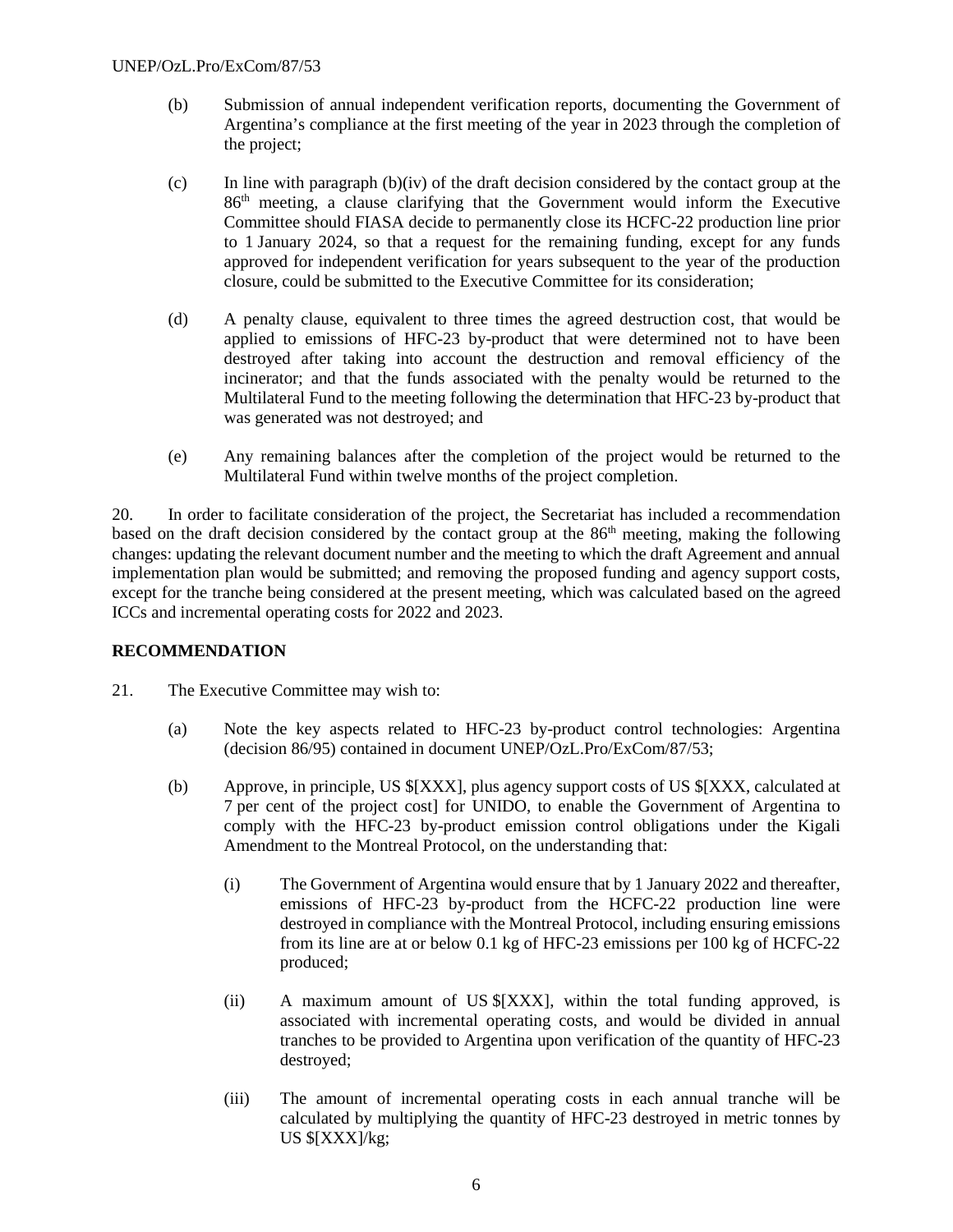- (iv) The Government of Argentina would have flexibility to use the funding approved in principle indicated in sub-paragraph (b) above for compensating the production plant, Frio Industrias Argentinas (FIASA), for closing its HCFC-22 production should FIASA decide to permanently close its HCFC-22 production line prior to 1 January 2024, except for any funds approved for independent verification for years subsequent to the year of the production closure, which should be returned to the Multilateral Fund, and on the understanding that any production at this facility of any other substance listed in Annexes C or F to the Protocol will not be eligible for funding;
- (v) The project would be completed by 1 January 2031;
- (vi) The Government of Argentina commits that there will be no additional funding from other sources for HFC-23 by-product emissions control at this facility during or after completion of the project, including HFC-23 credits or offsets;
- (c) Note:
	- (i) That the funding approved in principle specified in sub-paragraph (b) above is the total funding that would be available to the Government of Argentina from the Multilateral Fund for the control of HFC 23 by-product emissions;
	- (ii) The costs agreed for this project recognize the special circumstances of the project in Argentina and do not set a precedent for any other projects for the control of HFC-23 by-product emissions;
- (d) Request the Secretariat, in cooperation with UNIDO, to prepare a draft Agreement between the Government of Argentina and the Executive Committee for the control of HFC-23 by-product emissions for consideration at the 88<sup>th</sup> meeting, in light of the guidance provided by the Executive Committee at the  $87<sup>th</sup>$  meeting and in accordance with this decision;
- (e) Approve the first tranche of the HFC-23 by-product control emissions for Argentina at the amount of [US \$1,700,838], plus agency support costs of [US \$119,059] for UNIDO; and
- (f) Request the Government of Argentina, through UNIDO, to submit an annual implementation plan based on the draft Agreement for consideration at the 88<sup>th</sup> meeting.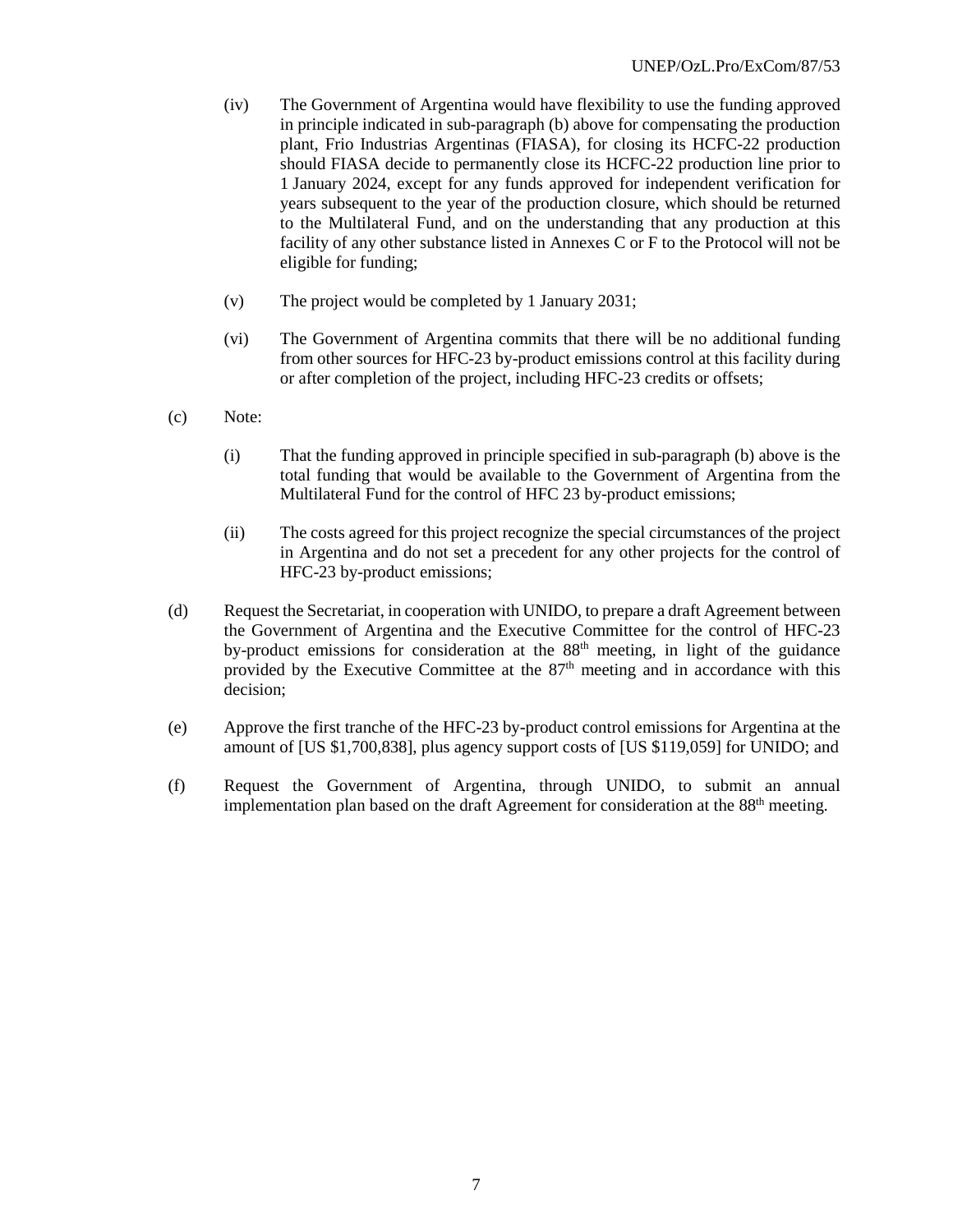#### **Annex I**

#### **DRAFT DECISION ON AGENDA ITEM 13(h): KEY ASPECTS RELATED TO HFC-23 BY-PRODUCT CONTROL TECHNOLOGIES: ARGENTINA (DECISION 84/90) (WORKING TEXT)**

[The Executive Committee decided to:

- (a) Note the key aspects related to HFC-23 by-product control technologies: Argentina (decision 84/90) contained in document UNEP/OzL.Pro/ExCom/86/95;
- (b) Approve, in principle, US \$1,700,000, plus agency support costs of US \$119,000 calculated at 7 per cent of the project cost for UNIDO, to enable the Government of Argentina to comply with the HFC-23 by-product emission control obligations under the Kigali Amendment to the Montreal Protocol, on the understanding that:
	- (i) The Government of Argentina would ensure that by 1 January 2022 and thereafter, emissions of HFC-23 by-product from the HCFC-22 production line were destroyed in compliance with the Montreal Protocol, including ensuring emissions from its line are at or below 0.1 kg of HFC-23 emissions per 100 kg of HCFC-22 produced;
	- (ii) A maximum amount of US \$274,872, within the total funding approved, is associated with incremental operating costs, and would be divided in annual tranches to be provided to Argentina upon verification of the quantity of HFC-23 destroyed;
	- (iii) The amount of incremental operating costs in each annual tranche will be calculated by multiplying the quantity of HFC-23 destroyed in metric tonnes by US \$0.76/kg;
	- (iv) The Government of Argentina would have flexibility to use the funding approved in principle indicated in sub-paragraph (b) above for compensating the production plant, Frio Industrias Argentinas (FIASA), for closing its HCFC-22 production should FIASA decide to permanently close its HCFC-22 production line prior to 1 January 2024, except for any funds approved for independent verification for years subsequent to the year of the production closure, which should be returned to the Multilateral Fund, and on the understanding that any production at this facility of any other substance listed in Annexes C or F to the Protocol will not be eligible for funding;
	- (v) The project would be completed by 1 January 2031;
	- (vi) The Government of Argentina commits that there will be no additional funding from other sources for HFC-23 by-product emissions control at this facility during or after completion of the project, including HFC-23 credits or offsets;
- (c) Note:
	- (i) That the funding approved in principle specified in sub-paragraph (b) above is the total funding that would be available to the Government of Argentina from the Multilateral Fund for the control of HFC 23 by-product emissions;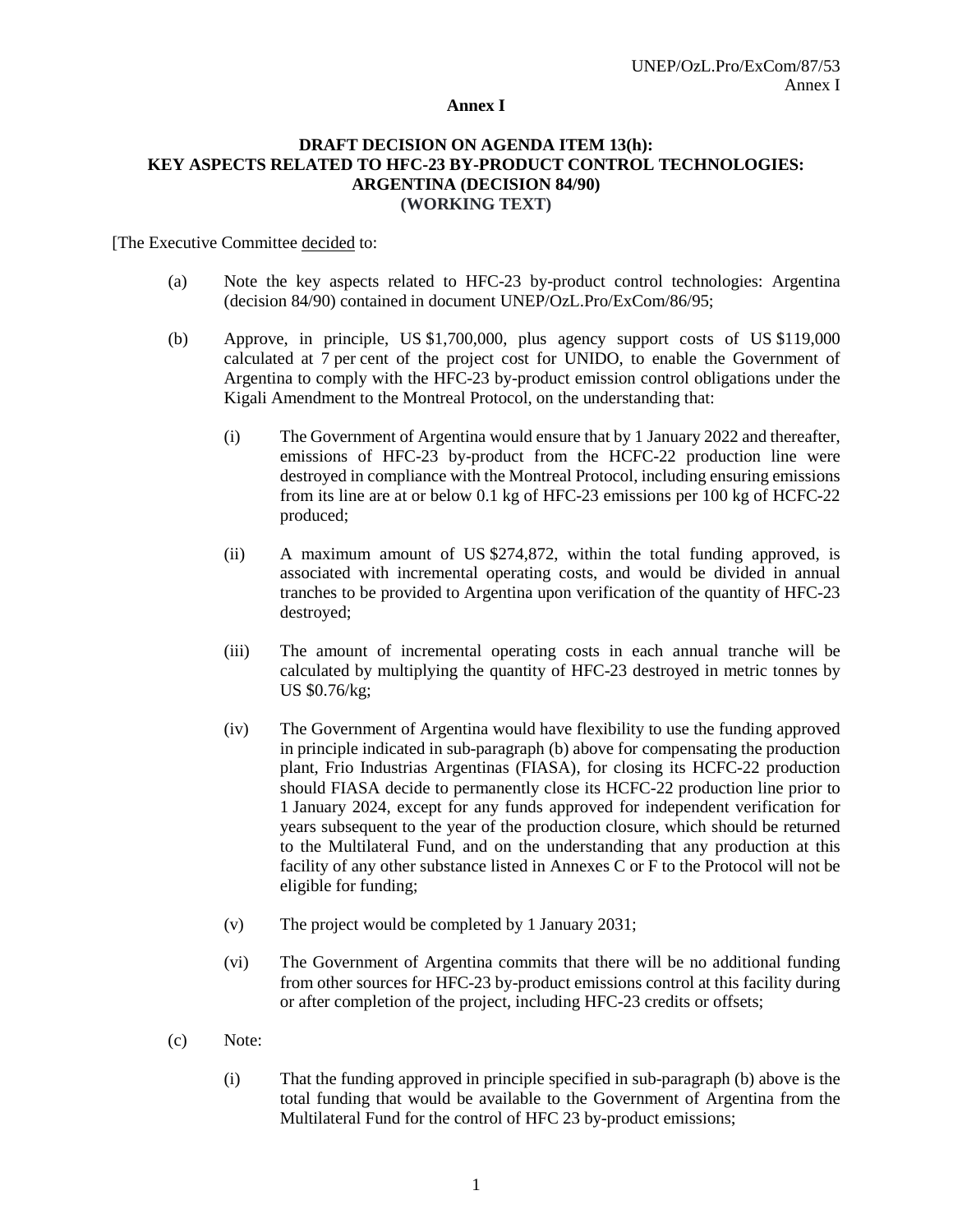#### UNEP/OzL.Pro/ExCom/87/53 Annex I

- (ii) The costs agreed for this project recognize the special circumstances of the project in Argentina and do not set a precedent for any other projects for the control of HFC-23 by-product emissions;
- (d) Request the Secretariat, in cooperation with UNIDO, to prepare a draft Agreement between the Government of Argentina and the Executive Committee for the control of HFC-23 by-product emissions for consideration at the  $87<sup>th</sup>$  meeting, in light of the guidance provided by the Executive Committee at the  $86<sup>th</sup>$  meeting and in accordance with this decision;
- (e) Approve the first tranche of the HFC-23 by-product control emissions for Argentina at the amount of US \$1,285,128, plus agency support costs of US \$89,959 for UNIDO; and
- (f) Request the Government of Argentina, through UNIDO, to submit an annual implementation plan based on the draft Agreement for consideration at the  $87<sup>th</sup>$  meeting.]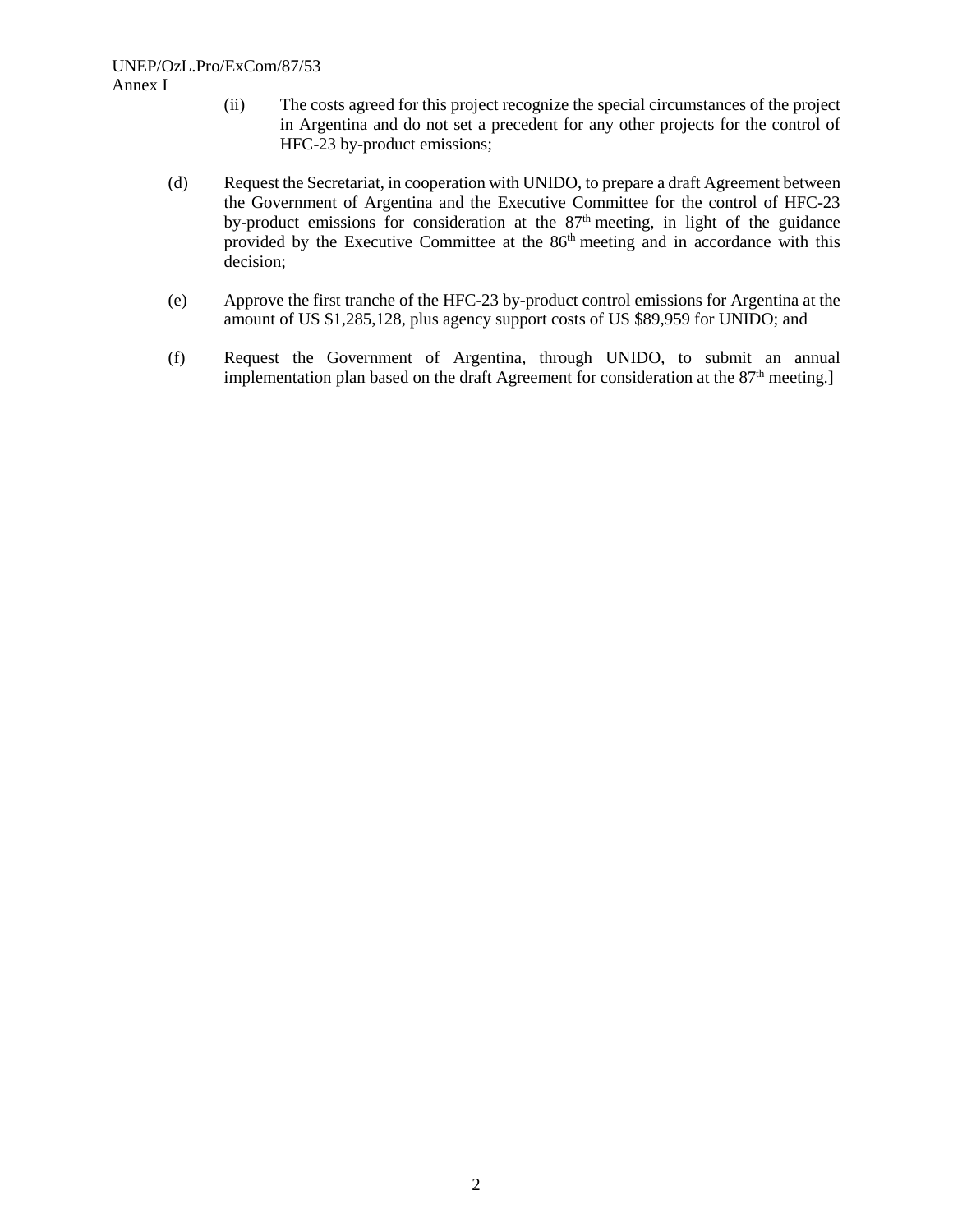## **Annex II**

| Year                                 | 2022                                          | 2023    | 2024    | 2025    | 2026    | 2027    | 2028    | 2029    | <b>Total</b> |
|--------------------------------------|-----------------------------------------------|---------|---------|---------|---------|---------|---------|---------|--------------|
|                                      | HCFC-22 production and HFC-23 generation (mt) |         |         |         |         |         |         |         |              |
| HCFC-22 production (mt)              | 1,540.3                                       | 1,540.3 | 1,540.3 | 1,300.0 | 1,300.0 | 1,300.0 | 1,300.0 | 1,300.0 | 11,121.0     |
| HFC-23 generated (mt)                | 49.9                                          | 49.9    | 49.9    | 42.1    | 42.1    | 42.1    | 42.1    | 42.1    | 360.4        |
| $w$ (HFC-23/HCFC-22) $(\% )$         | 3.24                                          | 3.24    | 3.24    | 3.24    | 3.24    | 3.24    | 3.24    | 3.24    | n/a          |
| HFC-23 destroyed (mt)                | 49.9                                          | 49.9    | 49.9    | 42.1    | 42.1    | 42.1    | 42.1    | 42.1    | 360.4        |
| Project costs (US \$)                |                                               |         |         |         |         |         |         |         |              |
| Incremental capital costs            | 1,424,864                                     |         |         |         |         |         |         |         | 1,424,864    |
| Variable cost of destruction         | 27,087                                        | 27,087  | 27,087  | 22,861  | 22,861  | 22,861  | 22,861  | 22,861  | 195,566      |
| Fixed costs of destruction*          | 70,900                                        | 70,900  | 70,900  | 70,900  | 70,900  | 70,900  | 70.900  | 70,900  | 567,200      |
| Independent verification             | 20,000                                        | 20,000  | 20,000  | 20,000  | 20,000  | 20,000  | 20,000  | 20,000  | 160,000      |
| Monitoring                           | 5,000                                         | 10,000  | 10,000  | 10,000  | 10,000  | 10,000  | 10,000  | 10,000  | 75,000       |
| Training of incinerator<br>operators | 12,500                                        | 12,500  | 12,500  | 12,500  | 12,500  | 12,500  | 12,500  | 12,500  | 100,000      |

# **AGREED HCFC-22 PRODUCTION, HFC-23 BY-PRODUCT DESTRUCTION, AND COSTS**

\* Comprising nitrogen, maintenance, and annual registration fee as a hazardous waste incinerator and operator.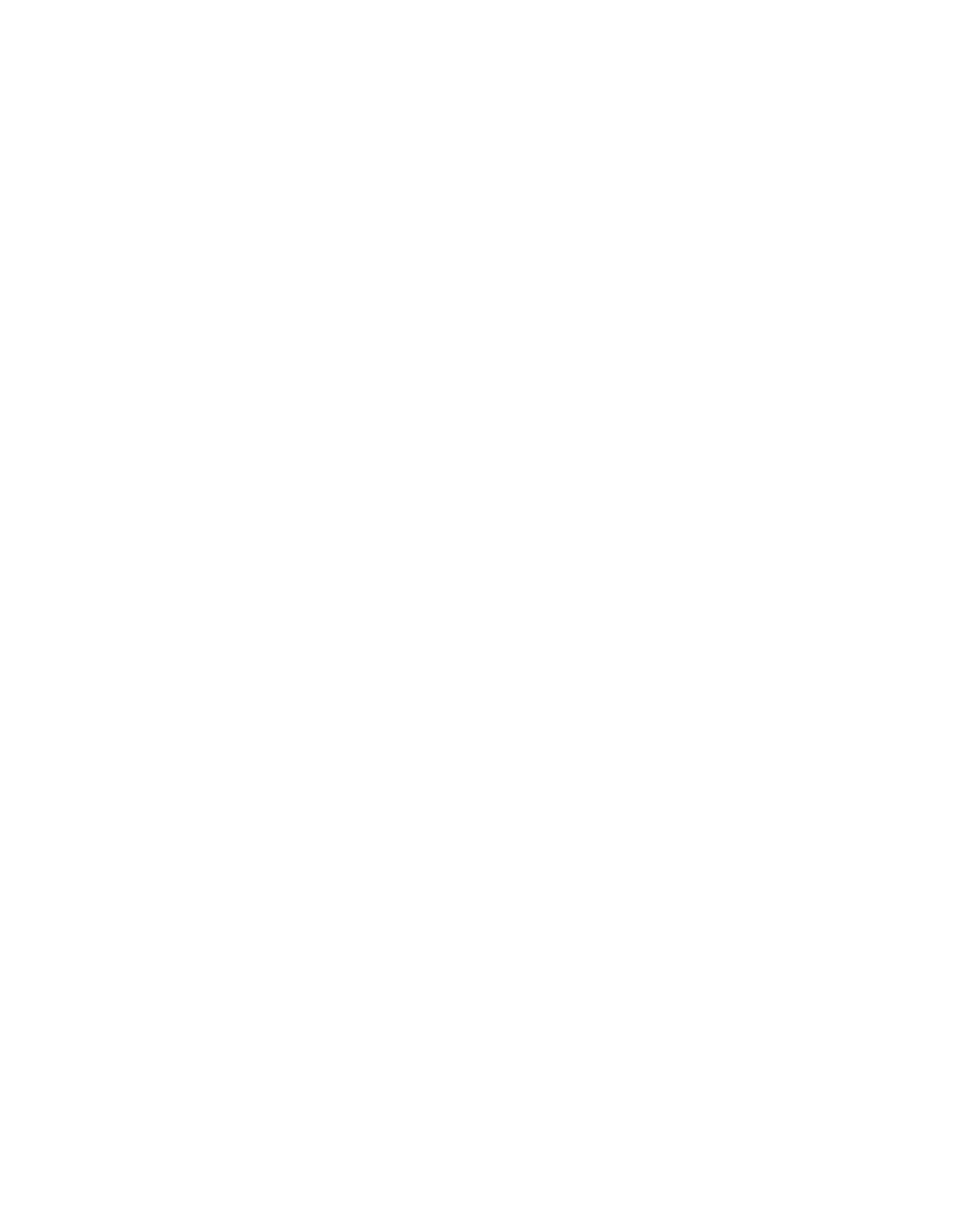# **UNITED** NATIONS **EP**



# **United Nations Environment Programme**

**Distr GENERAL** 

UNEP/OzL.Pro/ExCom/86/95 26 January 2021

ORIGINAL: ENGLISH

EXECUTIVE COMMITTEE OF THE MULTILATERAL FUND FOR THE IMPLEMENTATION OF THE MONTREAL PROTOCOL Eighty-sixth Meeting Montreal, 2-6 November 2020 Postponed to  $8-12$  March  $2021^{13}$  $2021^{13}$  $2021^{13}$ 

# **KEY ASPECTS RELATED TO HFC-23 BY-PRODUCT CONTROL TECHNOLOGIES: ARGENTINA (DECISION 84/90)**

Background

1. At its 83rd meeting, the Executive Committee considered project proposal options to control and phase out of HFC-23 emissions at Frio Industrias Argentinas (FIASA), at a total cost between US \$10,867,000, plus agency support costs of US \$760,690, and US \$59,667,000, plus agency support costs of US \$4,176,690, as originally submitted.<sup>[14](#page-11-1)</sup> Subsequent to discussions, in plenary and in a contact group, the Executive Committee deferred to the 84th meeting further consideration of the project proposal (decision 83/66(b)).

2. At its 84<sup>th</sup> meeting, the Executive Committee considered a proposal for a project to control and phase out HFC-23 by-product emissions at FIASA, at a total cost between US \$10,867,000 and US \$59,667,000, plus agency support costs,<sup>[15](#page-11-2)</sup> as originally submitted, in line with decision 83/66(b). Subsequent to a discussion, the Executive Committee decided to defer to the 85<sup>th</sup> meeting its consideration of the project to control HFC-23 by-product emissions in Argentina (decision 84/90(a)).

3. Subsequently, one member then made a statement, saying, that despite the Montreal Protocol's proud history of achievements, the 84<sup>th</sup> meeting would likely be remembered for the failure of the mechanism to find a solution that would enable Article 5 countries producing HCFC-22 to comply with the HFC-23 control measures. Article 10 of the Protocol contained the obligation to provide financial assistance to Article 5 countries, but the Executive Committee had failed in that regard. That was a problem not only for Article 5 countries that produced HCFC-22, but also for all Article 5 countries. The country would therefore raise that matter with the Implementation Committee and the Open-ended Working Group.

<span id="page-11-0"></span><sup>&</sup>lt;sup>13</sup> Due to coronavirus disease (COVID-19)

<span id="page-11-1"></span><sup>14</sup> UNEP/OzL.Pro/ExCom/83/44.

<span id="page-11-2"></span><sup>15</sup> UNEP/OzL.Pro/ExCom/84/71.

Pre-session documents of the Executive Committee of the Multilateral Fund for the Implementation of the Montreal Protocol are without prejudice to any decision that the Executive Committee might take following issuance of the document.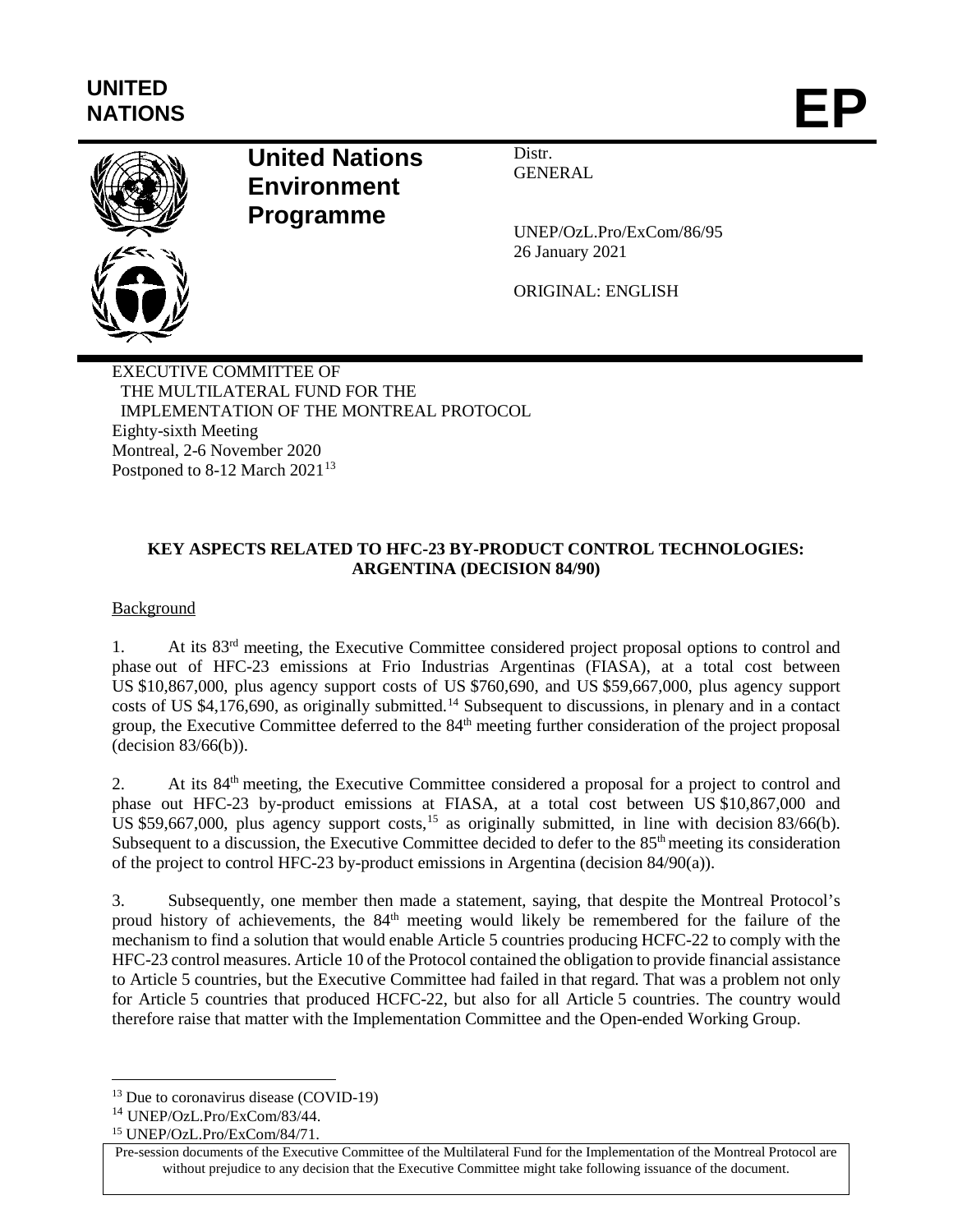4. In line with decision 84/90(a), on behalf of the Government of Argentina, UNIDO submitted to the 85th meeting a project proposal[16](#page-12-0) that *inter alia* included information related to the 2019 production of HCFC-22 at FIASA, the potential impact of the August 2019 economic crisis, and the management of the HFC-23 by-product.

5. However, in line with the intersessional approval processes established for the  $85<sup>th</sup>$  and 86th meetings, the Executive Committee decided to consider the project proposal at its 86th meeting (in March 2021).<sup>17</sup>

6. For ease of reference, the Secretariat has appended the project documents submitted to the  $83<sup>rd</sup>$ , 84<sup>th</sup> and 85<sup>th</sup> meetings to the present document.

# **Additional information submitted to the 86th meeting**

7. Noting that the Executive Committee was unable to consider the project proposal submitted by the Government of Argentina in 2020, the Secretariat requested additional information from UNIDO related to FIASA's 2020 production of HCFC-22 and management of the HFC-23 by-product.

8. Based on the additional information provided by UNIDO, the present document presents an updated assessment of the costs for the two options proposed by the Government to comply with the emission control of HFC-23 by-product, namely closure of the HCFC-22 production facility (Option 1), and restarting the incinerator for continued production of HCFC-22 (Option 2); it also provides the views expressed by the Government of Argentina, and presents conclusions and a recommendation. Policy issues related to the project are discussed in document UNEP/OzL.Pro/ExCom/86/94, Key aspects related to HFC-23 by-product control technologies (decisions 84/90 and 84/91).

# Update on the status of HCFC-22 production and HFC-23 by-product control at FIASA

9. UNIDO confirmed that in 2020: FIASA continued to produce HCFC-22, that there was no change in employment, and that the enterprise continued to vent to the atmosphere all the HFC-23 by-product generated during the production of HCFC-22. No information was provided on the quantities of HCFC-22 produced or sold, FIASA's price of HCFC-22, or the number of days the HCFC-22 production line was in operation.

# Update on the economic situation in Argentina

10. According to a forecast by the World Bank, Argentina's gross domestic product is expected to contract 10.6 per cent in 2020.<sup>[18](#page-12-2)</sup> Given the exceptional economic circumstances caused by the COVID-19 pandemic, and that no further information on the level of production, sales, and price of HCFC-22 at the enterprise in 2020 was available, the Secretariat did not update its assessment of the financial viability of FIASA's HCFC-22 production contained in the project document submitted to the 85<sup>th</sup> meeting. However,

<span id="page-12-0"></span> <sup>16</sup> UNEP/OzL.Pro/ExCom/85/64/Rev.1.

<span id="page-12-1"></span><sup>&</sup>lt;sup>17</sup> In light of the COVID-19 pandemic, the Executive Committee agreed to postpone its  $85<sup>th</sup>$  meeting, originally scheduled from 25 to 29 May 2020, and to hold it back-to-back with the 86<sup>th</sup> meeting in November 2020. In order to ensure continuity of compliance-related activities in Article 5 countries, and to reduce its workload when convened, the Executive Committee decided to implement an intersessional approval process for projects and activities that were to be submitted to the 85<sup>th</sup> meeting; agenda items that were not considered intersessionally would be included in the agenda of the 86<sup>th</sup> meeting. Given the evolution of the pandemic, the Executive Committee further deferred both meetings to March 2021.

<span id="page-12-2"></span><sup>18</sup> [https://openknowledge.worldbank.org/bitstream/handle/10986/34710/9781464816123-Ch01.pdf.](https://openknowledge.worldbank.org/bitstream/handle/10986/34710/9781464816123-Ch01.pdf) Accessed 21 January 2021.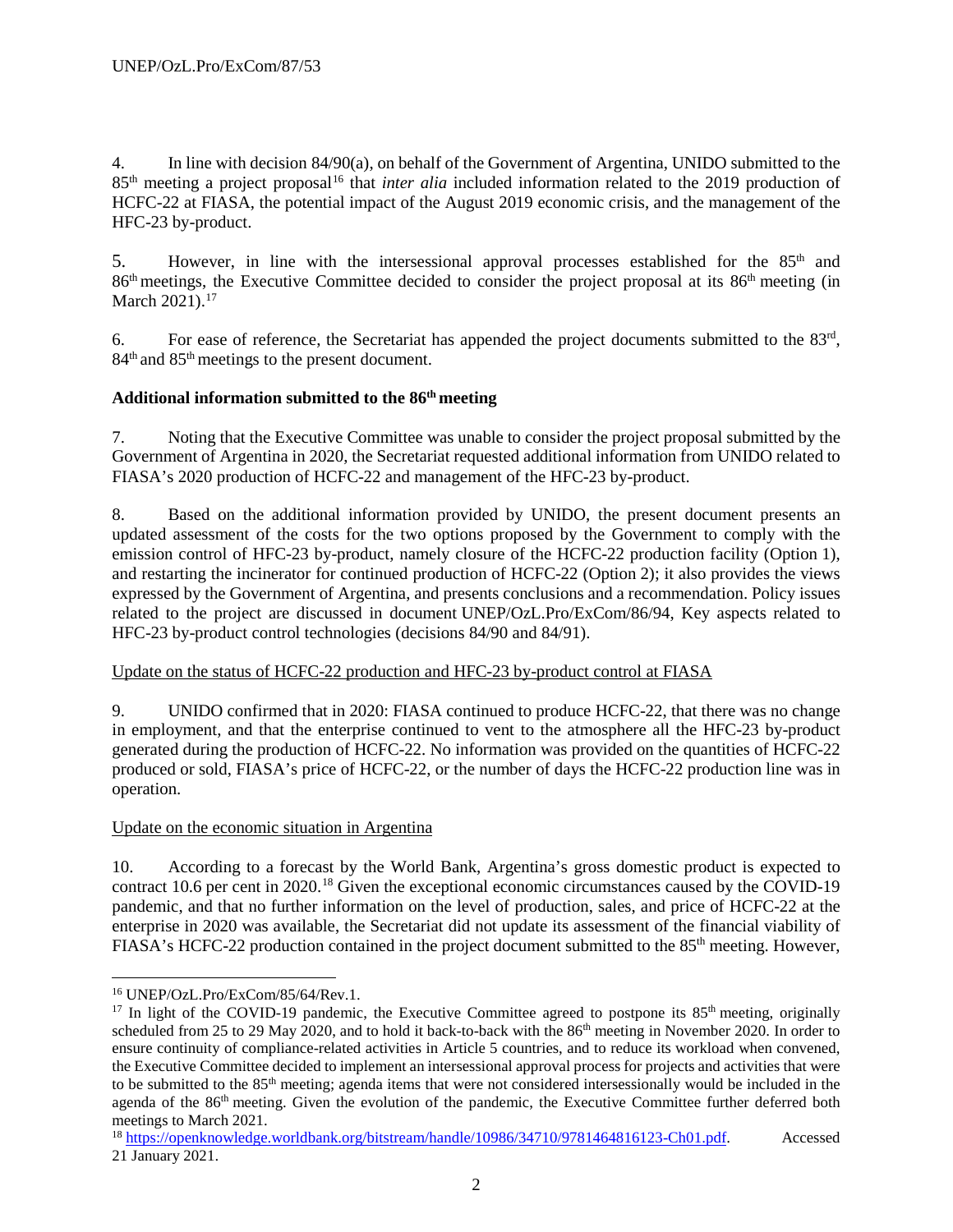the Secretariat notes the continuous devaluation trend that the Argentine peso (ARS) has shown since the project proposal was first submitted to the 83<sup>rd</sup> meeting,<sup>[19](#page-13-0)</sup> will further exacerbate FIASA's financial challenge as its revenue is based exclusively on sales in local currency while it purchases raw materials from the international market; moreover, the contraction of the economy is expected to further decrease FIASA's sales of HCFC-22.

11. While the Secretariat did not update its assessment of the financial viability of the enterprise's HCFC-22 production, the Secretariat updated its assessment of the costs of closure and restarting the incinerator for continued production of HCFC-22 based on revised timeline for closure, which would increase severance for workers in local currency, the continued devaluation of the ARS, inflation, and a delay in commencing the destruction of HFC-23.

#### Further analysis of Option 1: closure of HCFC-22 production at FIASA

12. In the project document submitted to the 85<sup>th</sup> meeting, the Secretariat determined severance based on the 48 workers identified by UNIDO in the project considered at the  $84<sup>th</sup>$  meeting<sup>[20](#page-13-1)</sup> as working principally in the production of HCFC-22. Severance needs to be provided to all employees that are dismissed without just cause. While some of the 48 employees determined as working principally in the production of HCFC-22 could continue to be employed by FIASA for its other business operations, the Secretariat was not in a position to assess which or how many of those 48 employees could continue to be employed by FIASA after the closure of the HCFC-22 production line.

13. The severance presented to the project submitted to the 85<sup>th</sup> meeting was based on the 48 workers being dismissed on 29 February 2020; the exchange rate effective on 26 June 2020; and the decree by the Ministry of Justice and Human Rights that doubles the compensation for workers that are dismissed without just cause that was in force. Under Argentine law, severance is a function of the duration of a worker's employment at the enterprise; therefore, the level of severance for the 48 employees estimated at US \$2,017,835 in the project proposal submitted to the  $85<sup>th</sup>$  meeting, will continue to increase in ARS until the workers are dismissed given the closure of HCFC-22 production line.<sup>[21](#page-13-2)</sup> At the time of finalization of the present document, however, the increased level of severance in ARS was not available. The Secretariat will issue an addendum to the present document based on the information to be provided by UNIDO and the exchange rate at that time; UNIDO will also provide confirmation on whether the decree providing double the compensation had been further extended in 2021.

14. The Secretariat considers that the cost of closure would be determined exclusively by the severance to be provided to the 48 workers, given the assessments by the Secretariat and the independent consultant that lost profits would be zero.

#### Further analysis of Option 2: restarting the incinerator and continue production of HCFC-22

#### *Incremental capital costs (ICCs)*

15. Noting the time that had elapsed since the submission of the project at the  $83<sup>rd</sup>$  meeting, UNIDO proposed ICCs of US \$1,369,863, based on a 5 per cent increase due to inflation: to the cost proposed by the Secretariat to refurbish the incinerator at the 83rd meeting, and to the cost submitted by UNIDO of the

<span id="page-13-0"></span><sup>&</sup>lt;sup>19</sup> As of 25 January 2021, the Argentina peso devalued a further 23 per cent relative to the US dollar exchange rate of 1 May 2020, and 70 per cent of its value relative to the average 2018 exchange rate (UNEP/OzL.Pro/ExCom/83/44). See Annex I to the present document.

<span id="page-13-1"></span><sup>20</sup> UNEP/OzL.Pro/ExCom/84/71

<span id="page-13-2"></span> $21$  Based on the exchange rate at the time of finalization of the present document of 86.91 ARS per US dollar, (25 January 2021), and noting that the decree providing double the compensation to employees that are dismissed without just cause was extended to 25 January 2021, that severance would amount to US \$1,628,811. However, if the decree is not extended beyond 25 January 2021, the severance could be lower.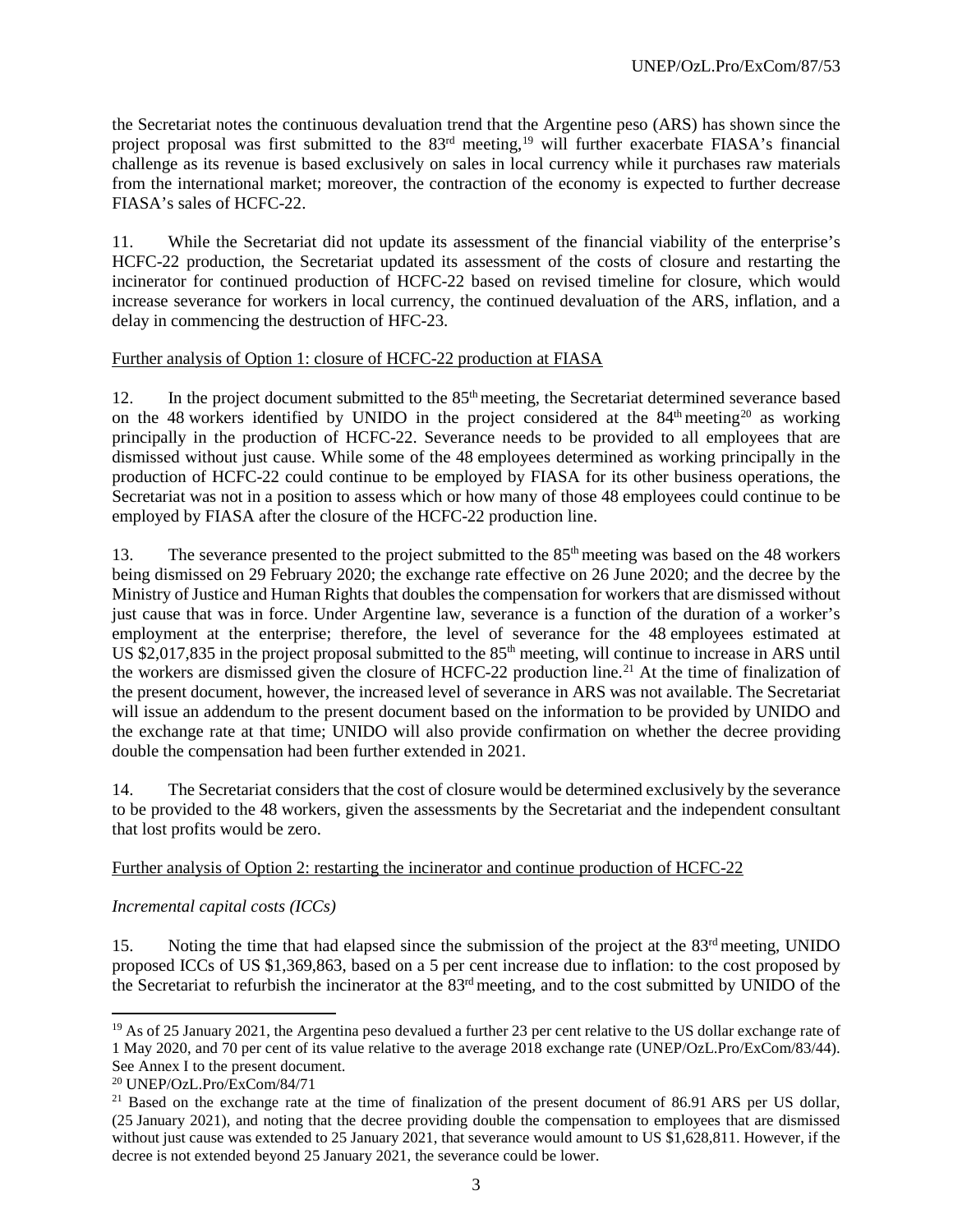zeolite for the oxygen generator, and to the costs of the final vent gas scrubber and building to house the cryogenic incinerator, after reducing the latter two costs by 50 and 20 per cent, respectively; and minor adjustments to the costs of delivery, installation and commissioning (Table 1).

16. The Secretariat requested UNIDO to provide an updated quote from the technology provider for the refurbishment of the incinerator. Based on that updated quote, the Secretariat updated its assessment of the ICCs to refurbish the incinerator from the  $83<sup>rd</sup>$  meeting resulting in ICCs of US \$1,265,128 as follows (Table 1):

- (a) The 5 per cent increase in the cost to refurbish the incinerator as reflected in the updated quote provided in Euros by the technology provider; the strengthening of the Euro relative to the US dollar since the  $83<sup>rd</sup>$  meeting; and, in line with the approach at the  $83<sup>rd</sup>$  meeting, 95 per cent of the updated quote submitted as some equipment (i.e., hydrofluoric acid recycle pump, liquid recycle pump, manual valves and fittings, and the piping repair and revamp materials) may be purchased locally at a lower cost, resulting in an incinerator refurbishment cost of US \$979,776;
- (b) As the updated quote maintained the same labour costs as submitted to the  $83<sup>rd</sup>$  meeting, installation and commissioning costs were maintained at the same level as at the 83rd meeting;
- (c) Adjusting the local costs (i.e., additional FIASA construction costs, construction of a building to house the cryogenic tank, and one-time registration costs) for inflation and the devaluation of the ARS; and
- (d) As noted at the 83rd meeting, neither the optional (polytetrafluoroethylene-lined) final vent gas scrubber nor the zeolite for the pressure-swing absorption oxygen generator are incremental.

|                                            | $83rd$ meeting |                    | 86 <sup>th</sup> meeting |                    |  |  |
|--------------------------------------------|----------------|--------------------|--------------------------|--------------------|--|--|
| <b>Description</b>                         | <b>UNIDO</b>   | <b>Secretariat</b> | <b>UNIDO</b>             | <b>Secretariat</b> |  |  |
| SGL <sup>*</sup> incinerator refurbishment | 916,959        | 871,111            | 914,667                  | 979,776**          |  |  |
| Final vent gas scrubber addition           | 18,810         | $\Omega$           | 9,875                    | $\Omega$           |  |  |
| Delivery to Buenos Aires port and to       | 30,000         | 30,000             | 29,925                   | 30,000             |  |  |
| <b>FIASA</b>                               |                |                    |                          |                    |  |  |
| SGL installation/commissioning             | 75,240         | 64,467             | 75,052                   | 64,467             |  |  |
| supervision                                |                |                    |                          |                    |  |  |
| FIASA construction                         | 102,600        | 51,300             | 86,184                   | 40,140             |  |  |
| Contingency (10%)                          | 114,361        | 101,688            | 111,570                  | 111,438            |  |  |
| Zeolite for oxygen generator               | 55,800         | $\Omega$           | 58,590                   | $\Omega$           |  |  |
| Building to house cryogenic tank           | 100,000        | 50,000             | 84,000                   | 39,123             |  |  |
| Registration as hazardous waste            | $\Omega$       | 235                | $\Omega$                 | 184                |  |  |
| generator and operator                     |                |                    |                          |                    |  |  |
| <b>Total capital cost</b>                  | 1,413,770      | 1,168,801          | 1,369,863                | 1,265,128          |  |  |

**Table 1. ICCs for the refurbishment of the incinerator (US \$)**

\* SGL Carbon Group of Meitingen, Germany

\*\* Higher value than requested reflects the strengthening of the Euro relative to the US dollar since the  $83<sup>rd</sup>$  meeting.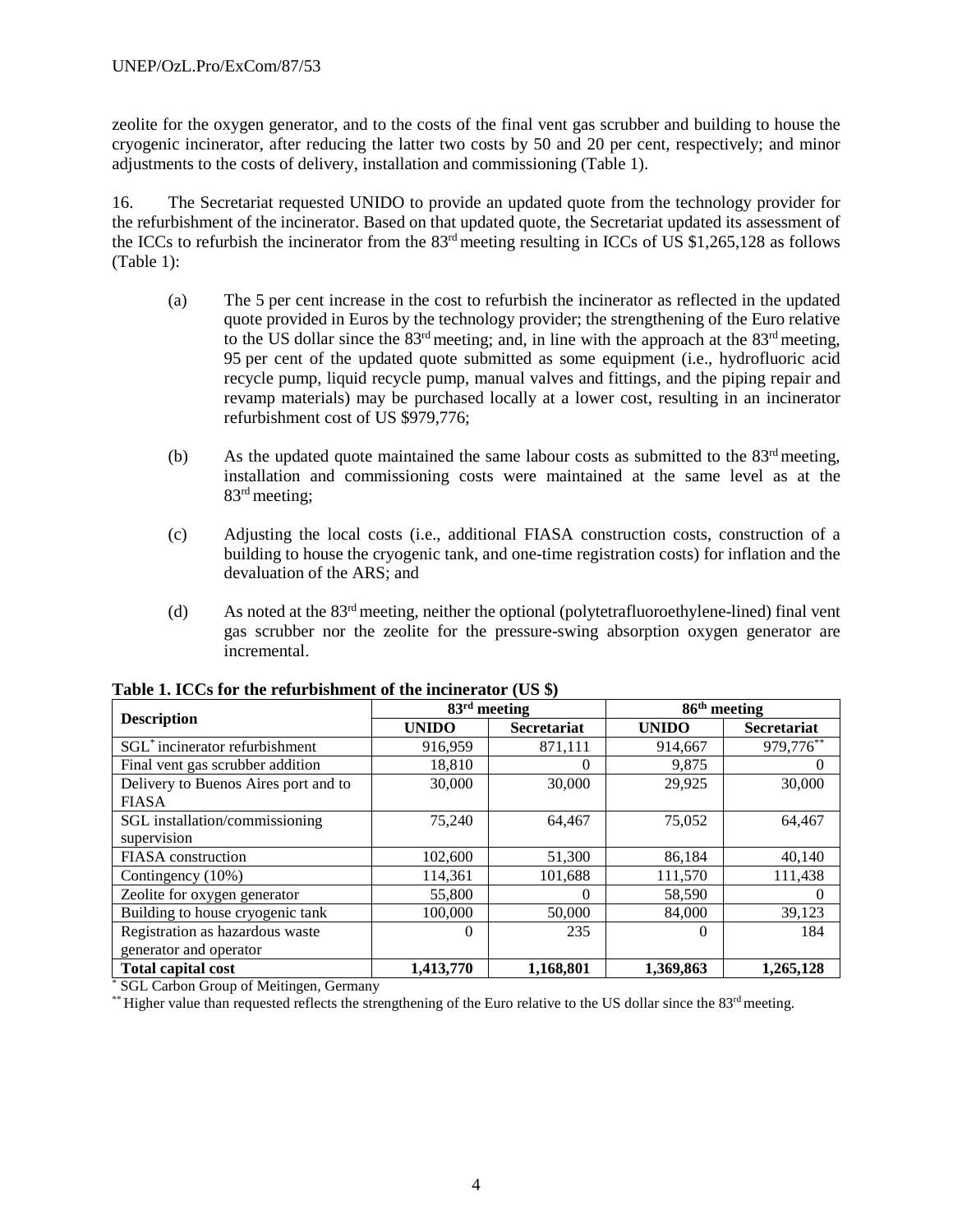# *Incremental operating costs (IOCs)*

17. To determine IOCs, it was agreed to use the average production of 1,540 metric tonnes (mt)/yr (i.e., average 2017-2019 production) of HCFC-22 between 2021 and 2024, and 1,300 mt/yr between 2025 and 2029; destruction was expected to commence on 1 October 2021 given the six months required to refurbish the incinerator; $^{22}$  $^{22}$  $^{22}$  and the historic average by-product generation rate of 3.24 per cent.

18. At the 84<sup>th</sup> meeting, UNIDO had noted that the option to refurbish the incinerator included replacing the exotic metal burner for one of smaller size in order to allow a lower mass-rate of HFC-23 to be incinerated at a higher efficiency, and at lower design capacity, than the original burner, allowing the incinerator to be operated continuously when the HCFC-22 production line was in operation. If the incinerator was not operated continuously, FIASA would need to temporarily store the HFC-23 in its cryogenic tank, triggering a requirement for the enterprise to register as a hazardous waste generator and hazardous waste treatment facility, which the Government could not compel it to do. Instead, the Government considered the enterprise would operate the incinerator whenever the HCFC-22 production line was in operation, thus obviating the need for the cryogenic tank and the requirement to register as a hazardous waste generator and hazardous waste treatment facility. On that basis, and the agreed HCFC-22 production, by-product generation rate, and start date, UNIDO estimated IOCs at US \$2,628,561, including raw materials, utilities, labour to operate the incinerator, maintenance, and overhead; US \$3,690 annual registration fees as a hazardous waste generator and treatment facility; and US \$10,000/yr for Government monitoring, except for in 2021 and 2022, when US \$5,000/yr was requested given the funding already approved under stage II of the HCFC phase-out management plan (HPMP) for the Government's monitoring of FIASA's HCFC production (Table 2).

19. The Secretariat recalled that FIASA installed the cryogenic tank in 2007 not only to store HFC-23, but also to improve the control of the HFC-23 feed to the incinerator. In particular, the enterprise had difficulty operating the incinerator without the cryogenic tank as it was needed to ensure the necessary control of the HFC-23 inlet pressure and feed rate. Accordingly, the cryogenic tank is likely a technical requirement for the efficient operation of the incinerator, and to ensure that HFC-23 is destroyed in accordance with the destruction and removal efficiency of the technology. Moreover, FIASA stored HFC-23 by-product in its cryogenic storage tank and operated the incinerator in campaigns during the period it was generating credits under the Clean Development Mechanism (CDM); during that period, FIASA operated under the same regulatory requirements to register as a hazardous waste generator and hazardous waste treatment facility. Finally, UNIDO included those registration costs in its project proposal. Accordingly, and noting that operating the incinerator in campaigns was more cost-effective, the Secretariat did not recommend the reduction in capacity of the burner but to instead replace it with one of the same capacity as in the original design.

20. Accordingly, and in line with the agreed HCFC-22 production, by-product generation rate, and start date, and the approach taken at the 83<sup>rd</sup> meeting, the Secretariat calculated IOCs at US \$520,211 based on:

(a) Incinerator fixed costs (i.e., operating labour, nitrogen, maintenance, and overhead) are estimated at two months of the annual costs proposed by UNIDO as the incinerator would need to be operated 30 days per year based on the annual quantities of HFC-23 by-product generated and the capacity of the incinerator (613 mt/yr); $^{23}$  $^{23}$  $^{23}$ 

<span id="page-15-0"></span><sup>&</sup>lt;sup>22</sup> UNIDO agreed to a destruction start date of 1 October 2021 for planning purposes only.

<span id="page-15-1"></span><sup>&</sup>lt;sup>23</sup> Assuming a maximum production of 1,540 mt/yr of HCFC-22, and by-product generation rate of 3.24 per cent, the total amount of HFC-23 to be destroyed would be 50 mt; given the capacity of the incinerator, this amount could be destroyed in one month.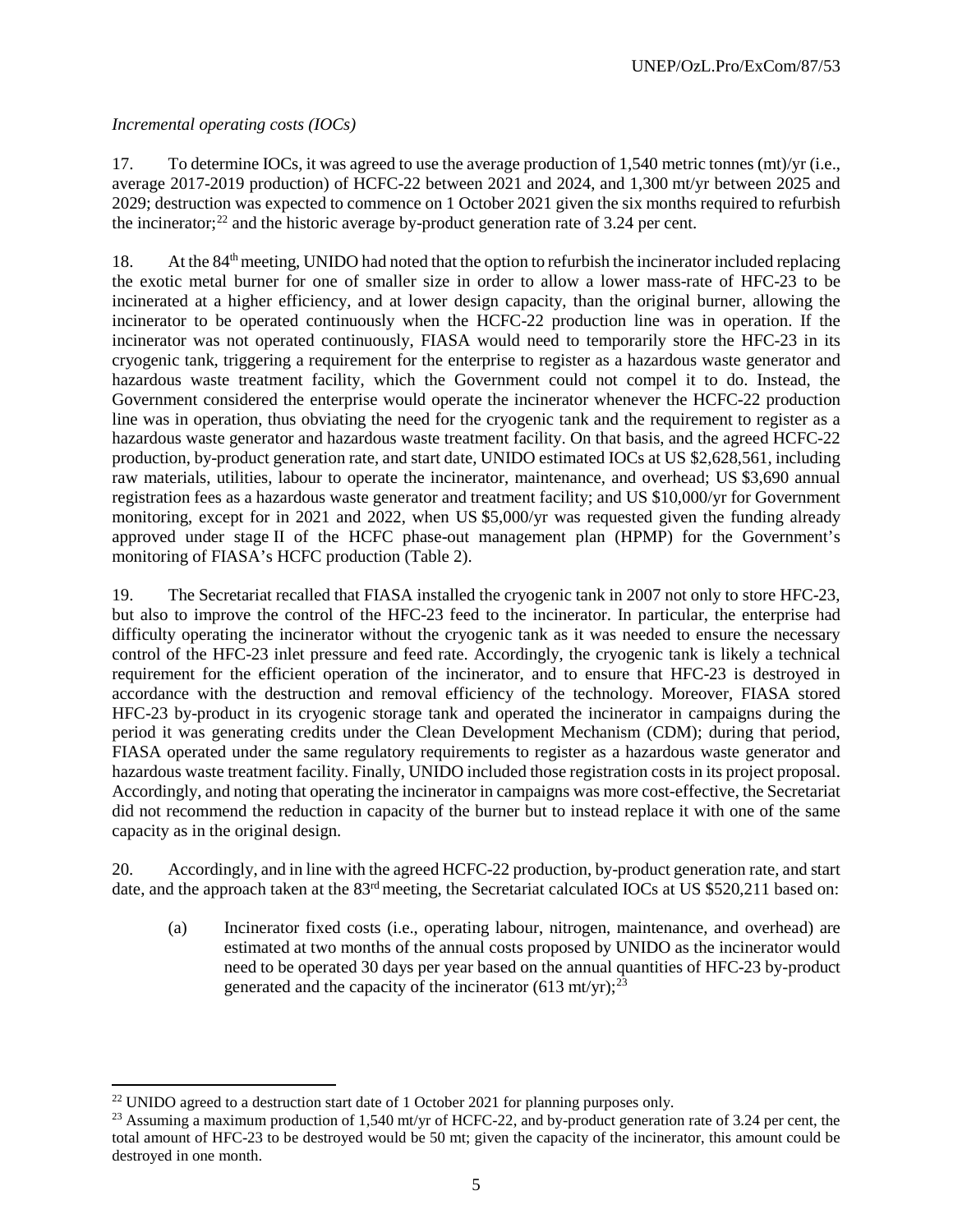- (b) Costs of raw materials, utilities and annual registration fees as a hazardous waste generator and treatment facility by adjusting the costs used at the  $83<sup>rd</sup>$  meeting for inflation and the devaluation of the ARS; and
- (c) Costs related to the Government's monitoring of HFC-23 destruction at US \$4,167/yr for 2021 and 2022,<sup>24</sup> at which point the stage II of the HPMP will be completed, and at US \$10,000/yr for 2023 through 2029.

| <b>Description</b> | 2021   | 2022    | 2023    | 2024    | 2025               | 2026    | 2027    | 2028    | 2029    | <b>Total</b> |
|--------------------|--------|---------|---------|---------|--------------------|---------|---------|---------|---------|--------------|
|                    |        |         |         |         | <b>UNIDO</b>       |         |         |         |         |              |
| Destruction costs  | 77,149 | 308,596 | 308,596 | 308,596 | 301,997            | 301.997 | 301,997 | 301,997 | 301,997 | 2,512,921    |
| Monitoring         | 5,000  | 5,000   | 10,000  | 10.000  | 10,000             | 10,000  | 10.000  | 10,000  | 10,000  | 80,000       |
| Annual             | 3,960  | 3,960   | 3,960   | 3.960   | 3,960              | 3,960   | 3,960   | 3,960   | 3,960   | 35,640       |
| registration fee   |        |         |         |         |                    |         |         |         |         |              |
| <b>Total</b>       | 86,109 | 317,556 | 322,556 | 322,556 | 315,957            | 315,957 | 315,957 | 315,957 | 315,957 | 2,628,561    |
|                    |        |         |         |         | <b>Secretariat</b> |         |         |         |         |              |
| Destruction costs  | 12.949 | 51.795  | 51.795  | 51.795  | 49,131             | 49,131  | 49,131  | 49,131  | 49,131  | 413,991      |
| Monitoring         | 4.167  | 4,167   | 10.000  | 10.000  | 10,000             | 10,000  | 10.000  | 10,000  | 10,000  | 78,333       |
| Annual             | 3.099  | 3,099   | 3.099   | 3.099   | 3.099              | 3.099   | 3.099   | 3.099   | 3.099   | 27,887       |
| registration fee   |        |         |         |         |                    |         |         |         |         |              |
| <b>Total</b>       | 20.214 | 59,060  | 64.894  | 64.894  | 62,230             | 62,230  | 62,230  | 62,230  | 62,230  | 520,211      |

#### **Table 2. IOCs for 2021-2029 (US \$)**

#### *Total costs*

21. In addition to ICCs of US \$1,369,863 and IOCs of US \$2,628,561, UNIDO proposed US \$20,000/yr for a project monitoring unit (PMU) and US \$20,000 for annual independent verification of HFC-23 destruction starting in 2022, bringing the costs of Option 2 to US \$4,338,424. In addition, UNIDO considered that the cost to restart the incinerator should also include the lost profits from the production reduction required under the Montreal Protocol for 2025-2029; those lost profits were not specified.

22. The total cost of Option 2 assessed by the Secretariat amount to ICCs of US \$1,265,128 and IOCs of US \$520,211; adding US \$20,000/yr for independent verification starting in 2022 brings the total cost to US \$1,945,339, noting that the Secretariat had requested guidance from the Executive Committee on whether the costs of annual independent verification on the amounts of HFC-23 by-product generated and destroyed should be included under agency support costs or in the project costs. In addition, the Executive Committee may wish to provide guidance on the eligibility of a PMU for the project, noting that a PMU was not requested for the project to control HFC-23 by-product in Mexico.<sup>[25](#page-16-1)</sup> As noted above, the Secretariat considers lost profits for the enterprise to be zero. Moreover, while the Executive Committee decided to consider possible cost-effective options for compensation for HCFC-22 swing plants to allow for compliance with the HFC-23 by-product control obligations of the Kigali Amendment (decision 79/47(c)), it had not decided that swing plants were eligible under the HCFC production phase-out. Accordingly, the Secretariat did not include any lost profits from the production reduction required under the Montreal Protocol for 2025-2029.

<span id="page-16-0"></span><sup>&</sup>lt;sup>24</sup> Stage II of the HPMP for Argentina includes US \$8,333/yr for annual monitoring of HCFC-22 production and stockpiles, and *in situ* verification by experts; in line with the Agreement between the Government of Argentina and the Executive Committee, the stage II of the HPMP will be completed in 2022. Monitoring and verification of HFC-23 by-product emissions would be an additional task.

<span id="page-16-1"></span> $25$  UNEP/OzL.Pro/ExCom/86/96.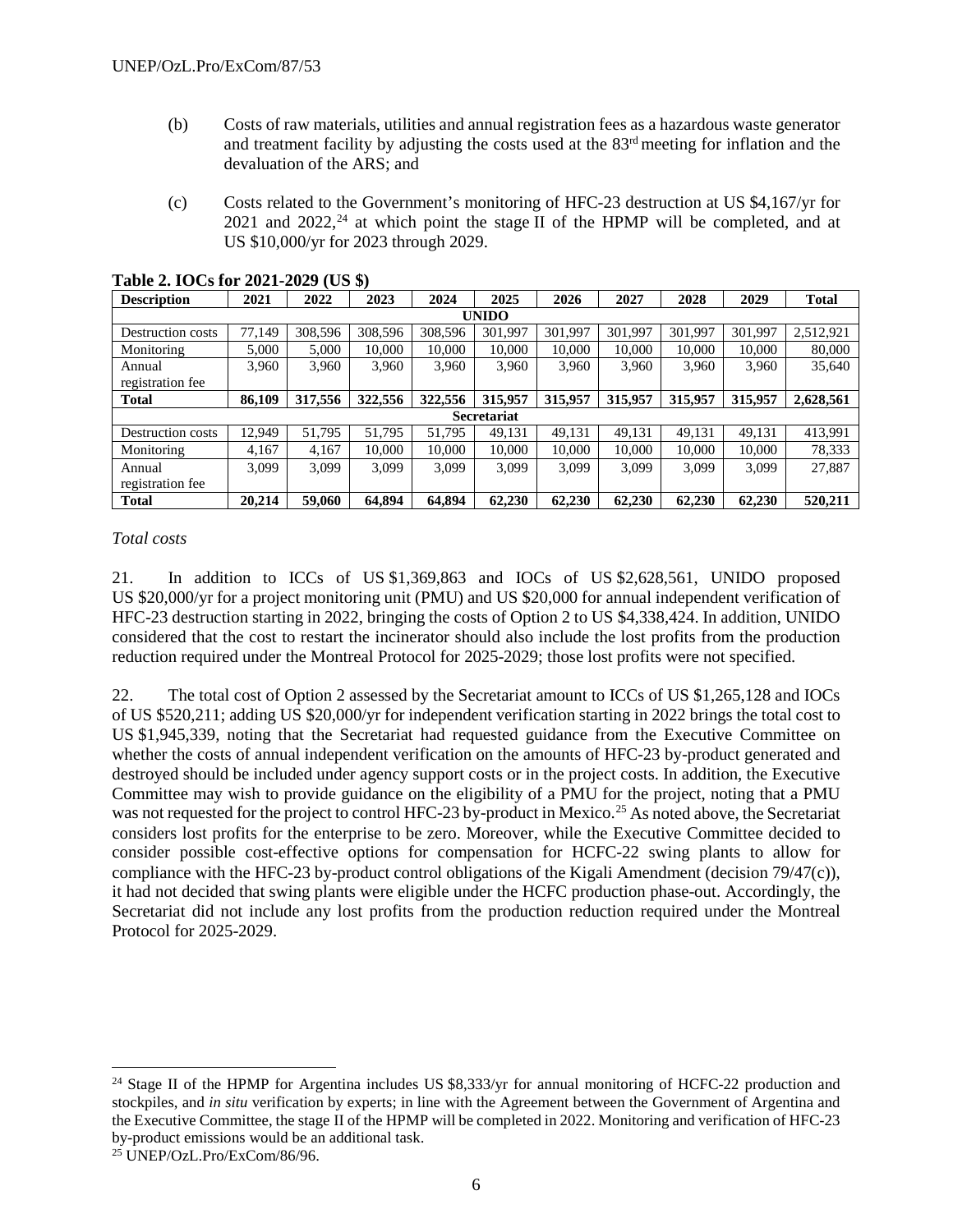#### **Views expressed by the Government of Argentina**

#### Option 1: closure of HCFC-22 production at FIASA

23. The Government of Argentina disagrees with the Secretariat's and the independent consultant's assessments (Table 3); it considers that FIASA's HCFC-22 production is and will remain profitable, and, therefore, compensation for the closure of production should be at a minimum of US \$6 million. If an agreement on the closure of FIASA cannot be reached, FIASA would continue production of HCFC-22 and start controlling HFC-23 by-product emissions only when a project to control such emissions would be funded by the Multilateral Fund.

| <b>Government of Argentina</b>                                                                                                                                                                                                                                                                                                                        | <b>Secretariat</b>                                                                                                                                                                                                                                                                                                                                                                                                                                                                                                                                                                                                                                                                                                                                                                                                                                                                                                      |
|-------------------------------------------------------------------------------------------------------------------------------------------------------------------------------------------------------------------------------------------------------------------------------------------------------------------------------------------------------|-------------------------------------------------------------------------------------------------------------------------------------------------------------------------------------------------------------------------------------------------------------------------------------------------------------------------------------------------------------------------------------------------------------------------------------------------------------------------------------------------------------------------------------------------------------------------------------------------------------------------------------------------------------------------------------------------------------------------------------------------------------------------------------------------------------------------------------------------------------------------------------------------------------------------|
| The updated technical audit of FIASA by the independent<br>consultant depends on projected future sales of HCFC-22.<br>In particular, data was used only from the previous six<br>years to forecast declining sales; however, if data from a<br>longer period is used (i.e., 16 years), increasing sales are<br>projected, as shown in Figure 1 below | Production of HCFC-22 prior to 2010 was affected by the<br>ongoing CFC phase-out, and production and sales of<br>HCFC-22 in 2008-2013 are likely to have been<br>substantially affected by funding provided under the CDM<br>for the destruction of HFC-23. Accordingly, it is<br>statistically inappropriate to use data from 2013 and prior<br>when developing a linear model of HCFC 22 sales for 2014<br>and beyond<br>While a linear model of HCFC-22 production using data in<br>2004 or 2005 might suggest increasing production of<br>HCFC-22, using data starting in 2006 or thereafter results<br>in a negative trend<br>The trend of decreasing consumption of HCFC-22 in<br>Argentina is not anomalous but consistent with that in other<br>Article 5 countries; the continued implementation of<br>stage II of the HPMP in Argentina is expected to further<br>decrease HCFC-22 consumption in the country |
| The economic cycle of Argentina should be taken into<br>account. The period selected by the independent consultant<br>was characterized by economic recession, which decreases<br>sales. A recovery of the Argentine economy will affect<br>future sales by the enterprise                                                                            | A supply-demand analysis based on existing data is<br>consistent with the terms of reference of technical audits<br>for the production sector and past practice for those audits.<br>Neither the Secretariat nor the independent consultant are<br>in a position to make predictions of future economic trends,<br>including when the Argentine economy might recover                                                                                                                                                                                                                                                                                                                                                                                                                                                                                                                                                   |
| It was not clear why the independent consultant used an<br>average price of HCFC-22, when FIASA had been able to<br>increase its price even in an economic recession                                                                                                                                                                                  | The independent consultant based his updated technical<br>audit on UNIDO's model, $27$ with the modifications<br>described<br>in<br>paragraph 19<br>of<br>document UNEP/OzL.Pro/ExCom/85/64/Rev.1.<br>The<br>independent consultant used a consistent approach in<br>estimating model parameters, including the price of<br>HCFC-22, which in recent years has consistently increased<br>in ARS/kg but has varied in US $\frac{\log 28}{\log 28}$<br>The independent consultant used the same approach to<br>estimate model parameters as a prediction of a future price<br>of HCFC-22 would necessarily be speculative                                                                                                                                                                                                                                                                                                 |

## **Table 3. Views expressed by the Government of Argentina and observations from the Secretariat[26](#page-17-0)**

<span id="page-17-0"></span><sup>&</sup>lt;sup>26</sup> The Secretariat discussed all the issues raised by the Government of Argentina with its independent consultant. Responses provided in the Table reflects those discussions.

<span id="page-17-1"></span> $27$  The confidential updated technical audit by the independent consultant is available to Executive Committee members upon a request.

<span id="page-17-2"></span><sup>&</sup>lt;sup>28</sup> Confidential information available upon request by Executive Committee members.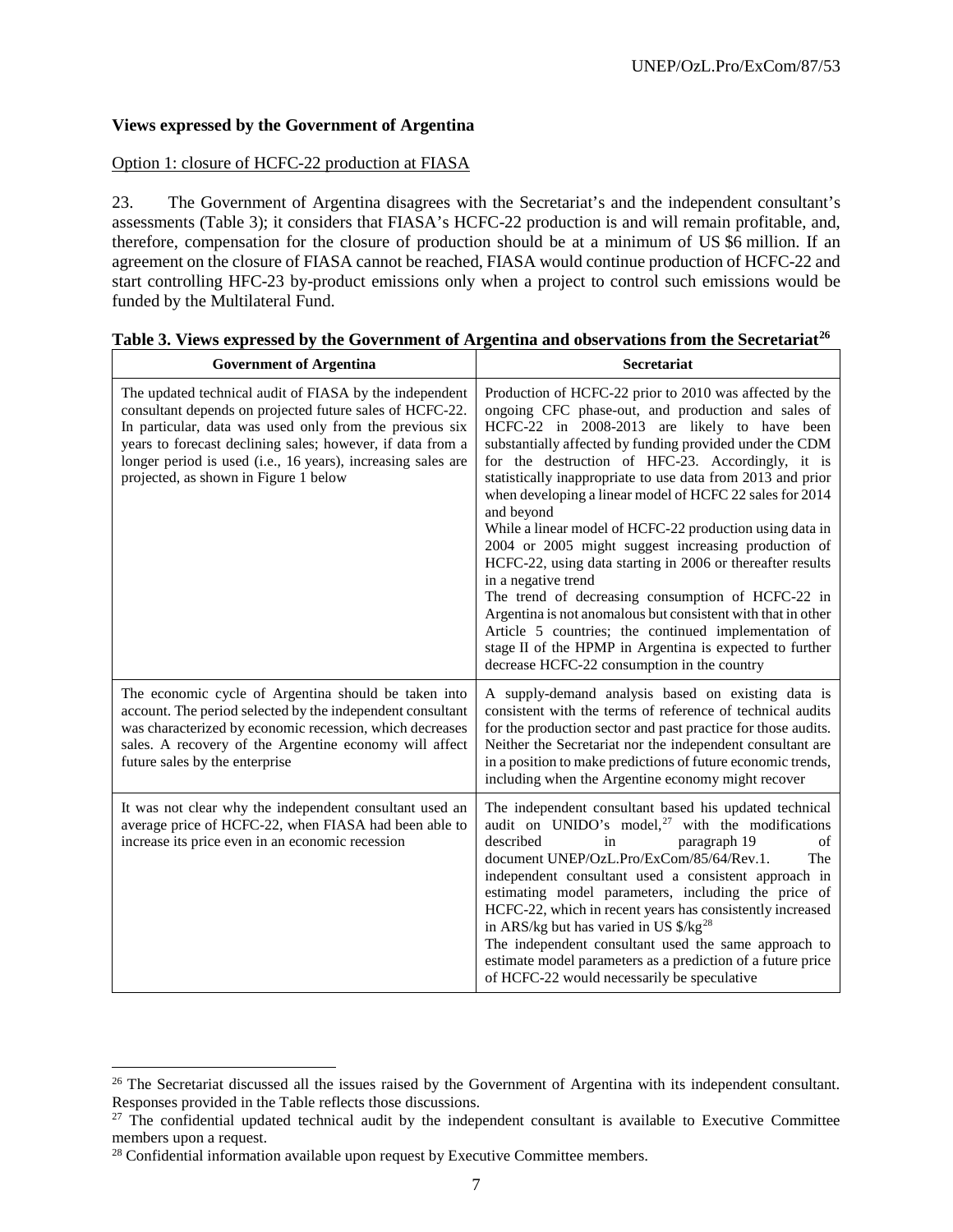| <b>Government of Argentina</b>                                                                                                                                                                                                                                                                                                                                                                                                                                                                                                                                                    | <b>Secretariat</b>                                                                                                                                                                                                                                                                                                                                                                                                                                                                                                                                                                                                                                                                                                                            |
|-----------------------------------------------------------------------------------------------------------------------------------------------------------------------------------------------------------------------------------------------------------------------------------------------------------------------------------------------------------------------------------------------------------------------------------------------------------------------------------------------------------------------------------------------------------------------------------|-----------------------------------------------------------------------------------------------------------------------------------------------------------------------------------------------------------------------------------------------------------------------------------------------------------------------------------------------------------------------------------------------------------------------------------------------------------------------------------------------------------------------------------------------------------------------------------------------------------------------------------------------------------------------------------------------------------------------------------------------|
| The net working capital used by the independent consultant<br>was calculated as the sum of "customers", "inventories"<br>and "suppliers"; however, inventories<br>should<br>be<br>considered an asset, which would bring the requirements<br>of the enterprise for working capital to almost zero                                                                                                                                                                                                                                                                                 | of<br>As<br>noted<br>paragraph 19<br>in<br>document UNEP/OzL.Pro/ExCom/85/64/Rev.1,<br>one<br>modification to UNIDO's model by the independent<br>consultant was to base the total direct variable costs on<br>production (vice sales) of HCFC-22, while revenue was<br>based on sales, in line with standard cost modeling<br>practice. This change allowed future sale of inventories<br>held by the enterprise (i.e., stocks of HCFC-22) to be<br>reflected as revenue, which UNIDO's model did not<br>consider                                                                                                                                                                                                                            |
| The method used by the independent consultant to estimate<br>the interest on working capital is incorrect and<br>overestimates that cost; instead, the lending rate in foreign<br>currency provided by the International Monetary Fund's<br>International Financial Statistics database of 5.17 per cent<br>in the second quarter of 2020 should be applied<br>When projecting the lending rate, consideration should be<br>given to the recent change in the Argentine macroeconomic<br>scenario as the result of successful restructuring of the<br>foreign debt in August 2020 | Accurately accounting for FIASA's interest on working<br>capital is challenging given rapid changes in the local<br>lending rate and continued depreciation of the ARS relative<br>to the US dollar. UNIDO's model provided the annual<br>working capital in US dollars; accordingly, the value of<br>that working capital is not affected by changes in the<br>exchange rate. In contrast, the interest on working capital<br>is a function of the local interest rate and the exchange rate<br>The independent consultant's finding that FIASA was no<br>longer profitable in 2020 and beyond was independent of<br>the interest on working capital, i.e., FIASA would continue<br>to operate at a loss even if interest rates fell to zero |
| The independent consultant's assessment that the<br>enterprise was no longer financially viable was based on<br>false assumptions and not facts as demonstrated by the<br>enterprise's audited 2019 financial statement, which<br>showed that the enterprise was profitable. Consequently,<br>the updated technical audit could not be accepted as a<br>reliable assessment of FIASA's economic situation                                                                                                                                                                         | While UNIDO provided audited financial statements for<br>the enterprise for 2017-2019 demonstrating that the<br>enterprise was profitable, those statements did not attribute<br>gains or losses to different parts of FIASA's business<br>operations, including HCFC-22 production, nitric acid<br>production, and commercialization of other refrigerant<br>gases. UNIDO indicated that HCFC-22 production was the<br>most profitable part of FIASA's business operations.                                                                                                                                                                                                                                                                  |

# **Figure 1. Sales of HCFC-22 by FIASA 2004-2019**



2004 2005 2006 2007 2008 2009 2010 2011 2012 2013 2014 2015 2016 2017 2018 2019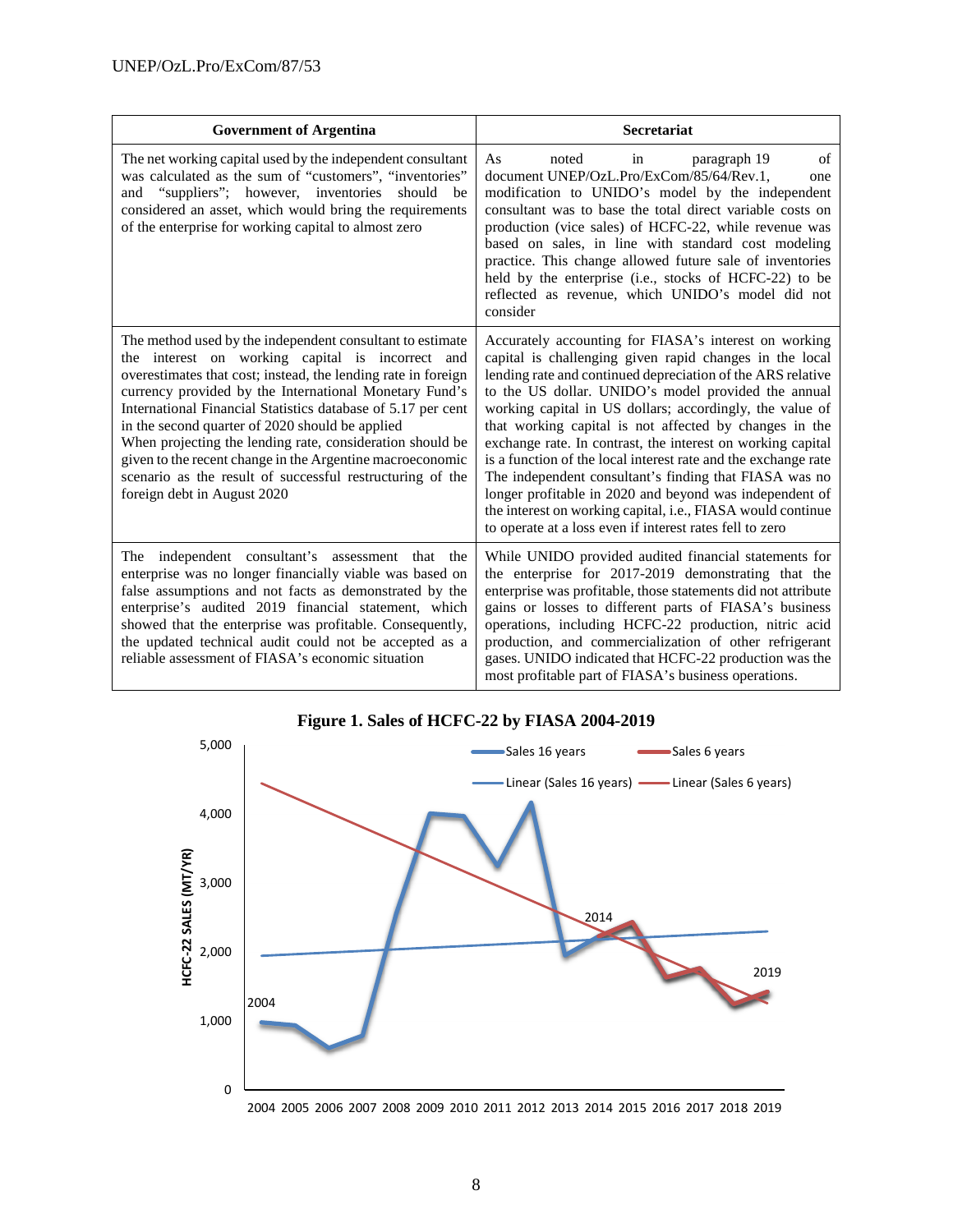#### Option 2: restarting the incinerator and continue production of HCFC-22

24. The Government did not agree to the costs assessed by the Secretariat for Option 2 *inter alia* because the entire calculation of project costs should be based on a single currency, as has been done in all previous projects under the Multilateral Fund, and not by mixing two currencies; because the Government cannot compel the enterprise to register as a hazardous waste generator and hazardous waste treatment facility, which would be a requirement for the use of the cryogenic tank; and because the Government considered that the destruction costs proposed by the Secretariat will not cover the actual costs. Accordingly, the Government of Argentina cannot make commitments for destruction of HFC-23 if the operational costs are not agreed as submitted.

- 25. The Secretariat notes the following:
	- (a) The economic crises that was prevailing in the country prior to 2020 and exacerbated by the COVID-19 pandemic since 2020, have substantially affected Argentina's economy, (i.e., a continuous devaluation of the ARS relative to the US dollar since the  $83<sup>rd</sup>$  meeting (see Annex I), and a 2019 and 2020 inflation of 53.5 and 37.8 per cent, respectively); accordingly, local costs as submitted to the 83rd meeting are no longer appropriate. Under those extraordinary circumstances, the Secretariat considered relevant to account for the change in value of the ARS relative to the US dollar and the impact of inflation;
	- (b) The principal difference between the costs estimated by the Secretariat and those proposed by UNIDO are due to substantial reduction in incinerator fixed costs given the Secretariat's assumption that the enterprise would register as a hazardous waste generator and hazardous waste treatment facility and, as it had done under the CDM, use the cryogenic tank, allowing the incinerator to be operated in campaigns; and
	- (c) The duration for which IOCs should be provided is a policy issue upon which Executive Committee members have expressed different views and for which the Secretariat was requesting guidance. In addition, based on the Secretariat's and the independent consultant's assessments that FIASA's HCFC-22 production is no longer financially viable, the Secretariat considers it unlikely that the enterprise will continue producing HCFC-22 through 2029. As noted in the project proposal submitted at the  $85<sup>th</sup>$  meeting, the enterprise would not immediately close its HCFC-22 production; rather, it may continue producing HCFC-22 by increasing its price for some indeterminate time, with a cycle of increasing prices of HCFC-22 leading to further decreases in demand and production, leading to further increasing prices of HCFC-22.

#### **Conclusion**

26. The Government of Argentina was the first Article 5 country to request assistance from the Multilateral Fund for the control of its emissions on HFC-23 by-product. At the 80<sup>th</sup> meeting, the Government provided preliminary data to close FIASA's HCFC-22 production swing plant;<sup>[29](#page-19-0)</sup> provided information on *inter alia* options and all costs and savings related to the control of HFC-23 by-product to the 82nd meeting;[30](#page-19-1) and submitted projects proposals for the control of HFC-23 by-product emissions to the 83<sup>rd</sup>, 84<sup>th</sup>, and 85<sup>th</sup> meetings. The Secretariat notes with appreciation that throughout that time, the Government of Argentina provided information to the Secretariat to enable its review and the presentation of related documents to the Executive Committee.

<span id="page-19-0"></span> $^{29}$  UNEP/OzL.Pro/ExCom/80/56.

<span id="page-19-1"></span><sup>30</sup> UNEP/OzL.Pro/ExCom/82/69.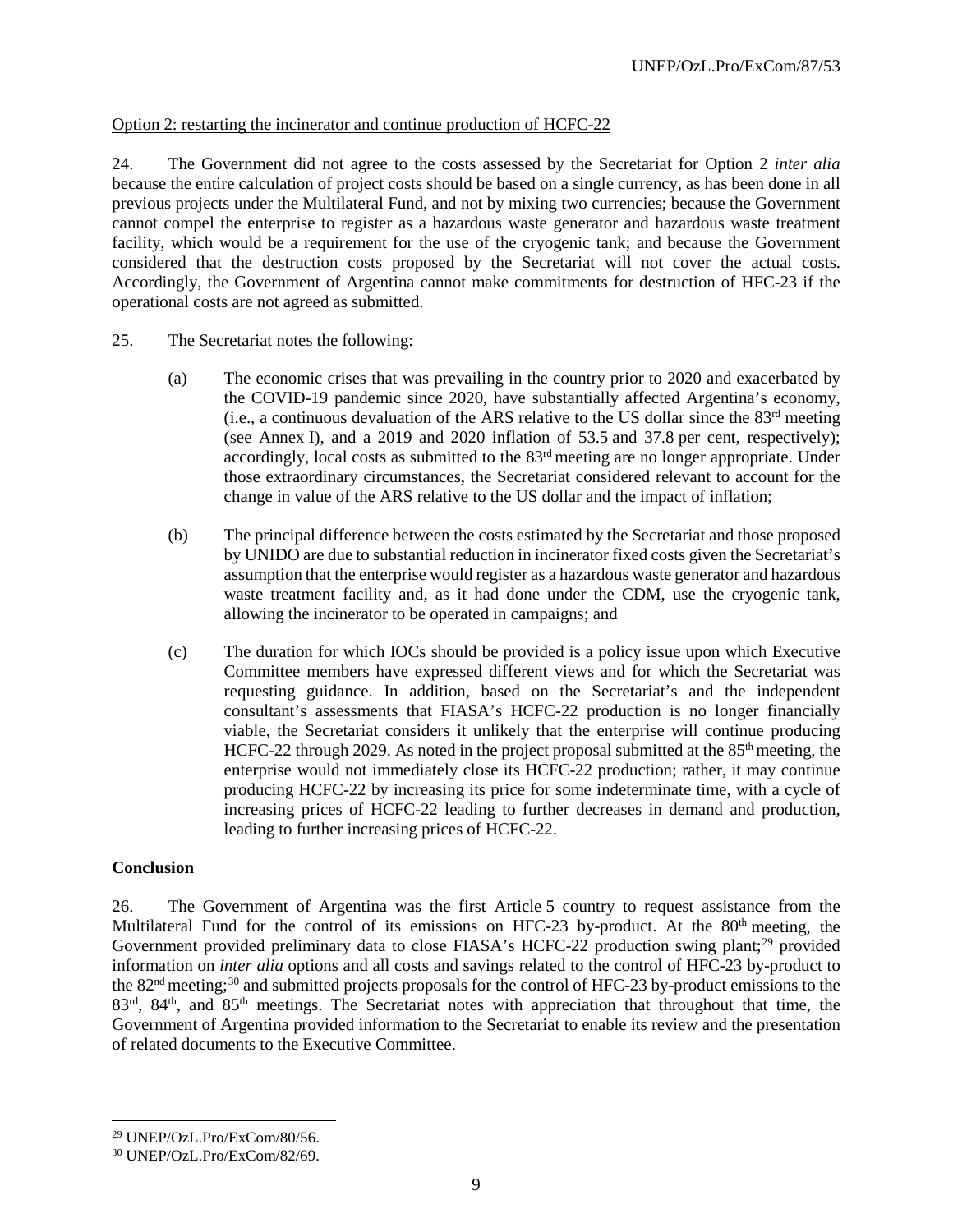27. The compliance obligations related to the control of HFC-23 by-product emissions entered into force on 1 January 2020; the approval of a project for Argentina at the present meeting would enable the country to return to compliance with those obligations as soon as possible.

#### **Recommendation**

28. The Executive Committee may wish to:

- (a) Note the key aspects related to HFC-23 by-product control technologies: Argentina (decision 84/90) contained in document UNEP/OzL.Pro/ExCom/86/95; and
- (b) Consider approving funding for a project to enable the Government of Argentina to comply with the HFC-23 by-product emission control obligations under the Kigali Amendment to the Montreal Protocol, with UNIDO as the lead implementing agency.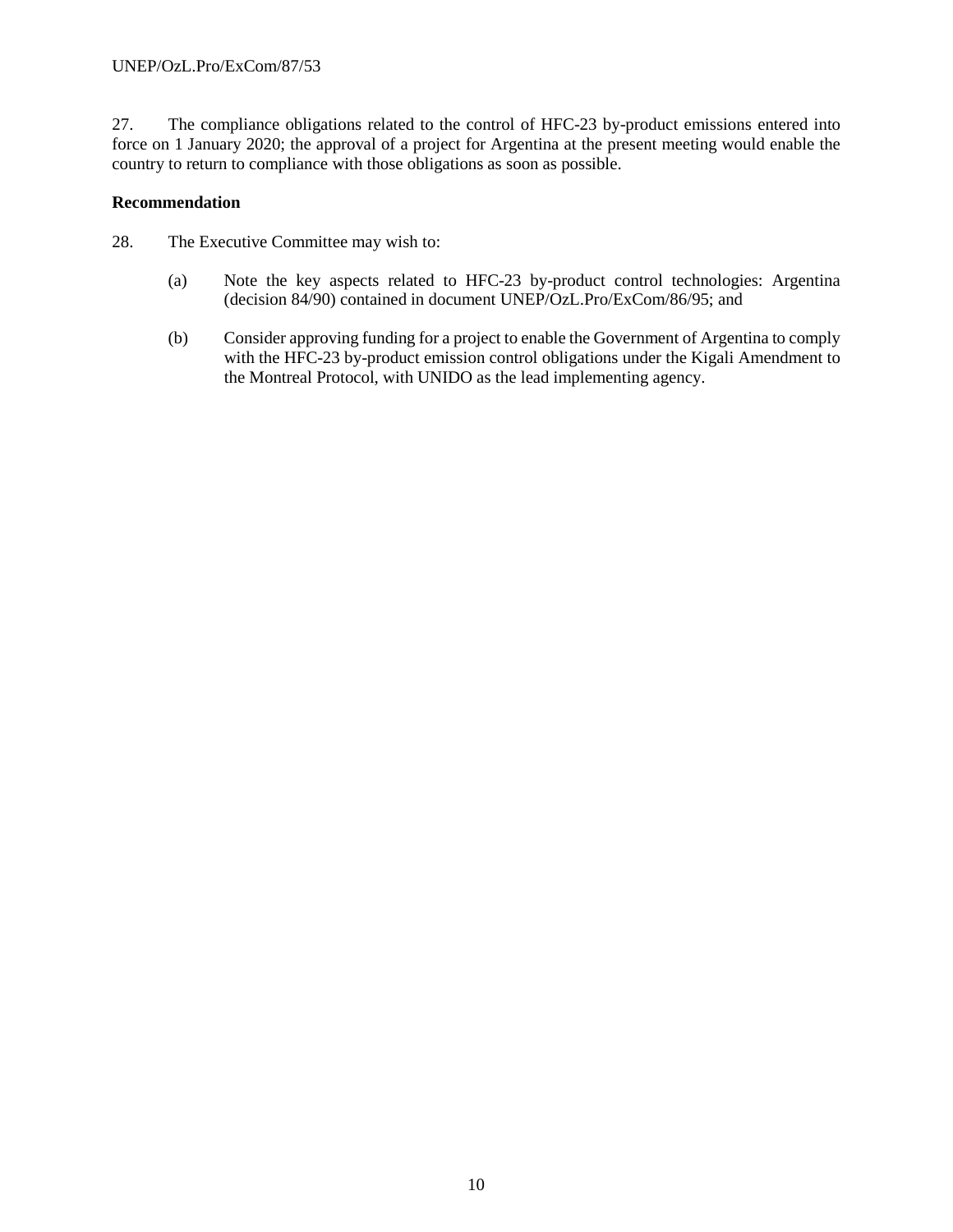



# **RATE OF EXCHANGE: ARS TO US DOLLAR (US \$)**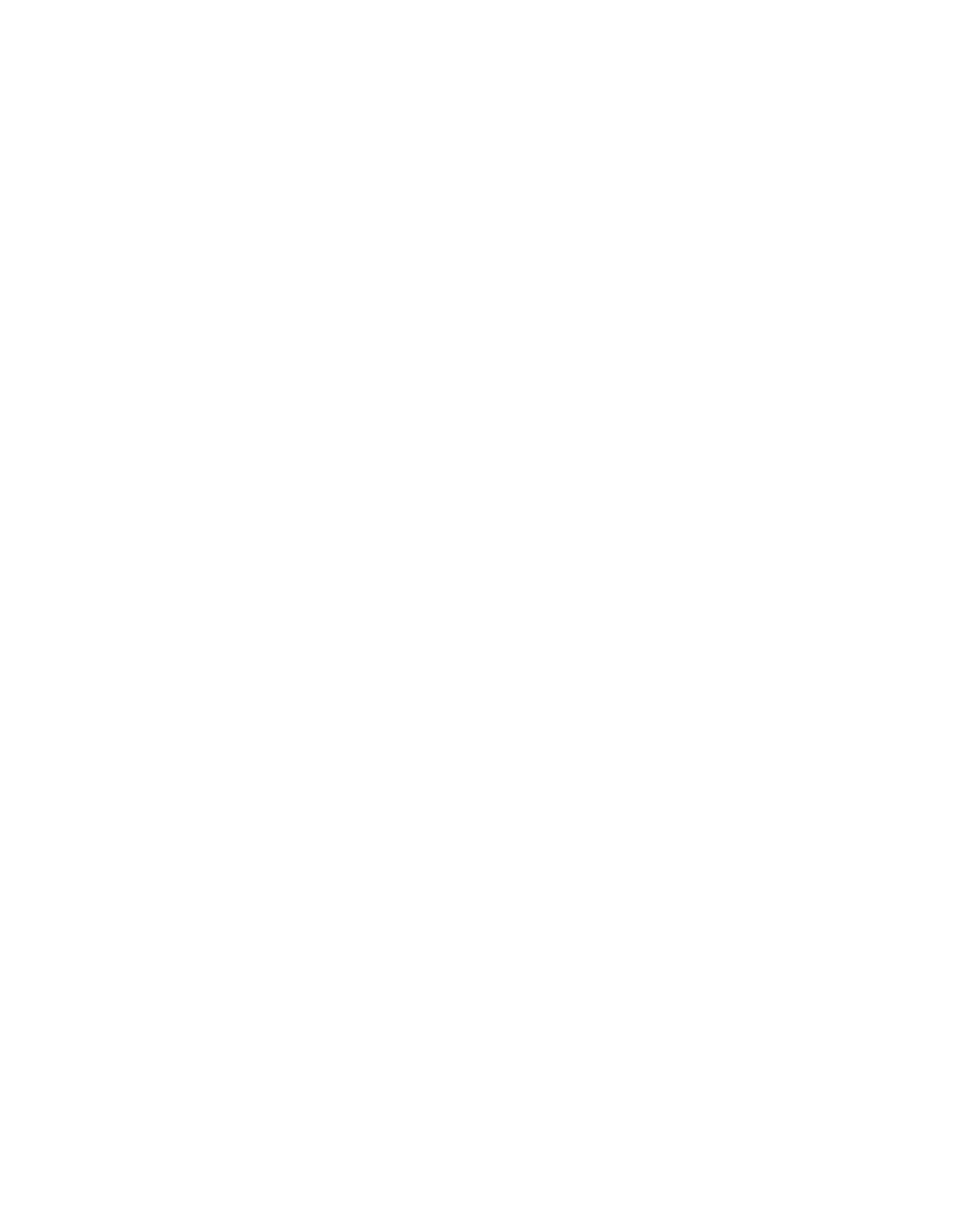# **UNITED** NATIONS **EP**



# **United Nations Environment Programme**

Distr. **GENERAL** 

UNEP/OzL.Pro/ExCom/85/64/Rev.1 30 June 2020

ORIGINAL: ENGLISH

EXECUTIVE COMMITTEE OF THE MULTILATERAL FUND FOR THE IMPLEMENTATION OF THE MONTREAL PROTOCOL Eighty-fifth Meeting Montreal, 25-29 May 2020 Postponed to 19-22 July 2020\*

## **KEY ASPECTS RELATED TO HFC-23 BY-PRODUCT CONTROL TECHNOLOGIES: ARGENTINA (DECISION 84/90)\*\***

# **Background**

1. At its 84<sup>th</sup> meeting, the Executive Committee considered project proposal options to control and phase out HFC-23 emissions at Frio Industrias Argentinas (FIASA), at a total cost between US \$10,867,000 and US \$59,667,000, plus agency support costs,<sup>[1](#page-23-0)</sup> as originally submitted in line with decisions  $82/85$ (e) and 83/66(b).

[2](#page-23-1). During the 84<sup>th</sup> meeting, Executive Committee members highlighted a number of considerations,<sup>2</sup> including *inter alia* the importance of: basing the level of financial support on the most cost-effective option in situations where HFC-23 by-product emissions were not already being controlled; basing incremental operating costs (IOCs) on HCFC-22 production from prior rather than future years; taking into account production process improvements that would reduce generation rates over time; ensuring the sustainability of the HFC-23 emissions phase-out; considering the role played by domestic policies and regulations in ensuring sustained HFC-23 destruction; and considering the eligibility of back-up systems, if they were needed at all.

 $\overline{a}$ \* Due to coronavirus disease (COVID-19)

<span id="page-23-0"></span><sup>\*\*</sup> **Subsequent to the issuance of document UNEP/OzL.Pro/ExCom/85/64 on 8 May 2020, the Secretariat sought the advice of an independent consultant on an appropriate methodology to account for FIASA's interest on working capital, resulting in a correction to the methodology used in that document, and requested an update to the independent technical audit of FIASA undertaken by the consultant at the 83rd meeting; and additional information on the decree by the Ministry of Justice and Human Rights of Argentina that doubles the compensation for workers that are dismissed without just cause became available. Therefore, the present document has been issued. For ease of reference, paragraphs that have been modified are in bold characters.**

<sup>1</sup> UNEP/OzL.Pro/ExCom/84/71

<span id="page-23-1"></span><sup>2</sup> Paragraphs 354-355 of UNEP/OzL.Pro/ExCom/84/75

Pre-session documents of the Executive Committee of the Multilateral Fund for the Implementation of the Montreal Protocol are without prejudice to any decision that the Executive Committee might take following issuance of the document.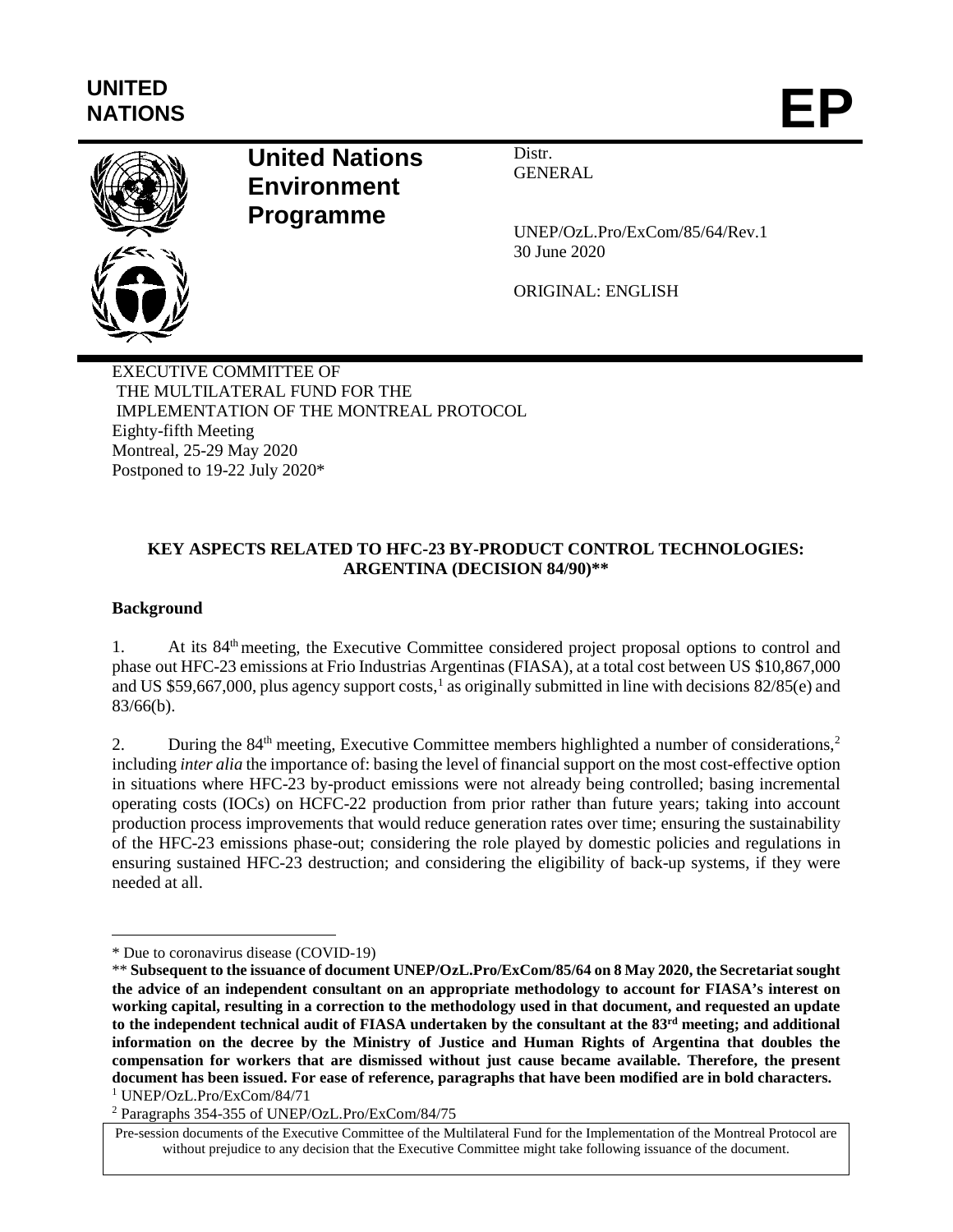3. The Committee agreed to establish a contact group whose mandate included the project to control HFC-2[3](#page-24-0) by-product in Argentina, the project to control HFC-23 by-product in Mexico, at Quimobásicos,<sup>3</sup> and the document that presented the policy issues<sup>[4](#page-24-1)</sup> related to control of HFC-23 by-product emissions in Article 5 countries that arose from the Secretariat's review of those projects.

4. Subsequently, the convener of the contact group reported that the group had been unable to conclude its deliberations on the proposal to control HFC-23 by-product in Argentina. Accordingly, the Committee *inter alia* decided to defer to the 85<sup>th</sup> meeting its consideration of the project proposal to control HFC-23 by-product emissions in Argentina, and requested the Secretariat to provide further analysis of the project to the 85th meeting based on any additional information provided by the Government of Argentina through UNIDO (decision 84/90).

# **Additional information submitted to the 85th meeting**

5. Noting the urgency of approving the project proposal to control HFC-23 by-product emissions in Argentina given the 1 January 2020 control obligation of that Party to the Kigali Amendment, the Secretariat requested information from UNIDO related to the 2019 production of HCFC-22 at FIASA, the potential impact of the August 2019 economic crisis with regard to FIASA, and on the management of the HFC-23 by-product by FIASA.

6. The present document presents the additional information provided by UNIDO, an updated analysis by the Secretariat, the views expressed by the Government of Argentina, conclusions and a recommendation. For reviewing and updating the analysis, the Secretariat sought technical and economic advice from the independent consultant who had previously assisted in the review of the project; **advice was sought, in particular, on an appropriate methodology to account for the interest on working capital given the devaluation of the ARS relative to the US dollar. In addition, the Secretariat requested the independent consultant to provide an updated technical audit of FIASA given the 2019 economic crisis and the information on FIASA's 2019 HCFC-22 production, sales and price of HCFC-22**. In order to facilitate the Executive Committee's consideration of the additional information and further analysis, the Secretariat has appended the project document from the 84<sup>th</sup> meeting to the present document.

# Update on the status of HCFC-22 production and HFC-23 by-product control at FIASA

7. FIASA produced 1,606 metric tonnes (mt) of HCFC-22 in 2019, representing a 35 per cent increase from 2018; sales in 2019 increased 14 per cent relative to 2018. Relative to 2018, the average price of HCFC-22 sold by FIASA increased by 121 per cent in Argentine peso (ARS) (i.e., more than double) in 2019, and by approximately 200 per cent (i.e., approximately a factor of three) in January 2020.

8. Based on production and sales<sup>[5](#page-24-2)</sup> data from 2014 through 2019, FIASA's end-of-year stocks of HCFC-22 in 2019 was approximately 353 mt, which represented approximately 25 per cent of its total 2019 sales. Notwithstanding those stockpiles, FIASA has continued to produce HCFC-22 in 2020. Accordingly, HFC-23 by-product generated continues to be vented to the atmosphere.

9. In 2014, FIASA's HCFC-22 production line operated most days of the year (approximately 78 per cent of days); by 2018, FIASA HCFC-22 production line was in operation on approximately 41 per cent of days; in 2019, the number of operating days increased 38 per cent relative to 2018. While there has been

<span id="page-24-0"></span> <sup>3</sup> UNEP/OzL.Pro/ExCom/84/72

<span id="page-24-1"></span><sup>4</sup> UNEP/OzL.Pro/ExCom/84/70

<span id="page-24-2"></span><sup>5</sup> Information is considered confidential. Executive Committee members wishing to review that information may request it from the Secretariat on the understanding that the information is only for the evaluation of the project and not to be disclosed to a third party.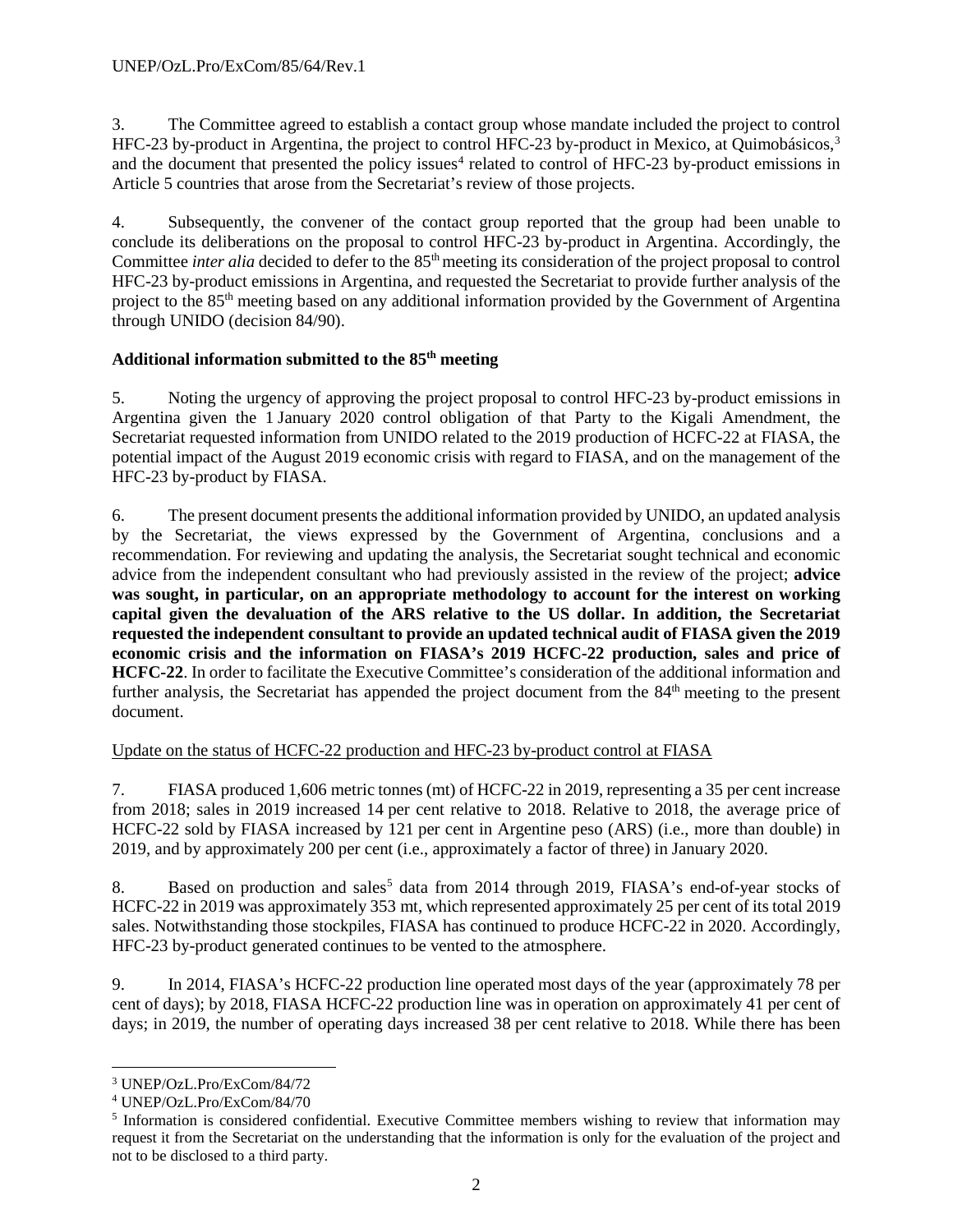some turnover in staff, the number of staff working on FIASA's HCFC-22 production line remains unchanged relative to 2018.

#### Update on the economic situation in Argentina

10. A 2019 publication issued by the World Bank Group reported that Argentina was in a precarious economic balance.<sup>[6](#page-25-0)</sup> ARS devalued significantly in 2019, annual inflation was 54 per cent, and the gross domestic product (GDP) had contracted 2.5 per cent in 2018 and another 2.5 per cent in the first half of 2019. As of 1 May 2020, the Argentina peso had lost 60 per cent of its value relative to the average 2018 exchange rate (Figure 1), while the inflation rate has decreased, reaching 50 per cent in February 2020.



**Figure 1. Rate of Exchange: ARS to US dollar (US \$)**

11. In light of the economic situation prevailing in the country, on 13 December 2019 the Ministry of Justice and Human Rights issued a decree related to a public emergency on occupational matters,<sup>[7](#page-25-1)</sup> through which workers that are dismissed without just cause will have the right to receive double the corresponding compensation in accordance with current legislation; the decree was issued for a period of 180 days.

12. Based on the information from the Central Bank of the Republic of Argentina, the annual nominal rate of interest for private sector loans in national currency (i.e., the interest rate an enterprise can expect to pay for a loan) varied between 60.7 and 84.7 per cent in 2019, with an average rate of 70.9 per cent; that nominal interest rate has decreased to 53.1 per cent in February 2020. The deposit interest rate (i.e., the rate of return an enterprise can expect when depositing money) in 2019 varied between 34.6 and 59.5 per cent, with an average of 47.6 per cent; the most recent rate (on 30 December 2019) was 38.1 per cent.

<span id="page-25-0"></span> <sup>6</sup> [https://www.worldbank.org/en/country/argentina/overview.](https://www.worldbank.org/en/country/argentina/overview) Accessed on 24 March 2020.

<span id="page-25-1"></span><sup>7</sup> <http://servicios.infoleg.gob.ar/infolegInternet/anexos/330000-334999/333435/norma.htm>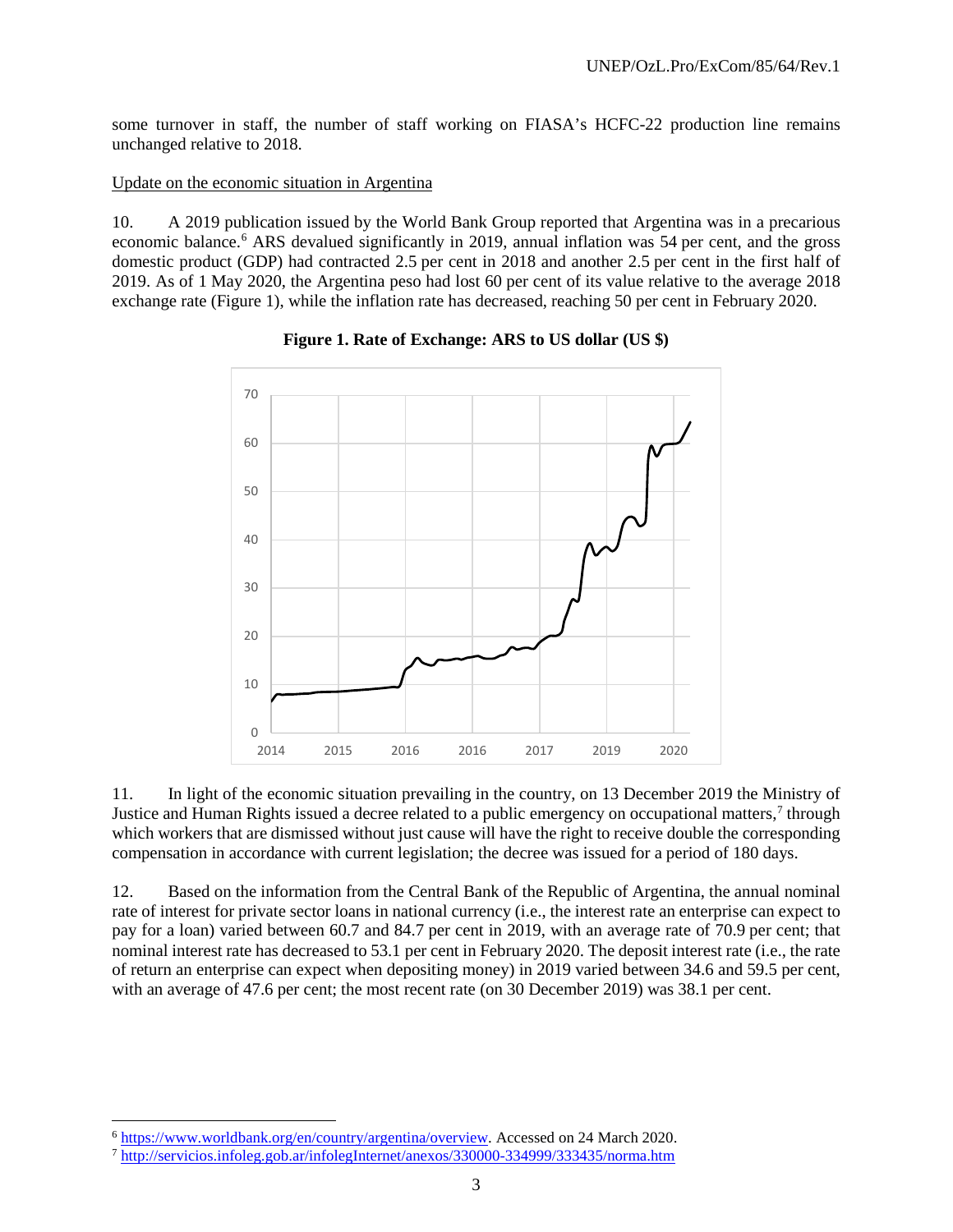# Changes proposed by the Government of Argentina to the project proposal submitted at the 84<sup>th</sup> meeting

13. The Government of Argentina, through UNIDO, requested that for the option of closure, severance of workers would be US \$3,805,567 (instead of US \$1,189,000 requested at the 84th meeting) based on the following:

- (a) Double the compensation of the employees in accordance with the decree issued by the Ministry of Justice and Human Rights currently in force;
- (b) Updated workers' salaries reflecting increased wages and the number of years each worker was employed by FIASA, two factors that are used to determine eligible severance;
- (c) An exchange rate of 65 Argentina peso per US dollar; and
- (d) Compensation for 65 employees instead of 48 included in the project proposal submitted to the 84th meeting, as the relocation of 20 employees was no longer available, and noting that three employees had left FIASA.

14. UNIDO further clarified that the Government cannot oblige FIASA to close the HCFC-22 production line; closure would be based on a compensation contract with FIASA.

# **Further analysis based on the additional information**

15. Based on the additional information provided, the Secretariat undertook further analysis of the option of closure of the HCFC-22 production facility (Option 1) and restarting the incinerator for continued production of HCFC-22 (Option 2). No additional information was provided to suggest that the regulatory constraints that prevent the option of off-site destruction had changed; accordingly, the Secretariat did not update the analysis for that option.

# Further analysis of Option 1: closure of HCFC-22 production at FIASA

16. The project proposals submitted to the 83<sup>rd</sup> and 84<sup>th</sup> meetings considered two models to estimate lost profits associated with the closure of FIASA: the model based on the technical audit undertaken by an independent consultant, and the model developed by UNIDO<sup>[8](#page-26-0)</sup> and endorsed by the Government.

17. However, both models no longer accurately reflect the production economics of FIASA under the economic situation currently prevailing in the country. Accordingly, the Secretariat **sought the advice of an independent consultant on how to modify UNIDO's model to take into account the 2019 economics of production for the enterprise, resulting in** the following modifications:

- (a) The 201[9](#page-26-1) sales<sup>9</sup> of HCFC-22 until 2024 and 1,300 mt/yr between 2025 and 2029, instead of an increased sales from 2,000 mt/yr in 2020 to 2,600 mt/yr in 2024, and 1,300 mt/yr between 2025 and 2029 used by UNIDO;
- (b) Price of chloroform and anhydrous hydrogen fluoride (AHF) (purchased from the international market) as submitted by UNIDO, while the price of all other raw materials, variable and fixed costs (e.g., labor, electricity, natural gas), which are locally purchased, were decreased by 18 per cent, relative to the price submitted by UNIDO, based on the average 2019 exchange rate and one year of inflation; all prices after 2019 are assumed to

<span id="page-26-0"></span> <sup>8</sup> In order to develop that model, UNIDO collected financial data through a questionnaire, completed missing data, asked clarifications, crosschecked the information and collected hard copy evidence regarding all FIASA financial data used.

<span id="page-26-1"></span><sup>&</sup>lt;sup>9</sup> Information considered confidential.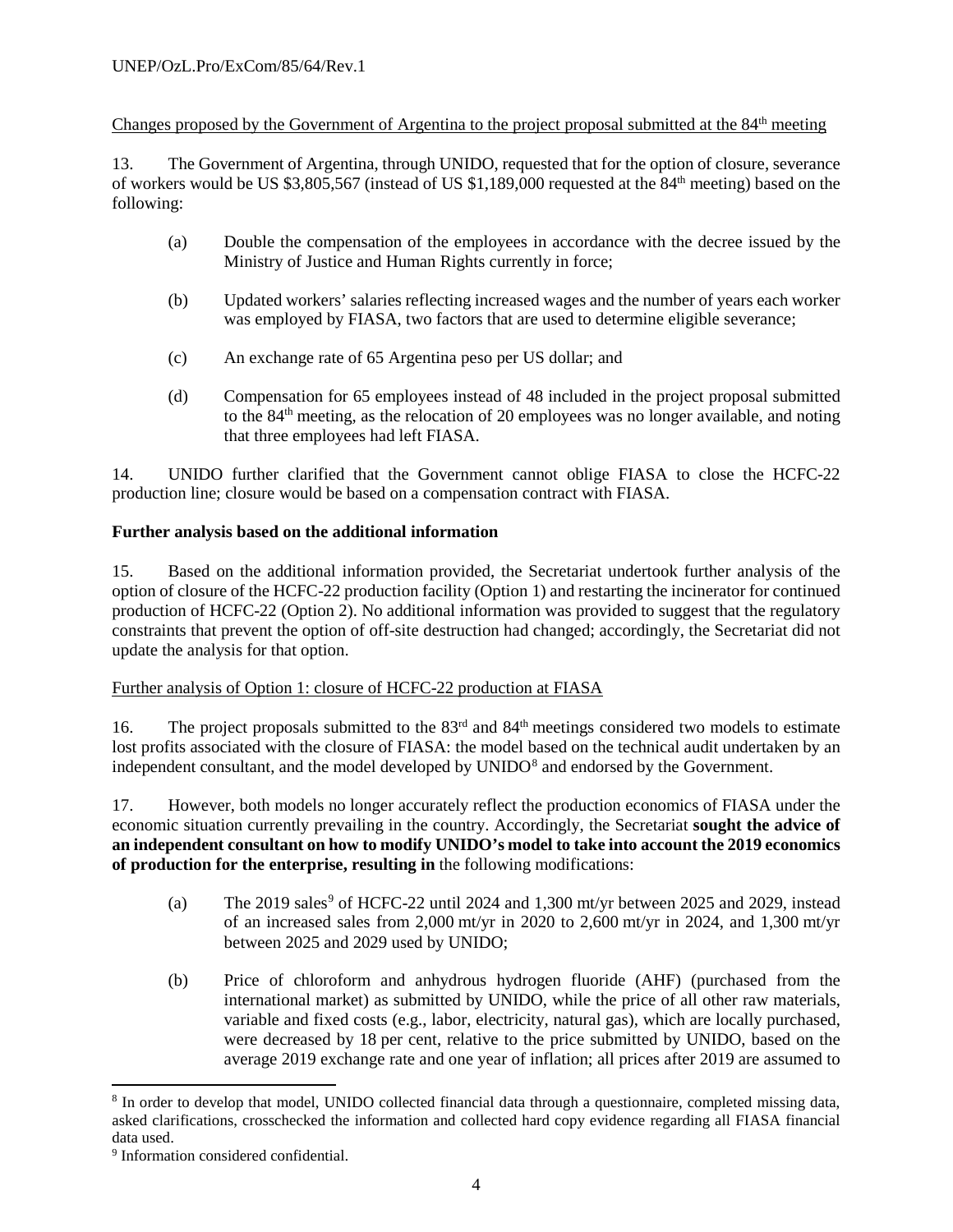remain constant throughout the project;

- (c) The average 2019 price<sup>[10](#page-27-0)</sup> of HCFC-22 throughout the duration of the project (consistent with the practice used by the Sub-group on the Production Sector), instead of an increased price of HCFC-22 presented by UNIDO;
- (d) The calculation of the net present value (NPV) of the lost profits, based on the most recent deposit interest rate in Argentina of 38.1 per cent, instead of a 10 per cent discount rate used by UNIDO; $^{11}$  $^{11}$  $^{11}$
- **(e) A rate of interest on working capital of 53 per cent (based on the average 2019 nominal rate of interest of 70.9 per cent for private sector loans in ARS, and the devaluation of the Argentine Peso from its 2019 average value of 49.88 ARS per US dollar to its May 2019 average value of 66.69 ARS per US dollar)[,12](#page-27-2)** instead of 7.5 per cent used by UNIDO; [13](#page-27-3) **and**
- **(f) Accounting for the increased working capital in 2019 given the increased stocks of HCFC-22 held by the enterprise in 2019 relative to the 2014-2018 average. [14](#page-27-4)**

18. Based on the above, the production of HCFC-22 at FIASA is no longer financially viable, with zero lost profits due to closure. This finding was confirmed by the independent consultant. While a number of factors contribute to the enterprise's loss of financial viability, the following factors were particularly important:

- **(a) The effective US dollar interest rate of 53 per cent on working capital that FIASA paid in 2019, combined with the increased working capital for that year, are** prohibitive. In 2019, FIASA's end-of-year stocks were about one quarter of the enterprise's total annual sales**, and more than double the average 2014-2018 end-of-year stocks**. The raw materials and other inputs necessary to produce the HCFC-22 are purchased and paid for upfront, while income derived from the product is delayed pending the sale of stocks, thus contributing to FIASA's substantial cost of working capital. Moreover, chloroform and AHF must be imported in bulk containers **and paid for in US dollars**; given the enterprise's relatively low level of production, this further contributes to the enterprise's high level of working capital;
- (b) Additional information provided by UNIDO at the  $85<sup>th</sup>$  meeting indicates that between July 2018 and February 2020 the annual inflation rate on workers' wages at FIASA was approximately 66 per cent. The model keeps prices after 2019 constant and therefore does not include the effect of inflation on future prices, which would further worsen FIASA's

<span id="page-27-0"></span> $10$  Ibid.

<span id="page-27-1"></span><sup>&</sup>lt;sup>11</sup> In 2019, the median inflation rate in non-Article 5 countries was 1.5 per cent and in Article 5 countries was 2.6 per cent, while in Argentina it was 54 per cent. Interest rates in a country are related to the rate of inflation in that country, with banks lending money at interest rates above the rate of inflation and paying interest on deposit accounts at rates that are typically below the rate of inflation.

<span id="page-27-2"></span><sup>12</sup> **In line with the advice of the independent consultant.**

<span id="page-27-3"></span><sup>&</sup>lt;sup>13</sup> UNIDO considered an interest rate of 7.5 per cent because FIASA was well-established and had been operational for a long time, has the capacity to continue producing HCFC-22 for more than 15 years, is the only HCFC-22 producer in the country, and has diversified its business through the commercialization of other refrigerant gases. The Secretariat noted, however, that irrespective of how well-established an enterprise in a country may be, and how low a risk it may represent, a bank can only lend money at a rate higher than the inflation rate in the country concerned.

<span id="page-27-4"></span><sup>14</sup> **Information considered confidential.**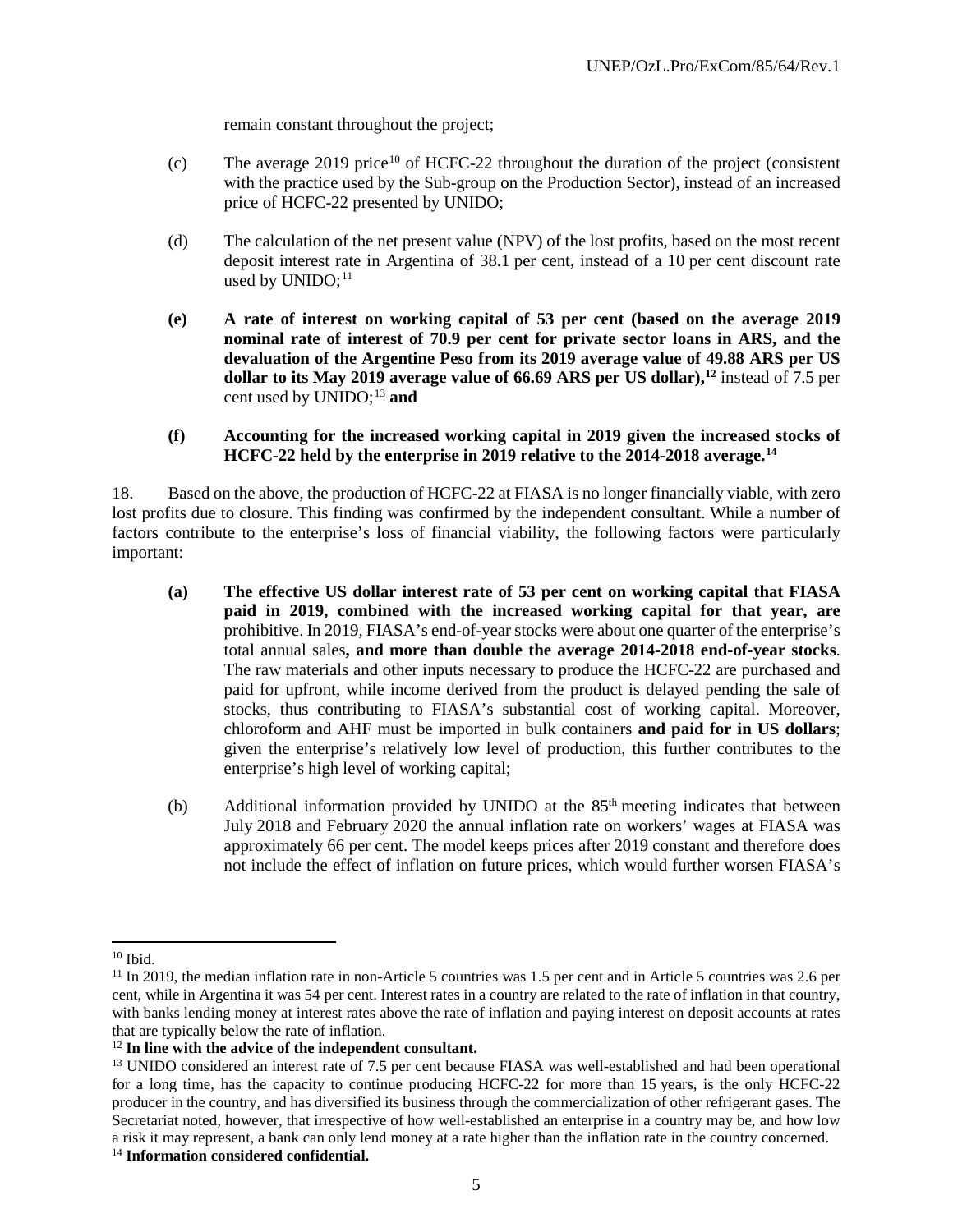HCFC-22 production economics;<sup>[15](#page-28-0)</sup> and

(c) Sales of HCFC-22 are assumed to remain constant between 2020 and 2024, and fall to 1,300 mt/yr between 2025 and 2029. However, as noted in the technical audit presented to the 83rd meeting,[16](#page-28-1) **and confirmed by the updated technical audit undertaken for the present meeting,** demand for HCFC-22 is likely to fall between 2020 and 2025. This decrease is consistent with the phase-out activities that have been implemented under the HCFC phase-out management plan (HPMP) for Argentina (which included the conversion of the HCFC-22-based air-conditioning manufacturing sector in 2014); the introduction of new non-HCFC-22-based equipment into the country; and the increased price of HCFC-22 sold by FIASA.

**19. As requested by the Secretariat, the consultant provided an updated technical audit of FIASA.[17](#page-28-2) In line with the terms of reference for the technical audit of HCFC production in Article 5 countries, the independent consultant updated the supply-demand analysis that had been conducted at the 83rd meeting, and found that sales of HCFC-22 by FIASA would decrease after 2020. The independent consultant modified the model developed by UNIDO for the 83rd meeting based on that updated supply-demand analysis; the price of HCFC-22 to the average of 2017-2019; the cost and consumption of catalyst as provided by FIASA; accounting for the cost of electricity, gas and water as a fixed rather than a variable cost, and basing the total direct variable costs on production (vice sales) of HCFC-22, while revenue is based on sales, in line with standard cost modeling practice; and the interest on working capital of 53 per cent for 2019 through 2024 . On that basis, FIASA's HCFC-22 production in 2019 operated at a loss; annual loses are expected to increase from 2020 to 2024.** 

**20. The independent consultant further noted that in the first four months of 2020, inflation and the lending rate decreased (falling to 44 per cent and 21 per cent, respectively, by April 2020), while the ARS continued to devalue relative to the US dollar. Notwithstanding that the independent consultant did not assess whether those trends would continue, nor how the Argentine economy would respond to the global financial situation brought about by the COVID-19 pandemic, the finding that FIASA is no longer profitable in 2020 and beyond is independent of the interest on working capital, i.e., FIASA would continue to operate at a loss even if interest rates fell to zero. The continued devaluation of the ARS further deteriorates FIASA's financial outlook.**

*Alternative scenario based on more stable economic conditions*

21. Noting that the economic situation prevailing in Argentina in 2019 impacted the profitability of the production of HCFC-22 by FIASA, the Secretariat considered meaningful to undertake an alternate scenario for 2020 under a more favourable and stable economic conditions as follows:

(a) A **reduction of the inflation rate to** 37.8 per cent **in 2020 (calculated as the 2017-2019 average inflation), to zero in subsequent years; an effective US dollar lending rate of 33.1 per cent (based on the average of the 2017-2019 nominal lending rate in ARS and the yearly devaluation of the ARS relative to the US dollar); and a decrease of the working capital to the average of 2014-2018**;

<span id="page-28-0"></span><sup>&</sup>lt;sup>15</sup> The further devaluation of the Argentina peso may mitigate the effect of such inflation; however, in such case, the price of raw materials necessary to produce HCFC-22 (i.e., chloroform and AHF) would increase in ARS; that increase that would need to be passed on to Argentine consumers.

<span id="page-28-1"></span><sup>16</sup> UNEP/OzL.Pro/ExCom/83/44

<span id="page-28-2"></span><sup>17</sup> **The (confidential) updated technical audit of FIASA is available to Executive Committee members upon request.**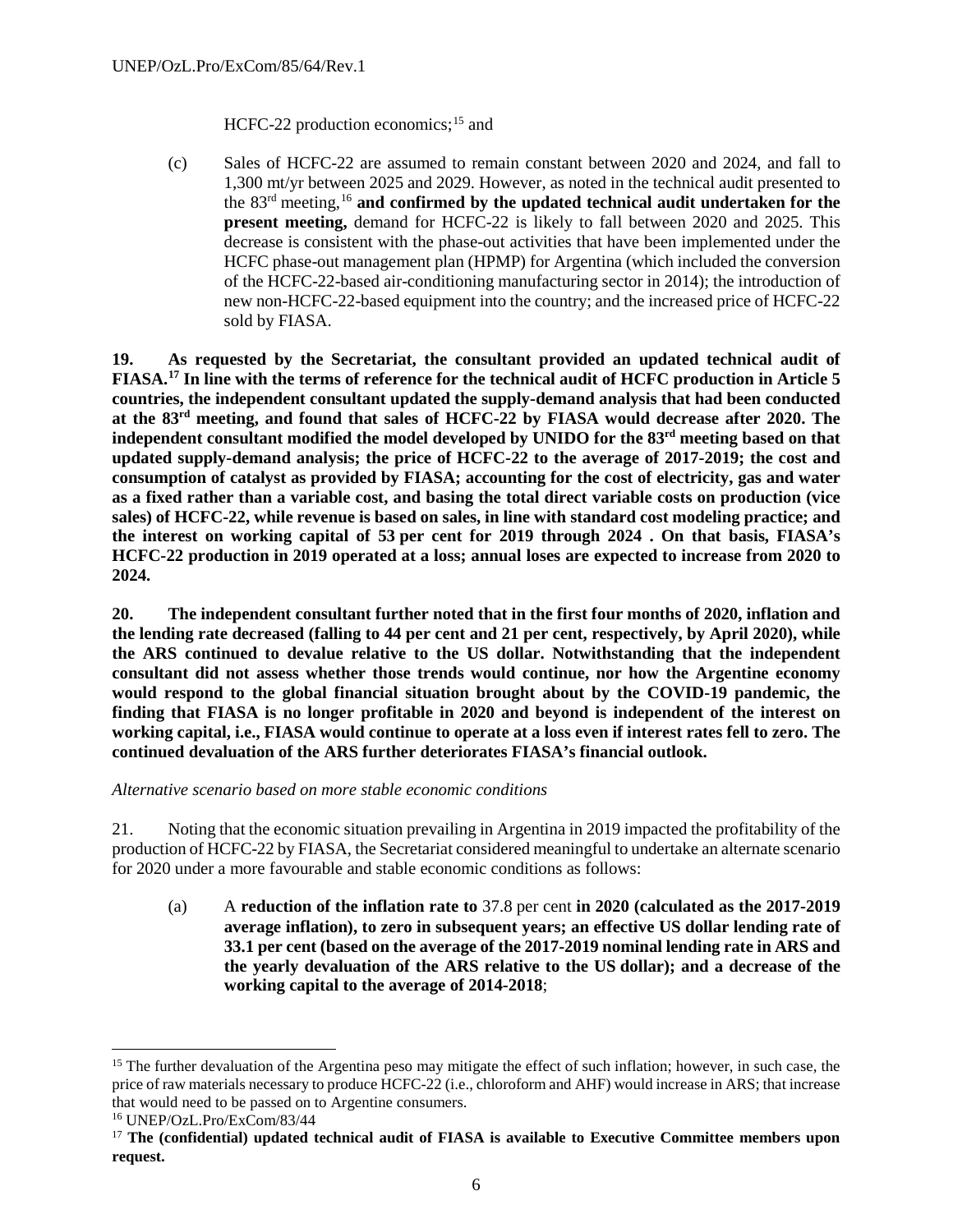- (b) A 7 per cent increase in the price **in US dollars** of HCFC-22 (in line with the price reported by the enterprise in January 2020) and a 4 per cent increase in sales (based on the average of the 2017-2019 sales), relative to 2019;
- (c) The price of chloroform and AHF are kept constant while the price of all other raw materials and inputs increased by 5.8 per cent relative to 2019, based on the 37.8 per cent inflation rate and an exchange rate of 65 ARS per US dollar; and
- (d) No decrease in sales of HCFC-22 with time, and no impact on HCFC-22 demand due to COVID-19,[18](#page-29-0) nor FIASA's production economics.

22. Based on the above, FIASA would be financially viable through 2029. Assuming FIASA were to close **by 31 December** 2020, the NPV of lost profits between **2021** and 2029 **would amount** to US \$**2,658,220**. **This scenario does not take into account the updated technical audit, including the adjustments to UNIDO's model to be in line with standard cost modeling practice nor the forecasted reduction in sales. Based on the updated technical audit, FIASA's lack of profitability is independent of the interest on working capital; the enterprise could return to profitability if the price of HCFC-22 were to increase, sales were to increase, or some combination thereof.** 

#### *Replacement of production by increased imports of HCFC-22*

23. Given FIASA's high cost of producing HCFC-22, it would make more profit importing HCFC-22 from the international market than producing it domestically. However, according to the Government of Argentina, an enterprise could not exchange production for import quotas and, therefore, this option is not available to FIASA. As noted in document UNEP/OzL.Pro/ExCom/85/63, the Executive Committee may wish to consider the extent to which the profitability of an HCFC-22 production line should depend on the local versus international market price.

#### *Severance for workers*

24. The project proposal submitted to the 85<sup>th</sup> meeting includes a request for severance for 65 employees. However, preliminary data submitted by the Government of Argentina at the 80<sup>th</sup> meeting<sup>[19](#page-29-1)</sup> indicated that FIASA employed between 33 and 37 workers on its HCFC-22 production line; the data provided by the enterprise at the 82<sup>nd</sup> meeting indicated 29 workers; and the data provided by UNIDO at the 84th meeting indicated 48 workers. UNIDO's model, which the Secretariat used at the 85th meeting to estimate lost profits, did not consider the cost of labour based on 65 employees; if it did, lost profits would be lower.

25. The Secretariat further noted that the enterprise had diversified its business through the commercialization of other refrigerant gases (i.e., importing HFC-125 and HFC-32 for in situ blending of R-410A; and importing HFC-134a and R-404A for sale); the establishment of a nitric acid plant; and the distribution of these products with its own transport fleet. In the case of closure, severance for workers of FIASA's HCFC-22 production line is eligible, while severance for workers employed by FIASA for operations other than the production of HCFC-22 is not. In 2018, FIASA's HCFC-22 production line was in operation for less than half of the year; UNIDO reported that workers may assist in the operation of the nitric acid plant or perform maintenance on the site when the HCFC-22 production line was not in operation.

<span id="page-29-1"></span><span id="page-29-0"></span><sup>&</sup>lt;sup>18</sup> The International Monetary Fund forecasts Argentina's GDP will contract by 5.7 per cent in 2020, [https://www.imf.org/~/media/Files/Publications/WEO/2020/April/English/StatsAppendixA.ashx?la=en](https://www.imf.org/%7E/media/Files/Publications/WEO/2020/April/English/StatsAppendixA.ashx?la=en) <sup>19</sup> UNEP/OzL.Pro/ExCom/80/56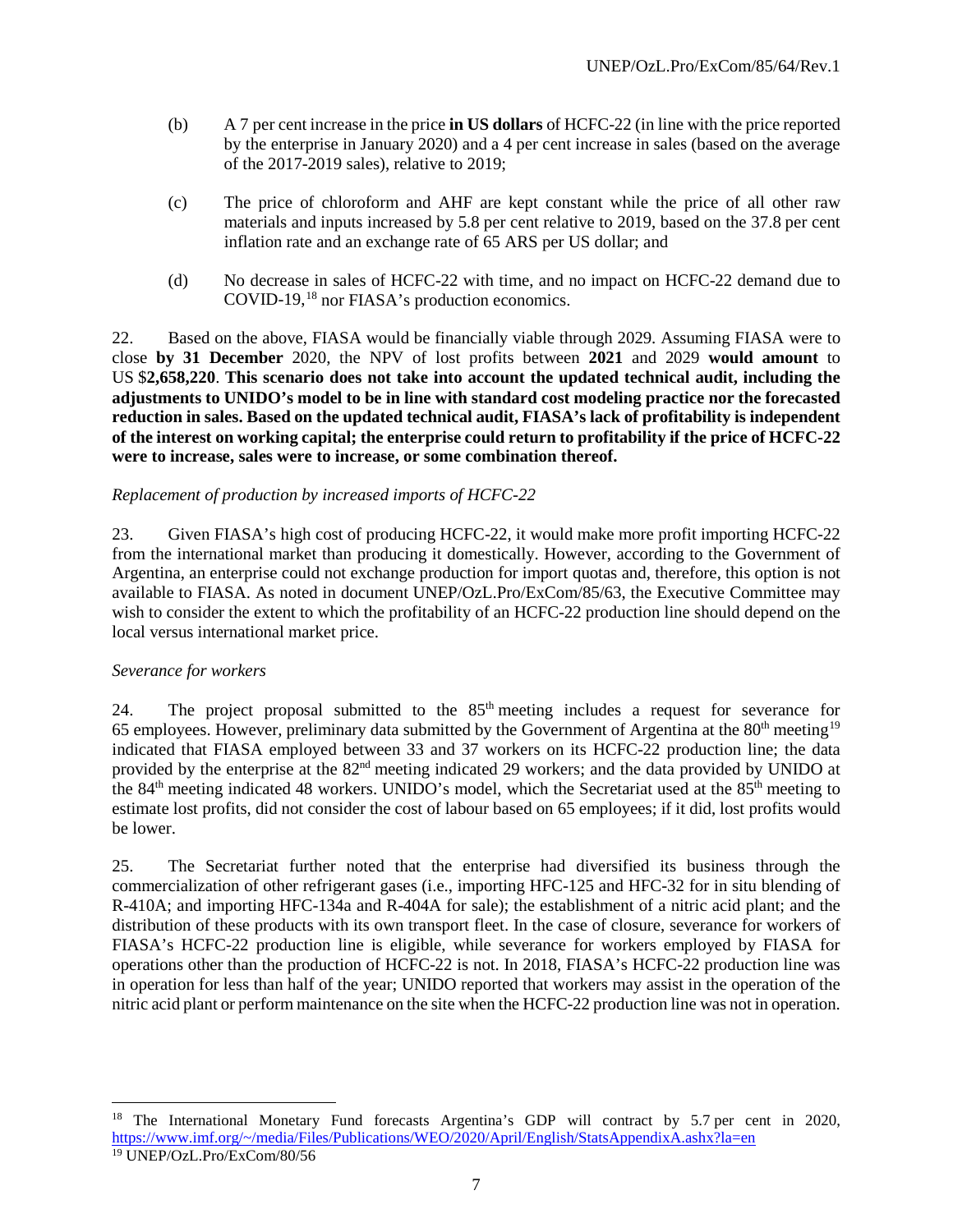26. After further consideration of the expansion of the business operation of FIASA, and the respective eligibility of workers that are related to the production of HCFC-22 and those that are not, the Secretariat considered the 48 workers identified by UNIDO at the 84<sup>th</sup> meeting as working principally in the production of HCFC-22. **The decree by the Ministry of Justice and Human Rights that doubles the compensation for workers that are dismissed without just cause was extended on 10 June 2020 for a further 180 days. On this basis, the severance for the 48 workers would amount to US \$2,017,835.[20](#page-30-0)**

# *Funding return associated with verification of HCFC-22 production*

27. At its 84<sup>th</sup> meeting, the Executive Committee approved the second tranche of stage II of the HPMP for Argentina (decision 84/64). Stage II included US \$8,333/yr for annual monitoring of HCFC-22 production and stockpiles, and in situ verification by experts (for a total of US \$50,000). Should the Executive Committee choose Option 1, the Executive Committee may wish to consider requesting UNIDO to return to the 86th meeting US \$16,667, plus agency support costs of US \$1,167, associated with the production monitoring for 2021 and 2022.

# Option 2: Restarting the incinerator and continue production of HCFC-22

28. The incremental capital costs for refurbishing the incinerator amounts to US \$1,168,801 (i.e., those proposed by the Secretariat at the 83rd meeting). However, the level of IOCs had been adjusted as follows:

- (a) A production of 1,540 mt/yr (i.e., average 2017-2019 production) of HCFC-22 between 2020 and 2024, and 1,300 mt/yr between 2025 and 2029;
- (b) A discount rate of 38.1 per cent; and
- (c) Destruction of HFC-23 would start on 1 January 2021 (i.e., assuming refurbishment of the incinerator would take six months).

29. The NPV for restarting the incinerator and continue producing HCFC-22 varies between US \$1,207,771 (one year IOC) and US \$1,306,104 (nine years IOC) as shown in Table 1.

|            | Table 1. NPV (US \$) of Option 2 as a function of the number of years for which IOCs are provided |                                                                                           |  |  |  |  |
|------------|---------------------------------------------------------------------------------------------------|-------------------------------------------------------------------------------------------|--|--|--|--|
| Years      |                                                                                                   |                                                                                           |  |  |  |  |
| <b>NPV</b> |                                                                                                   | 1,207,771 1,235,989 1,258,027 1,273,984 1,285,048 1,293,060 1,298,862 1,303,063 1,306,104 |  |  |  |  |

30. If the 2019 production of 1,606 mt/yr, rather than the average 2017-2019 production, is used for 2021-2024, the NPV would range between US \$1,208,257 (one year IOC) and US \$1,307,382 (nine years IOC).

31. The Secretariat notes that the operation of the incinerator would only commence on 1 January 2021 given the time needed to refurbish it, resulting in increased emissions for four months of HFC-23 by-product (i.e., 16.64 mt of HFC-23, or 246,208 mt- $CO<sub>2</sub>eq$ ) relative to Option 1.

32. At the 84th meeting, UNIDO had noted that the option to refurbish the incinerator included replacing the exotic metal burner for one of smaller size in order to allow a lower mass-rate of HFC-23 to be incinerated at a higher efficiency, and at lower design capacity, than the original burner, allowing the incinerator to be operated continuously when the HCFC-22 production line was in operation. If the incinerator was not operated continuously, FIASA would need to temporarily store the HFC-23 in its cryogenic tank, triggering a requirement for the enterprise to register as a hazardous waste generator and hazardous waste treatment facility, which the Government could not compel it to do. However, the

<span id="page-30-0"></span> <sup>20</sup> **Based on the most recent exchange rate at the time of finalization of the present document of 70.15 ARS per US dollar, effective 26 June 2020.**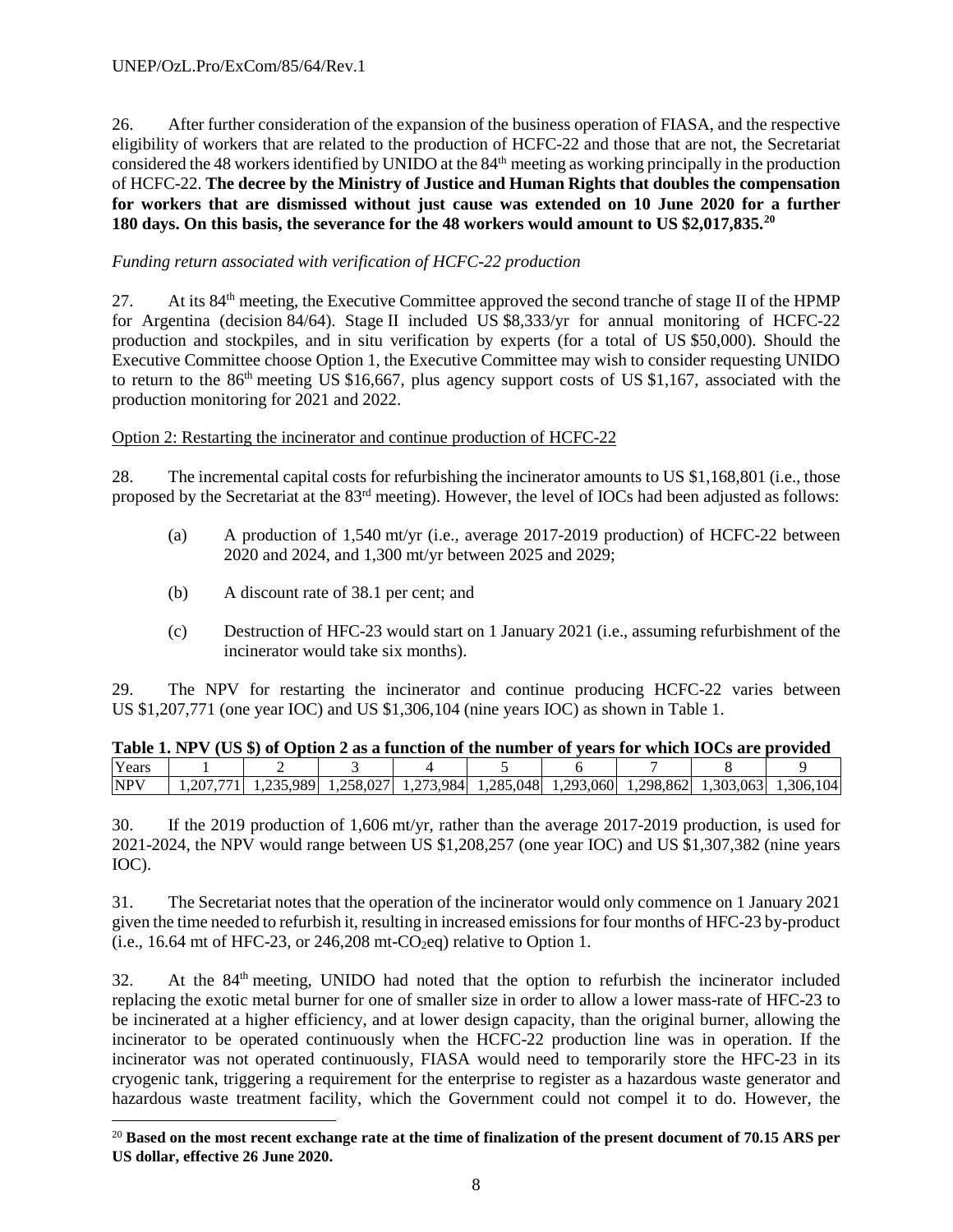Secretariat noted that FIASA was operating under the same regulatory requirements when the enterprise was generating credits under the Clean Development Mechanism; during that period, FIASA stored HFC-23 by-product in its cryogenic storage tank and operated the incinerator in campaigns. Moreover, operating the incinerator in campaigns decreases the labour and other fixed costs. Therefore, the Secretariat did not recommend the reduction in capacity of the burner but to instead replace it with one of the same capacity as in the original design.

#### **Project management unit (PMU) for Option 1 or Option 2**

33. The Government of Argentina requested funding for a PMU, at 8 per cent of the total funding of the project in the case of Option 2 (i.e., continued operation of FIASA), or 6.2 per cent in the case of closure of the production plant. In its assessment of refurbishment of the incinerator, the Secretariat included costs related to Government monitoring; in line with past practice, the Secretariat's assessment did not include a PMU for the closure option.

#### **Views expressed by the Government of Argentina**

- 34. Regarding closure of FIASA, the Government of Argentina, through UNIDO, noted the following:
	- (a) Given the 2019 economic crisis, FIASA was not able to reach the production target of between 2,000 and 2,600 mt in 2019 as originally forecasted; however, sales of HCFC-22 increased by 14 per cent relative to 2018, and the price of HCFC-22 was well-forecasted under UNIDO's model. Therefore, the Government could accept as the basis for determining compensation the average 2017-2019 sales between 2020 and 2024, and 1,300 mt/yr between 2025 and 2029;
	- (b) The financial model developed by UNIDO at the 83rd meeting was based on the best data available at that time, the methodology was consistent with past practice under the Fund; and funding from the Multilateral Fund is provided in US dollars. Accordingly, the financial model should be based on a single currency (US dollars) and not a mix of currencies. **A loan in local currency taken in 2019 at an exchange rate of 40 ARS per US dollar and with an interest rate of 70 per cent, would result in an effective US dollar interest rate of 4.6 per cent after taking into account an exchange rate of 65 ARS per US dollar on the loan and the interest, which is lower than the 7.5 per cent interest rate used in UNIDO's model.** While it was not possible at this time for UNIDO to develop a new financial model, it was of utmost importance to consider the enterprise's capacity to sustain the product price in US dollars. FIASA's HCFC-22 price increased by 7 per cent in US dollars between 2019 and 2020, demonstrating that the enterprise is able to increase the price in both local currency and US dollars, which it is able to do as it operates in a duopoly. Moreover, the local costs of production, which are in ARS, decrease when assessed in US dollars;
	- (c) FIASA's role in the duopoly has been strengthened given the reduction of the import quota given the 2020 control target. This impact will be even higher in 2025, when the import quota will be further reduced;
	- (d) The Government strongly disagreed with the discount rate used by the Secretariat to calculate the NPV of compensation. Despite the low interest rates prevailing in Argentina for US dollar-based loans between 1.9 per cent (90 days) and 2.9 per cent (one year), UNIDO used a much higher (10 per cent) discount rate;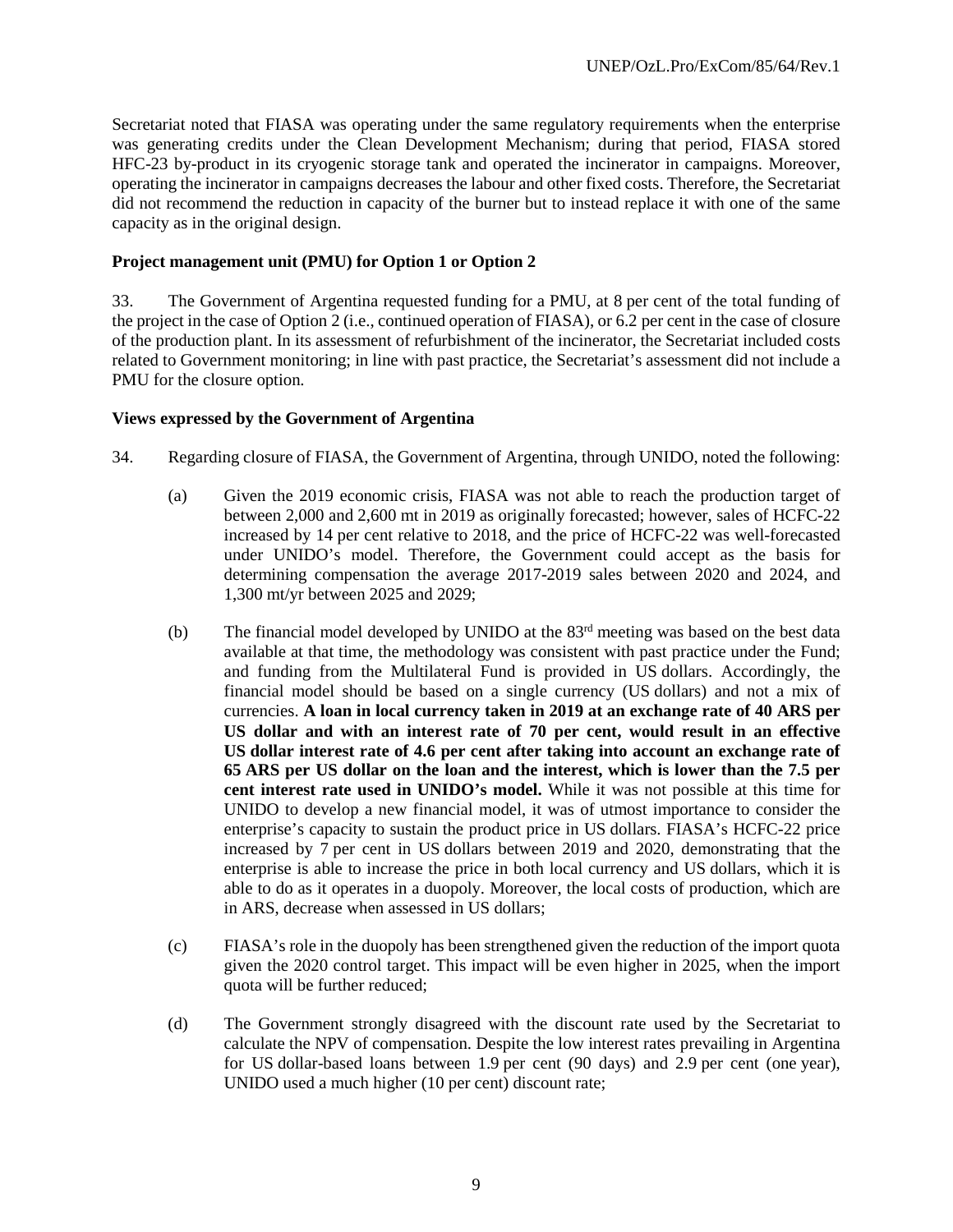- (e) In view of the difficult economic situation and the high interest rates prevalent in the country, owners are opting to repair rather than replace their appliances. Thus, HCFC-22 based appliances continue to be used even though their leakage rate increases with their age; therefore, current HCFC-22 demand is unlikely to fall;
- (f) It would be more accurate to describe FIASA's 2019 price of HCFC-22 as approximately a factor of three higher than the international price of an Asian supplier for bulk product supplied to large consumers on a high-volume market. FIASA supplies small quantities in cylinders to local retailers or consumers. These are two different products with different prices; and
- (g) It is common practice in Argentina for a decree to initially enter into force for 180 days, and to be renewed for several years every 180 days. The decree currently in force that doubles compensation was reinforced after the declaration of emergency for the COVID-19 pandemic, and at this time any lay-offs must be agreed with the Ministry of Labor.

35. Regarding refurbishment of the incinerator, the Government of Argentina noted that replacement of the exotic metal burner was unavoidable since it is not operational. The original equipment manufacturer suggested to replace the burner with one more suitable for the current reduced rate of HFC-23 by-product generation. The Government therefore considered the replacement of the burner eligible**. In addition, the Government did not agree with the discount rate suggested by the Secretariat. Accordingly, operating costs could be paid on an annual basis based on the HFC-23 by-product generated and associated control costs, thereby avoiding the need for an upfront payment and the application of disputed discount rates**.

36. The Government also provided audited statements reflecting FIASA's profit in 2017 and 2018, which was between US \$1.9 million and US \$2.4 million. The Secretariat notes that those statements encompass all of FIASA's operations and do not specify the profits, if any, derived from HCFC-22 production.

37. The Government considers that FIASA continues to be financially viable, otherwise, it would no longer be able to receive loans from a bank. Accordingly, the Government was not in agreement with the lost profit calculations by the Secretariat.

38. **Based on the above, and with the aim to reach Kigali's spirit,** the Government of Argentina **believes any discussion on closure should be at** a minimum of US \$6 million (including severance for workers and compensation for lost profits). If an agreement on the closure of FIASA cannot be reached, FIASA would continue production of HCFC-22 and start destruction of HFC-23 by-product as soon as the funding is agreed and the required refurbishment of the equipment is completed.

# **Conclusion**

39. Since the 83rd meeting, Argentina suffered a severe economic crisis that, in the Secretariat's assessment, has resulted in FIASA being no longer financially viable. This does not mean the enterprise would immediately close its HCFC-22 production. It has been able to continue producing HCFC-22 by increasing its price, which it can do because it operates in what is effectively a duopoly, with importers almost fully utilizing their import quotas and FIASA satisfying the remaining market demand. In an open market, an increase in the price of a commodity would lead to decreased demand, with that decrease depending on the elasticity of demand. In a duopoly, such elasticity of demand is limited. However, while the HCFC-22 market may effectively be a duopoly in Argentina, the refrigerant market is not: as the price of HCFC-22 increases, other refrigerants are likely to substitute the HCFC-22 demand. It is likely that FIASA could continue to produce HCFC-22 by increasing its price for some indeterminate time, with a cycle of increasing prices of HCFC-22 leading to further decreases in demand and production leading to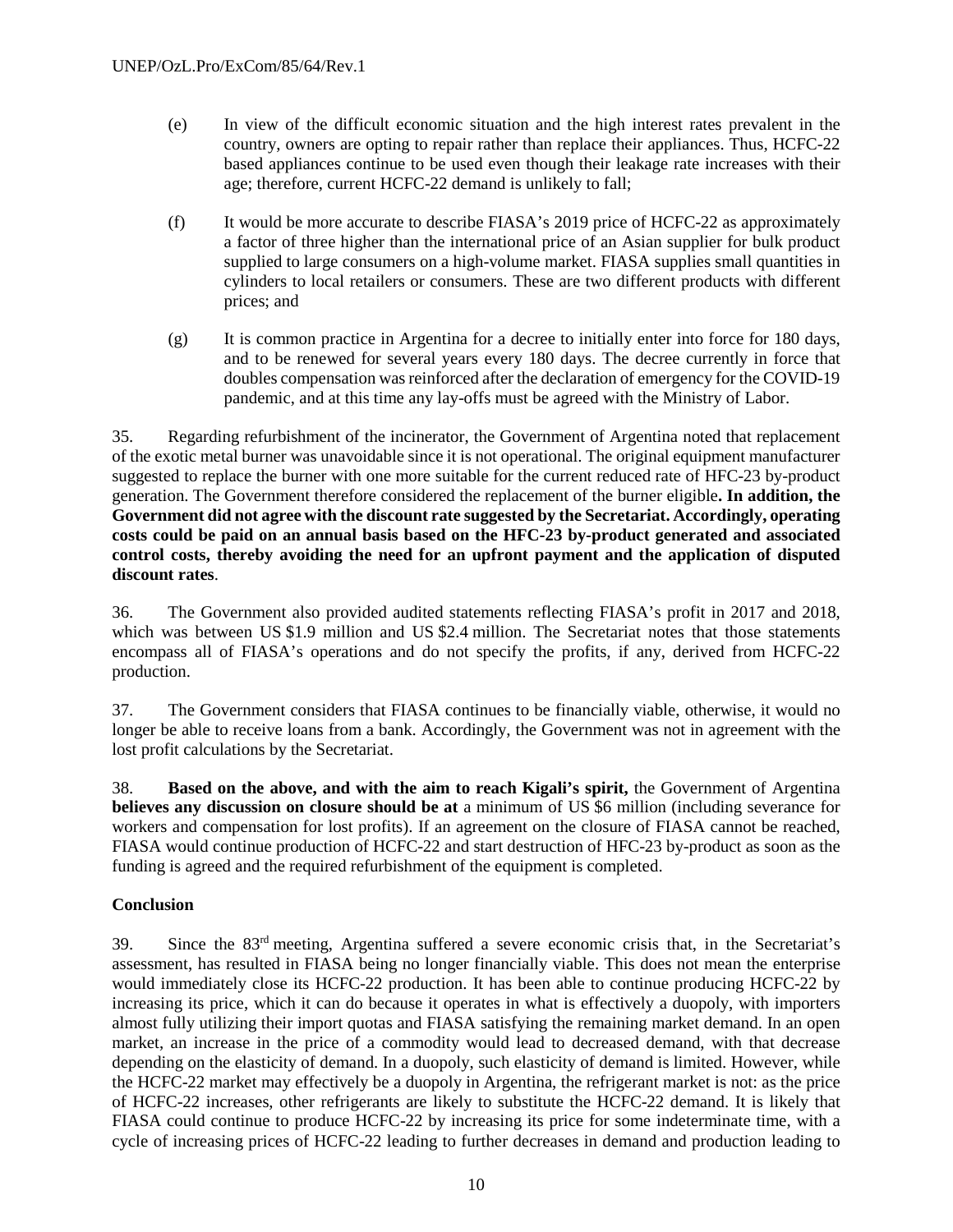further increasing prices of HCFC-22. The devaluation of the ARS will further contribute to this cycle as consumers purchase HCFC-22 from FIASA in local currency.

40. Since the 80<sup>th</sup> meeting, when the Government of Argentina provided preliminary data to close its HCFC-22 production swing plant,<sup>[21](#page-33-0)</sup> the Government has requested assistance from the Multilateral Fund to address its emissions of HFC-23 by-product. At its 82<sup>nd</sup> meeting, the Executive Committee considered information on *inter alia* options and all costs and savings related to the control of HFC-23 by-product emissions in Argentina,<sup>[22](#page-33-1)</sup> and at the 83<sup>rd</sup> and 84<sup>th</sup> meetings proposals from the Government to address those emissions.<sup>[23](#page-33-2)</sup> The Secretariat notes that approval of a project for Argentina at the present meeting would enable the control of HFC-23 by-product emissions as soon as possible and therefore help maximize the climate benefits of the Kigali Amendment.

41. At its 16<sup>th</sup> meeting, the Executive Committee decided that ODS consumption should be calculated on the basis of either the year, or an average of the three years, immediately preceding project preparation. This approach ensured that if Article 5 countries faced an anomalous situation in the year preceding project preparation, a more representative basis (i.e., the average of the three years) could be considered. While **the independent consultant's and** the Secretariat's assessment is that FIASA would no longer be financially viable under the 2019 economics of production, the Secretariat considers the 2019 economic crisis in Argentina to be anomalous. Article 5 countries should request assistance from the Multilateral Fund when they need assistance to comply with their obligations under the Protocol and independently of whether conditions in the country at that time may affect the level of compensation. In its wisdom, the Executive Committee decided at its 16<sup>th</sup> meeting to provide Article 5 countries with flexibility to address anomalous years. The Executive Committee may wish to consider applying a similar flexibility for FIASA.

42. **The Secretariat estimated the cost of closure to be US \$2,017,835 given that the decree that doubles the compensation for workers that are dismissed without just cause was extended for 180 days on 10 June 2020, and based on the economics of production in 2019 (i.e., lost profits would be zero). An alternate scenario based on a more favourable economic situation in Argentina than the one that prevailed in 2019, and assuming that FIASA's sales of HCFC-22 would not decrease as indicated in the independent technical audit, would result in a total level of funding of US \$4,676,055.** The level of funding for the continued production of HCFC-22 and destruction of HFC-23, varied between US \$1,207,771 and US \$1,307,382, depending on the number of years for which funding support is provided and whether the average 2017-2019 production or the 2019 production is used to determine IOCs.

43. Notwithstanding constructive discussions with UNIDO, agreement on the costs of the project could not be reached. In order to facilitate the Executive Committee consideration of the project, the Secretariat has included in the present document a recommendation, noting that the project's final costs will depend on the Executive Committee's deliberations.

44. As there were no agreed costs, the Secretariat could submit a draft Agreement between the Government of Argentina and the Executive Committee to the  $86<sup>th</sup>$  meeting reflecting any guidance provided at the 85<sup>th</sup> meeting. That draft Agreement would specify the funding levels, targets and obligations, and *inter alia* address the following:

(a) In the case of continued operation of the HCFC-22 production line and refurbishment of the incinerator:

<span id="page-33-0"></span> <sup>21</sup> UNEP/OzL.Pro/ExCom/80/56

<span id="page-33-1"></span><sup>22</sup> UNEP/OzL.Pro/ExCom/82/69

<span id="page-33-2"></span><sup>23</sup> UNEP/OzL.Pro/ExCom/83/44 and UNEP/OzL.Pro/ExCom/84/71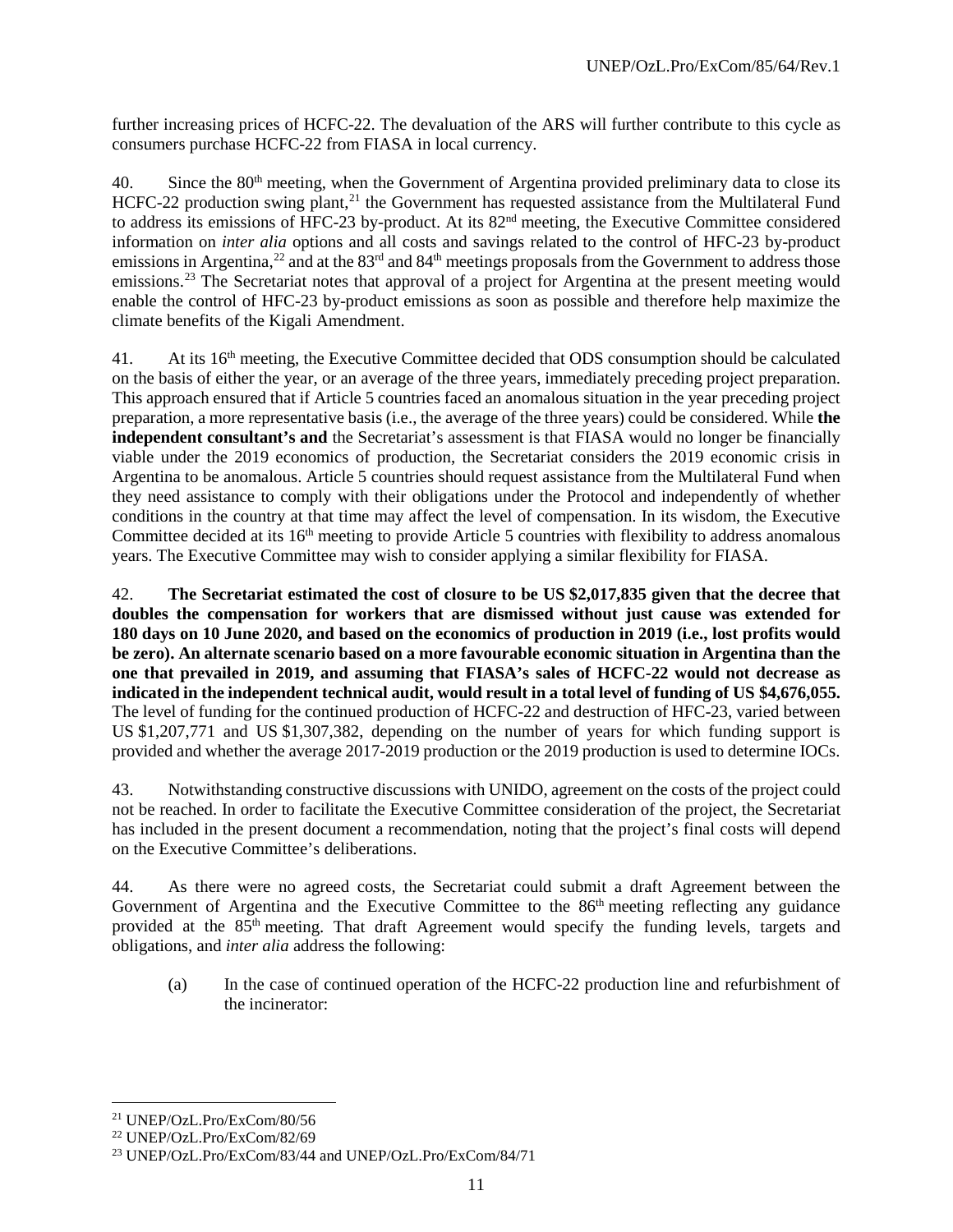- (i) The submission of annual progress reports on the status of the project, including the level of disbursement, the quantity of HCFC-22 produced, and the quantity of HFC-23 by-product generated, destroyed, sold, stored and emitted, together with an annual independent verification report documenting the Government of Argentina's compliance, through the completion of the project; and
- (ii) The level of penalty that would be applied to emissions of HFC-23 by-product that were determined not to have been destroyed to the extent practicable;
- (b) In the case of closure of the HCFC-22 production line:
	- (i) The submission of annual progress reports until completion of the project, on the status of the project, including the level of disbursement, and the submission of an independent verification report, in line with the guidelines and procedures approved by the Executive Committee, including evidence of the dismantling of key equipment; and
	- (ii) The level of penalty that would be applied to HFC-23 by-product that was determined to have continued to be emitted after a date specified by the Committee;
- (c) The level of agency support costs, and the role of the agency in the project; and
- (d) That UNIDO would submit the project completion report six months after the date of completion of the project, to be agreed at the  $85<sup>th</sup>$  meeting, and that any remaining balances after the completion of the project would be returned to the Multilateral Fund within 12 months of the project completion.

#### **Recommendation**

- 45. The Executive Committee may wish to:
	- (a) Note the key aspects related to HFC-23 by-product control technologies: Argentina (decision 84/90) contained in document UNEP/OzL.Pro/ExCom/85/64;
	- (b) Approve, in principle, US \$[XXX], plus agency support costs of US \$ [XXX] for UNIDO, to enable the Government of Argentina to comply with the HFC-23 by-product emission control obligations under the Kigali Amendment to the Montreal Protocol, on the understanding that:
		- (i) [*In the case of closure*: The Government of Argentina would ensure that by [date] the production of HCFC-22 and generation of HFC-23 by-product in Argentina was zero;

#### OR

*In the case of continued operation:* The Government of Argentina would ensure that by [date], emissions of HFC-23 by-product from HCFC-22 production in Argentina were destroyed in compliance with the Montreal Protocol;]

(ii) The project would be completed by [date];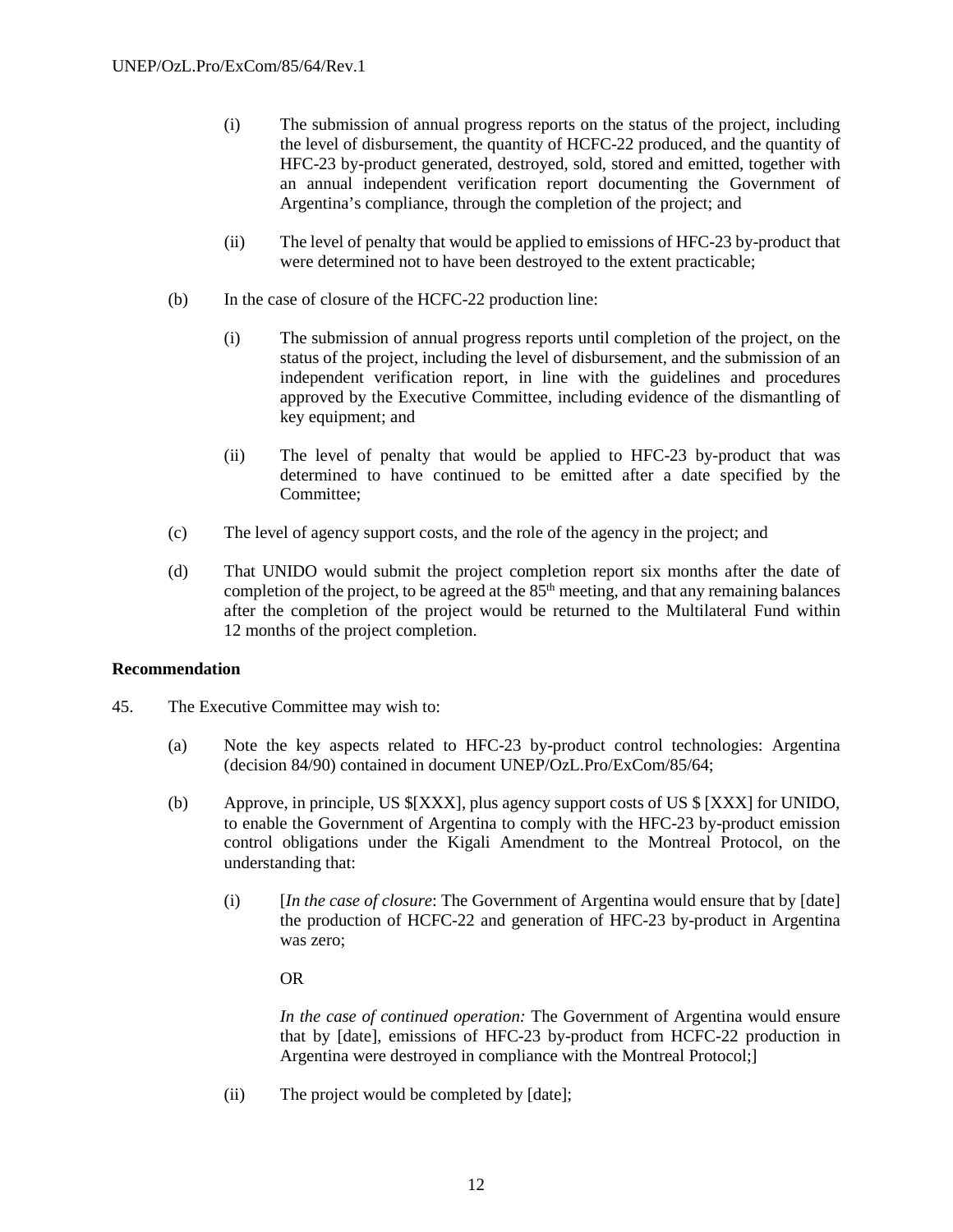- (c) [*In the case of closure:* Request UNIDO to return to the 86th meeting US \$16,667, plus agency support costs of US \$1,167, associated with the production monitoring for 2021 and 2022;]
- (d) Note that the funding approved in principle specified in sub-paragraph (b) above is the total funding that would be available to Argentina from the Multilateral Fund for the control of HFC-23 by-product emissions; [and]
- (e) Request the Secretariat, in cooperation with UNIDO, to prepare a draft Agreement between the Government of Argentina and the Executive Committee for the control of HFC-23 by-product emissions for consideration at the 86<sup>th</sup> meeting, in light of the guidance provided by the Executive Committee at the present meeting [; and]
- (f) [Approve the first tranche of the HFC-23 by-product control emissions for Argentina, and the corresponding 2020-2021 implementation plan, at the amount of US \$[XXX], plus agency support costs of US \$[XXX] for UNIDO.]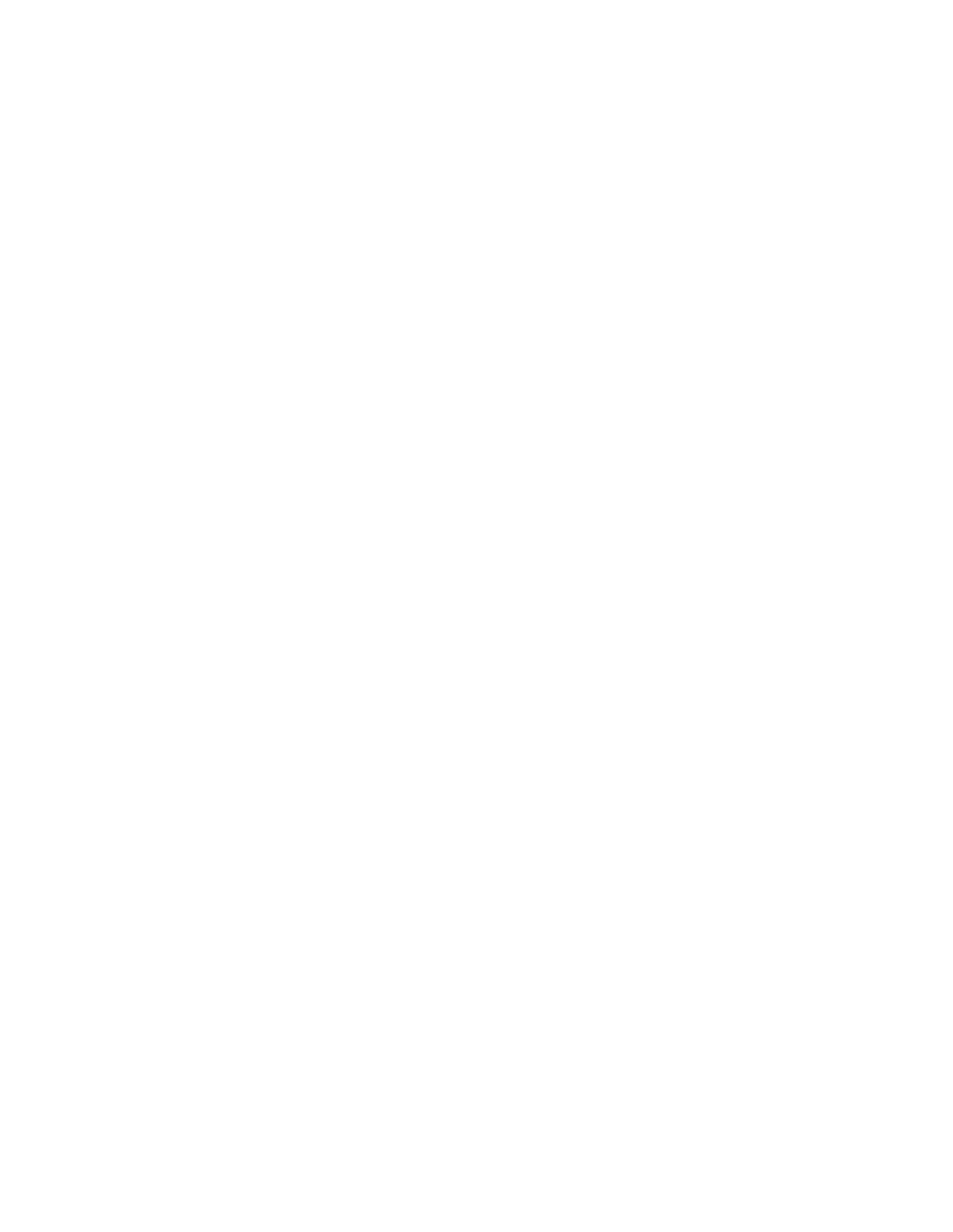# **UNITED NATIONS**

ÞΡ



**United Nations Environment** Programme

Distr. **GENERAL** 

UNEP/OzL.Pro/ExCom/84/71 28 November 2019

ORIGINAL: ENGLISH

**EXECUTIVE COMMITTEE OF** THE MULTILATERAL FUND FOR THE IMPLEMENTATION OF THE MONTREAL PROTOCOL Eighty-fourth Meeting Montreal, 16-20 December 2019

# **KEY ASPECTS RELATED TO HFC-23 BY-PRODUCT CONTROL TECHNOLOGIES: ARGENTINA (DECISION 83/66)**

# **Background**

1. At its 83rd meeting, the Executive Committee considered project proposal options to control and phase out HFC-23 emissions at Frio Industrias Argentinas (FIASA), at a total cost between US \$10,867,000 and US \$59,667,000, plus agency support costs,<sup>[1](#page-37-0)</sup> as originally submitted in line with decision  $82/85(e)$ .

2. During the discussions, Executive Committee members expressed general agreement that the detailed evaluation of the project was of significant value for the assessment of similar future projects and contributed to the discussion on the policy issues identified in the second part of the project document.

3. Issues identified for further discussion<sup>2</sup> included the influence of Government policies and regulations on the availability of cost-effective options and the impact of the history of the swing plant, including the Clean Development Mechanism (CDM) project to control HFC-23 by-product emission implemented at the facility during 2007–2013. Questions were also raised regarding: the estimation of the market price of HCFC-22 and the cost of the raw materials; the methods used to estimate the remaining life of the facility and the date by which it would no longer be financially viable; and determination of the eligible incremental operating costs of the project.

4. Further to additional clarifications by the Secretariat, the Executive Committee agreed to establish a contact group to consider the project proposal options to control HFC-23 by-product emissions in Argentina and related policy issues identified by the Secretariat, and the request for project preparation for the control of HFC-23 by-product emissions in the HCFC production sector in Mexico submitted as part of the work programme of UNIDO for 2019, under agenda item  $9(c)(iii)$ .

Pre-session documents of the Executive Committee of the Multilateral Fund for the Implementation of the Montreal Protocol are without prejudice to any decision that the Executive Committee might take following issuance of the document.

<span id="page-37-0"></span> <sup>1</sup> UNEP/OzL.Pro/ExCom/83/44.

<span id="page-37-1"></span><sup>2</sup> Paragraphs 260-263 of UNEP/OzL.Pro/ExCom/83/48.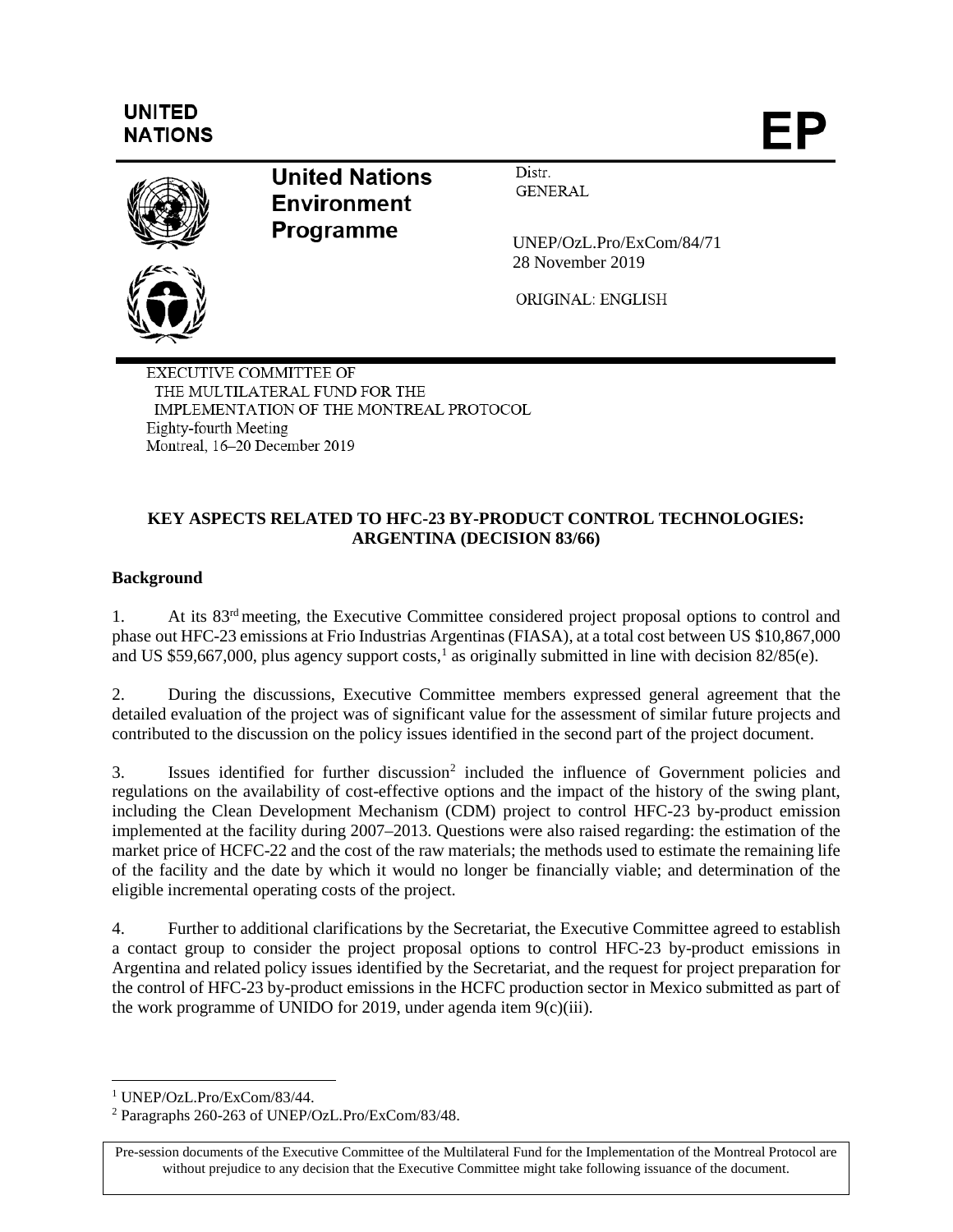5. Subsequently, the convener of the contact group reported that the group had reached agreement on approving the project preparation request for Mexico, but had been unable to conclude its deliberations on the proposal to control HFC-23 by-product in Argentina. Accordingly, the Committee decided to defer to the 84th meeting further consideration of the project proposal to control HFC-23 by-product emissions in Argentina (decision 83/66(b)).

# **Resubmission of the project proposal to the 84th meeting**

6. In line with decision 83/66(b), on behalf of the Government of Argentina, UNIDO has re-submitted the project proposal to control and phase out HFC-2[3](#page-38-0) emissions at FIASA.<sup>3</sup> In reviewing the resubmitted project proposal, the Secretariat noted that the three options for addressing emissions of HCF-23 by-product, namely closure of the HCFC-22 production at FIASA (Option 1), restarting the incinerator at FIASA (Option 2), and off-site destruction of HFC-23 by-product (Option 3), are identical to those reflected in the project document submitted to the 83rd meeting. Therefore, the Secretariat has appended that project document to the present document.

7. Together with the project proposal, UNIDO submitted the following information that the Executive Committee may wish to consider:

- (a) Between 1 January 2019 and 30 June 2019, the HCFC-22 production at FIASA was 610 metric tonnes (mt), which is 4 per cent higher than the 2018 level of production during that same period. Sales of HCFC-22 for that same period showed a higher increase (11 per cent) given higher demand and the availability of stocks;
- (b) The Government of Argentina reiterated its request for funding for a project management unit (PMU), at 6.2 per cent of the total funding of the project in the case of closure of the production plant, or 8 per cent in the case of continued operation of  $FIASA;4$  $FIASA;4$
- (c) UNIDO reiterated its request for 7.0 per cent agency support costs, irrespective of the option selected.

# **Update on the status of ratification of the Kigali Amendment**

8. The Executive Committee may wish to note that the Government of Argentina ratified the Kigali Amendment on 22 November 2019.

# **Update on the financial viability of FIASA**

9. Subsequent to the 83rd meeting, the Argentina peso lost approximately half of its value against the U.S. dollar relative to the average 2018 exchange rate; and, as of September 2019, the inflation rate in Argentina was 54 per cent. Given this situation, during the project review process, the Secretariat discussed the financial viability of FIASA in light of the devaluation of the national currency.

10. Notwithstanding the low level of production relative to the enterprise's capacity, both the technical audit undertaken by the independent expert at the 83<sup>rd</sup> meeting and the assessment undertaken by UNIDO concluded that FIASA was profitable given the conditions in Argentina prevailing at the time the proposal had been submitted.

<span id="page-38-0"></span><sup>&</sup>lt;sup>3</sup> As per the letter of 23 September 2019 from the Ministry of Foreign Affairs and Worship of Argentina to UNIDO.

<span id="page-38-1"></span><sup>&</sup>lt;sup>4</sup> While funding for a PMU was not requested in the proposal options submitted to the  $83<sup>rd</sup>$  meeting, a request for such funding was raised during the review of the project, as reflected in paragraphs 66 and 67 of document UNEP/OzL.Pro/ExCom/83/44.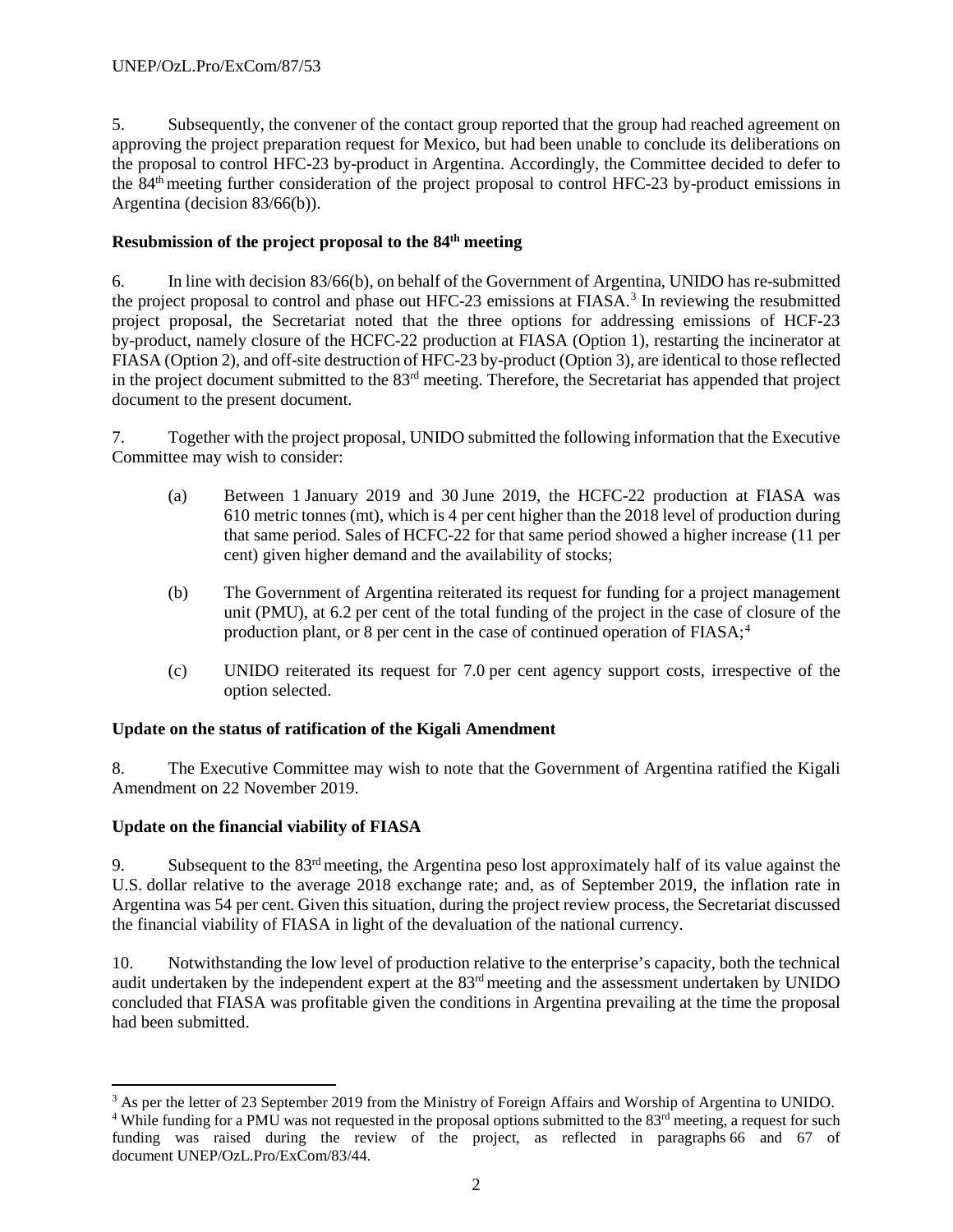11. FIASA's production of HCFC-22 is dependent on imports of chloroform and anhydrous hydrogen fluoride (AHF). As such, its profitability is directly related to the price at which it can purchase those chemicals from the international market. Based on the lost profits calculated by UNIDO for 2018, and the assessment undertaken by the independent technical expert, FIASA would no longer be profitable if the price of chloroform and AHF were adjusted to reflect the current exchange rate, and all other variables were kept constant. The Secretariat also requested the independent consultant that had undertaken a technical audit of FIASA to determine the costs of closure for the 83rd meeting to provide an assessment of the impact of Argentina's changing economic conditions on HCFC-22 production costs at FIASA. As that assessment may contain information considered confidential, Executive Committee members wishing to review the assessment may request it from the Secretariat on the understanding that the information and data contained therein is only for the evaluation of the project and not to be disclosed to a third party.

12. In addressing this issue, UNIDO considered that FIASA remains financially viable given the current economic situation in Argentina in light of the following:

- (a) While the value of Argentina peso decreased, the inflation rate increased. The currency devaluation has a similar impact on importers, but FIASA's fixed costs have been reduced in U.S. dollars, which should help FIASA compete in export markets due to lower production costs; and
- (b) The financial viability of FIASA also depends on HCFC-22 demand. Demand in 2018 dropped substantially due to the devaluation of the currency, with enterprises and consumers deciding to delay servicing, and there was no purchase power to replace old HCFC-22 equipment with new appliances. As the economy recovers, it is expected that service demand will significantly increase.

#### **Concerns raised in relation to the document submitted to the 83rd meeting**

13. In resubmitting the project proposal to the 84<sup>th</sup> meeting, UNIDO included the following concerns in relation to the document submitted to the 83rd meeting. For ease of reference, Secretariat's clarifications on the concerns are also presented:

(a) *''(…) production has been declining, dropping from 1,823 mt in 2017 to 1,192 mt in 2018, and it is expected to continue for the next five years."*[5](#page-39-0)

UNIDO indicated that it was not clear how the projected decline in HCFC-22 production for the next five years in the technical audit was made. The decline in production in 2018 was directly related with the contraction of the economy of Argentina, which resulted from the interest rate policy implemented to moderate the impact of the exchange rate. The Industrial Production Index for machinery increased between January and July 2019, and that increase is reflected in the increased sales of HCFC-22 by FIASA through June of 2019. UNIDO also highlighted that the import-production quota system in place in Argentina should be taken into account when estimating the profitability of the enterprise.

The Secretariat notes that regarding the projected decline in HCFC-22 production, the independent consultant assumed that HCFC-22 production at FIASA would increase in 2019 by approximately 25 per cent (to approximately 1,486 mt), in line with a market recovery, and then slowly continue to decline in line with historic trends, until production was no longer economically viable in 2023. At the 83<sup>rd</sup> meeting, the independent consultant

<span id="page-39-0"></span> <sup>5</sup> Related to paragraph 40 of UNEP/OzL.Pro/ExCom/83/44.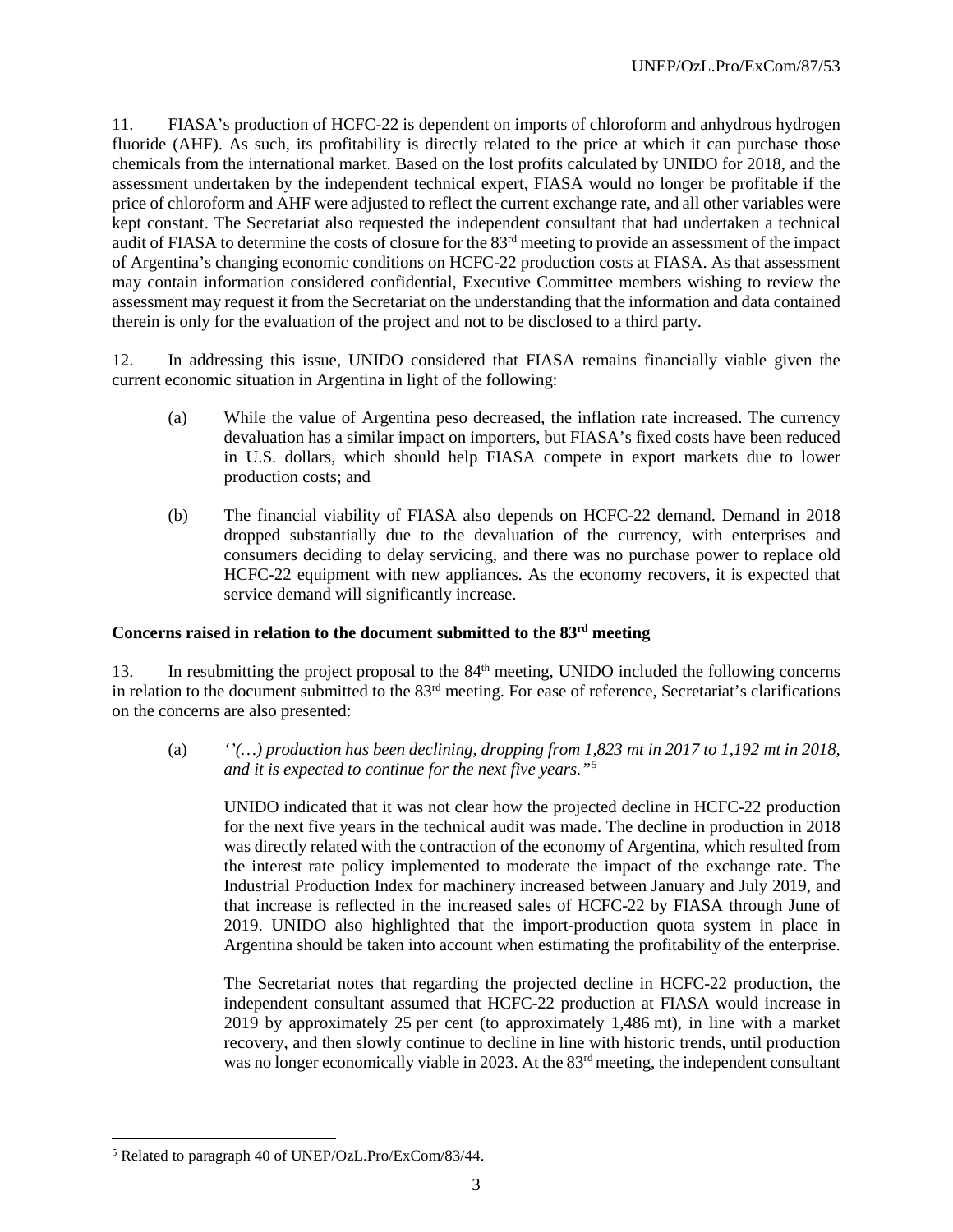also presented an alternative scenario<sup>[6](#page-40-0)</sup> in which there was no market recovery and production in 2019 remained constant; under that scenario, production would no longer be economically viable in 2022. In 2018, consumption of HCFCs in Argentina fell by 26 per cent; the reduction in production at FIASA accounted for 98 per cent of that decline.<sup>[7](#page-40-1)</sup> Future declines in consumption are likely to continue to be disproportionately borne by FIASA.

(b) *"Demand for HCFC-22 in Argentina continues to decline given the continued implementation of the stage II of the HCFC phase-out management plan (HPMP), as well as the conversion of the country's air-conditioning manufacturing sector to R-410A;[8](#page-40-2)*

*In 2018, consumption of HCFCs in Argentina fell by 26 per cent from 2017 consumption. The reduction in production at FIASA accounted for 98 per cent of that drop;"* [9](#page-40-3)

UNIDO indicated that the conversion of the air-conditioning manufacturing sector to R-410A took place in 2014 and, therefore, the decline in consumption in 2018 was not a consequence of that conversion.

The Secretariat notes, however, that the conversion of the air-conditioning manufacturing sector to R-410A that took place in 2014 will contribute to the decline in servicing demand for HCFC-22.

(c) *"Based on the annual quantities of HFC-23 by-product generated and the capacity of the incinerator (613 mt/yr), the incinerator would need to be operated 31 days per year. Accordingly, the total incinerator fixed costs (i.e., operating labor, nitrogen, maintenance, and overhead) are estimated at two months of the annual costs proposed by UNIDO;"*[10](#page-40-4)

UNIDO indicated that the option to refurbish the incinerator included replacing the exotic metal burner for one of smaller size in order to allow a lower mass-rate of HFC-23 to be incinerated at a higher efficiency, and at lower design capacity, than the original burner. Accordingly, incinerator staff would be necessary to operate the incinerator until 2030.

The Secretariat notes that while the exotic metal burner of the incinerator could be replaced with one of smaller size that would allow the HFC-23 to be incinerated at a higher efficiency, such improved efficiency was not taken into account when assessing the operating costs of the incinerator. While minor savings in operating costs may be possible with a more efficient burner, through reduced consumption of natural gas, it would be more cost-effective to replace the burner with one comparable to its original size and to operate the incinerator for a limited number of days.

<span id="page-40-0"></span> <sup>6</sup> Slide 7 of [http://multilateralfund.org/83session/Document%20Library3/1/Presentation%20of%20the%20audit%](http://multilateralfund.org/83session/Document%20Library3/1/Presentation%20of%20the%20audit%25%2020report%20by%20Wakim%20Consulting.pdf)  [20report%20by%20Wakim%20Consulting.pdf](http://multilateralfund.org/83session/Document%20Library3/1/Presentation%20of%20the%20audit%25%2020report%20by%20Wakim%20Consulting.pdf)

<span id="page-40-1"></span><sup>&</sup>lt;sup>7</sup> Paragraph  $43(g)$  of UNEP/OzL.Pro/ExCom/83/44.

<span id="page-40-2"></span><sup>8</sup> UNEP/OzL.Pro/ExCom/61/28 and decision 61/34.

<span id="page-40-3"></span><sup>&</sup>lt;sup>9</sup> Related to paragraphs 43(f) and (g) of UNEP/OzL.Pro/ExCom/83/44.

<span id="page-40-4"></span><sup>&</sup>lt;sup>10</sup> Related to paragraph 51(c) of UNEP/OzL.Pro/ExCom/83/44.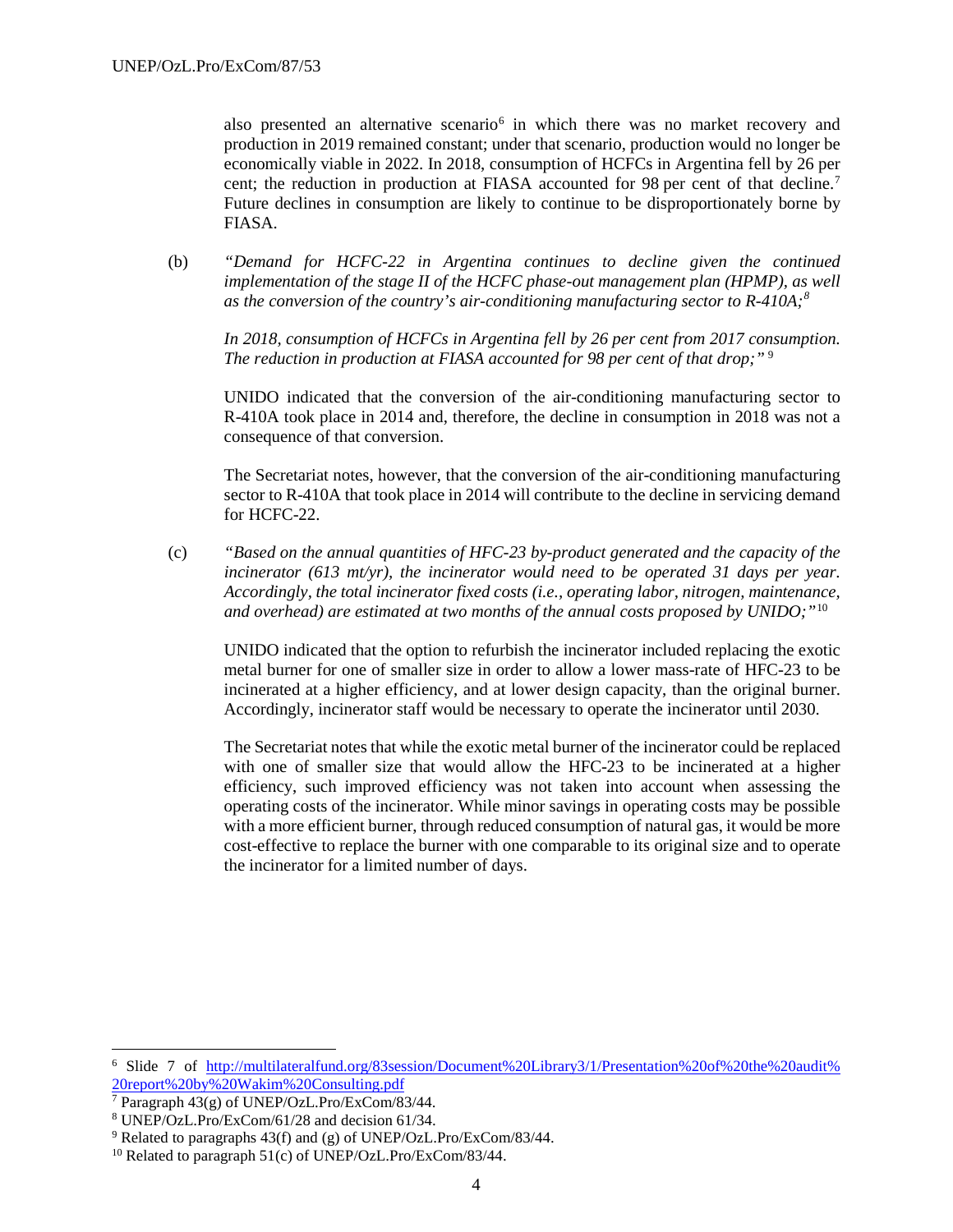# Submission of the second tranche of the stage II of the HPMP to the 84<sup>th</sup> meeting

14. The Executive Committee will consider the request for the second tranche of stage II of the HPMP for Argentina under agenda item 9(f).<sup>[11](#page-41-0)</sup> Should the Executive Committee decide on the option of closure of FIASA, the Executive Committee may wish to note that the balances of funds already approved to monitor the production at FIASA under stage II of the HPMP would be returned to the Fund under that agenda item, and the Agreement for the HPMP would be amended to remove the funds approved in principle at the time of closure for the monitoring of production of HCFC-22 at FIASA.

<span id="page-41-0"></span> <sup>11</sup> UNEP/OzL.Pro/ExCom/84/39.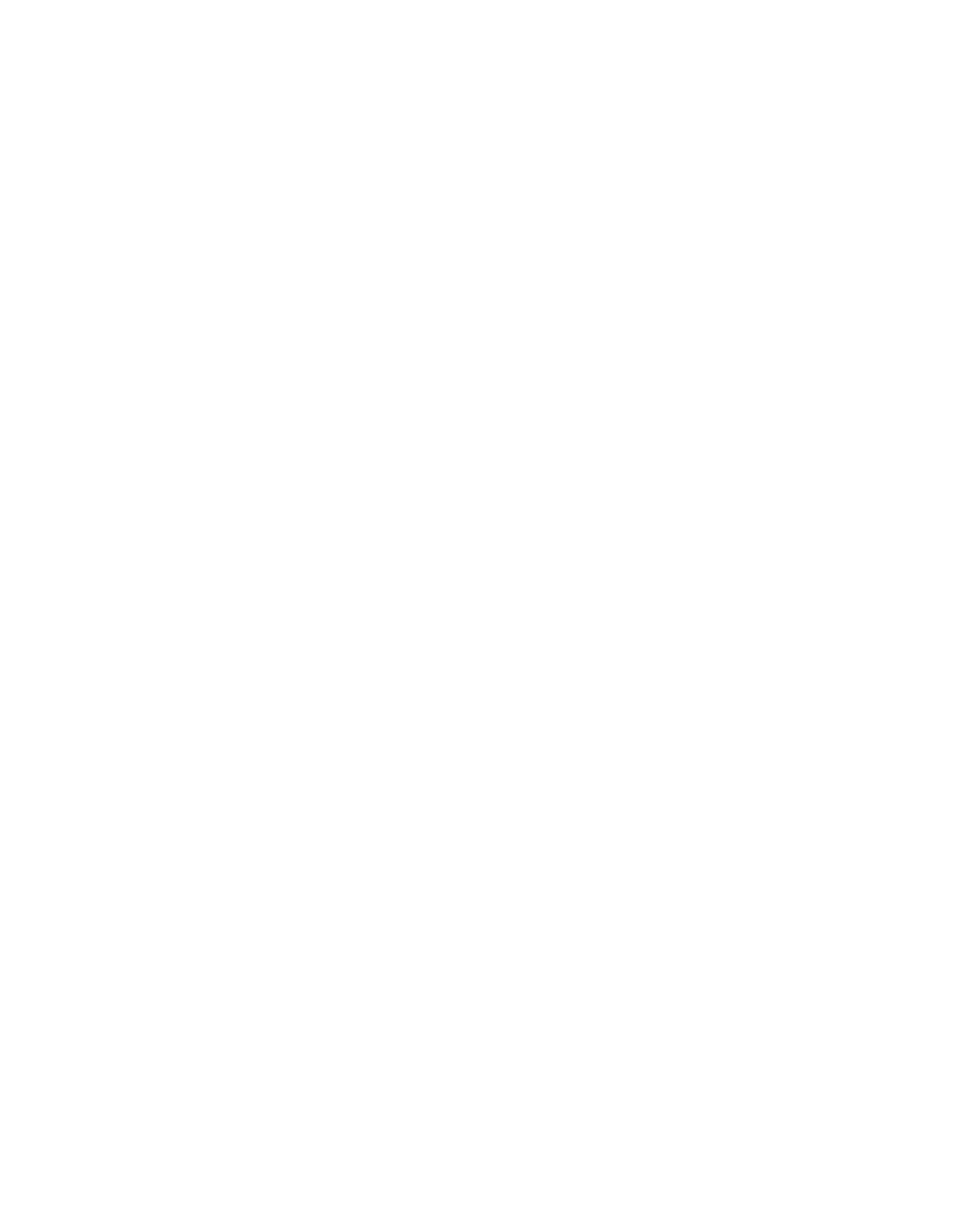# **UNITED NATIONS**



# **United Nations Environment Programme**

UNEP/OzL.Pro/ExCom/83/44 11 May 2019

ORIGINAL: ENGLISH

Distr.

**GENERAL** 

**EXECUTIVE COMMITTEE OF** THE MULTILATERAL FUND FOR THE IMPLEMENTATION OF THE MONTREAL PROTOCOL Eighty-third Meeting Montreal, 27-31 May 2019

# **KEY ASPECTS RELATED TO HFC-23 BY-PRODUCT CONTROL TECHNOLOGIES (DECISION 82/85)**

#### Background

1. At its 79th meeting, the Executive Committee *inter alia* considered possible cost-effective options for compensation for HCFC-22 swing plants to allow for compliance with the HFC-23 by-product control obligations of the Kigali Amendment, and requested relevant governments of Article 5 countries wishing to close HCFC-22 production swing plants to submit preliminary data to the  $80<sup>th</sup>$  meeting (decision 79/47(c) and (d)). At the 80<sup>th</sup> meeting, the Committee considered document UNEP/OzL.Pro/ExCom/80/56, containing preliminary information submitted by the Government of Argentina in line with decision  $79/47$ (d).

2. At its 81<sup>st</sup> meeting, the Executive Committee requested the Secretariat to contract an independent consultant to prepare a report for the  $82<sup>nd</sup>$  meeting, providing information:

- (a) On options and all costs and savings related to the control of HFC-23 by-product emissions in Argentina, based on the quantities of HCFC-22 and HFC-23 produced at the plant and information included in relevant past reports to the Executive Committee, including the option of shipping HFC-23 for off-site destruction;
- (b) On estimates of fugitive emissions and options for monitoring, leak detection and control of HFC-23 by-product at the plant; and
- (c) On the costs, technical feasibility, and logistical, legal and transaction issues associated with shipping HFC-23 for off-site destruction by means of a technology such as the fluor process described in document UNEP/OzL.Pro/ExCom/81/54.

3. The Executive Committee further requested the Government of Argentina to provide, on a voluntary basis, relevant information for the report referred to above (decision 81/68).

Pre-session documents of the Executive Committee of the Multilateral Fund for the Implementation of the Montreal Protocol are without prejudice to any decision that the Executive Committee might take following issuance of the document.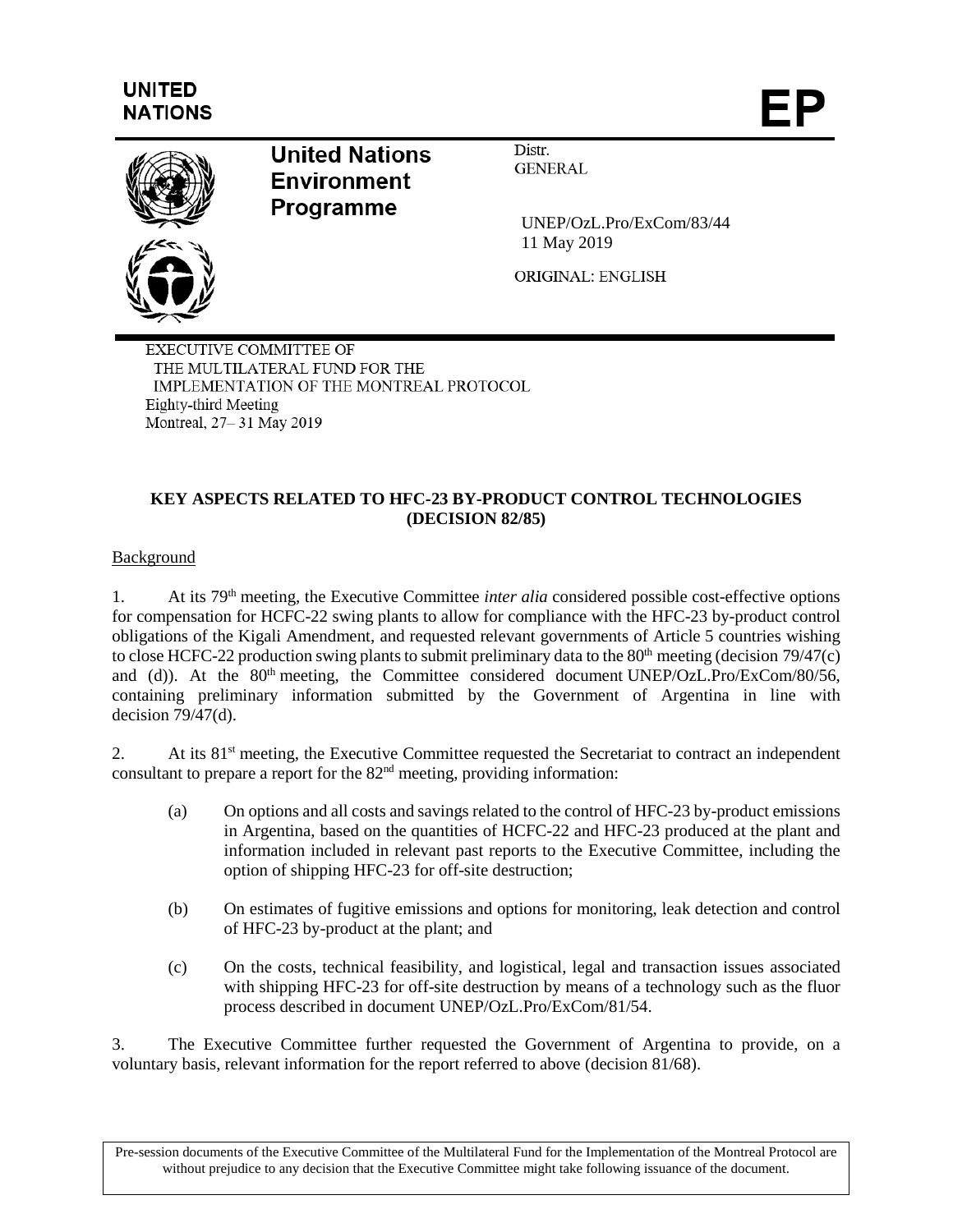- 4. At its 82nd meeting, the Executive Committee *inter alia* decided:
	- (c) To approve US \$75,000 for UNIDO to enable the agency to submit, at the  $83<sup>rd</sup>$  meeting, a project proposal options that would enable the Government of Argentina to comply with the HFC-23 by-product control obligations under the Kigali Amendment, taking into account the information contained in document UNEP/OzL.Pro/ExCom/82/69, including data regarding costs and benefits and covering technical feasibility, economic viability and logistical, legal, and transactional issues in relation to the following:
		- (i) Restarting the onsite incinerator at the HCFC-22 production swing plant FIASA, on the basis of three independent estimates of the costs of so doing, including the costs of incinerator operation, hazardous waste compliance, and cost of monitoring and verifying the destruction of the HFC-23 by-product;
		- (ii) Compensation for closure of the HCFC-22 swing plant FIASA by 1 January 2020 or upon ratification of the Kigali Amendment by the Government of Argentina, whichever was to come first;
		- (iii) Destroying HFC-23 by-product through irreversible transformation and other new conversion technologies and storage options for HFC-23 management;
		- (iv) Shipping HFC-23 for offsite destruction by means of a technology approved by the meeting of the Parties;
	- (d) To consider each of the project proposal options, including the data provided as per sub-paragraph above, and to discuss the criteria for funding the activities related to the compliance obligations of Article 5 parties;
	- (e) To request the Secretariat to contract an independent consultant to undertake a technical audit of FIASA to determine the costs of closure;
	- (f) To approve US \$50,000 to enable the Secretariat to carry out the technical audit referred to in sub-paragraph (e) above; and
	- (g) To consider applying the procedures set out in the present decision, and the criteria for funding the activities related to the compliance obligations of Article 5 parties, when agreed, with respect to HFC-23 controls in the other Article 5 parties (decision 82/85).

5. In line with decision 82/85, on behalf of the Government of Argentina, UNIDO has submitted project proposal options to control and phase out of HFC-23 emissions at Frio Industrias Argentinas (FIASA), at a total cost between US \$10,867,000, plus agency support costs of US \$760,690, and US \$59,667,000, plus agency support costs of US  $$4,176,690$  $$4,176,690$  $$4,176,690$ , as originally submitted.<sup>1</sup>

<span id="page-44-0"></span><sup>&</sup>lt;sup>1</sup> As per the letter of 21 March 2019 from the Ministry of Foreign Affairs and Worship of Argentina to UNIDO.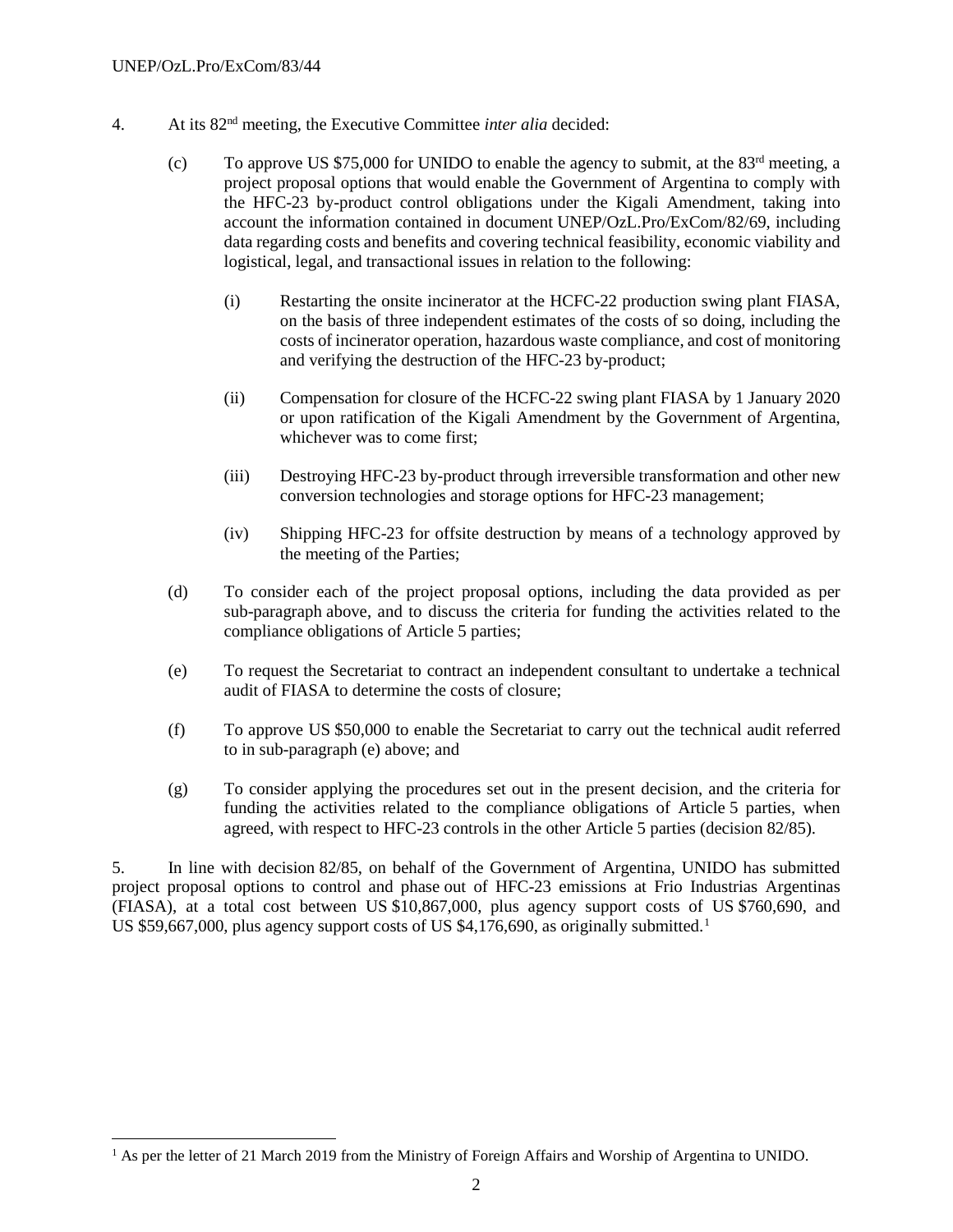#### Scope of the document

- 6. The present document consists of the following two parts:
	- Part I: Project proposal for Argentina. It presents a description of the project proposal submitted by the Government, a summary of the independent technical audit<sup>[2](#page-45-0)</sup> carried out by a consultant, and the Secretariat's comments.

As both the proposal by UNIDO and the technical audit by the consultant contain information considered confidential, the present document summarizes both submissions, and presents the Secretariat's comments. Executive Committee members wishing to review the submissions may request them from the Secretariat on the understanding that the information and data contained therein is only for the evaluation of the project and not to be disclosed to a third party.

Part II: Policy issues related to control of HFC-23 by-product emissions. Identifies policy issues for which the Secretariat is seeking the Executive Committee guidance with respect to HFC-23 by-product emission controls in the Article 5 parties in line with decision 82/85(d) and (g), and presents a recommendation.

#### **PART I. PROJECT PROPOSAL FOR ARGENTINA**

#### **Project description**

7. The project proposal submitted by UNIDO presents options that would enable the Government of Argentina to comply with the HFC-23 by-product control obligations under the Kigali Amendment.

#### Report on HCFC consumption

8. The Government of Argentina reported a 2018 consumption of 198.42 ODP tonnes of HCFCs (i.e., 50 per cent below the baseline), and a production of HCFC-22 of 65.57 ODP tonnes (i.e., 71 per cent below the baseline and 35 per cent below the 2017 level). The 2014-2018 HCFC consumption and production is shown in Table 1.

| <b>HCFC</b>              | 2014   | -<br>2015 | 2016   | 2017   | 2018*  | <b>Baseline</b> |
|--------------------------|--------|-----------|--------|--------|--------|-----------------|
| HCFC-22                  | 159.73 | 167.38    | 127.89 | 135.52 | 109.36 | 267.3           |
| <b>HCFC-123</b>          | 1.56   | 2.23      | 2.22   | 3.25   | 0.87   | 1.5             |
| <b>HCFC-124</b>          | 0.63   | 0.85      | 0.46   | 0.17   | 0.00   | 1.0             |
| $HCFC-141b$              | 104.69 | 107.66    | 91.25  | 105.41 | 83.90  | 113.4           |
| $HCFC-142b$              | 9.48   | 17.31     | 7.23   | 3.94   | 4.28   | 17.5            |
| Total consumption        | 276.09 | 295.42    | 229.05 | 248.29 | 198.42 | 400.7           |
| Total HCFC-22 production | 125.73 | 134.53    | 95.84  | 100.27 | 65.57  | 224.54          |

**Table 1. HCFC consumption and production in Argentina in ODP tonnes (2014-2018 Article 7 data)**

\*Country programme data submitted on 1 April 2019.

9. At the 79<sup>th</sup> meeting, the Secretariat reported that the low levels of HCFC consumption in recent years have been largely due to a slow-down of the economy, as well as exchange-rate control measures that have prevented some importers from fulfilling their entire quota. These circumstances, which are not related

<span id="page-45-0"></span> $2$  For the selection of the consultant, the Secretariat advertised the vacancy on its website, the United Nations (UN) careers website, and the websites of the Society of Women Engineers and the American Association of Cost Engineers. Applicants were reviewed by a panel comprising three Secretariat staff, and the contract for the selected applicant was issued in February 2019.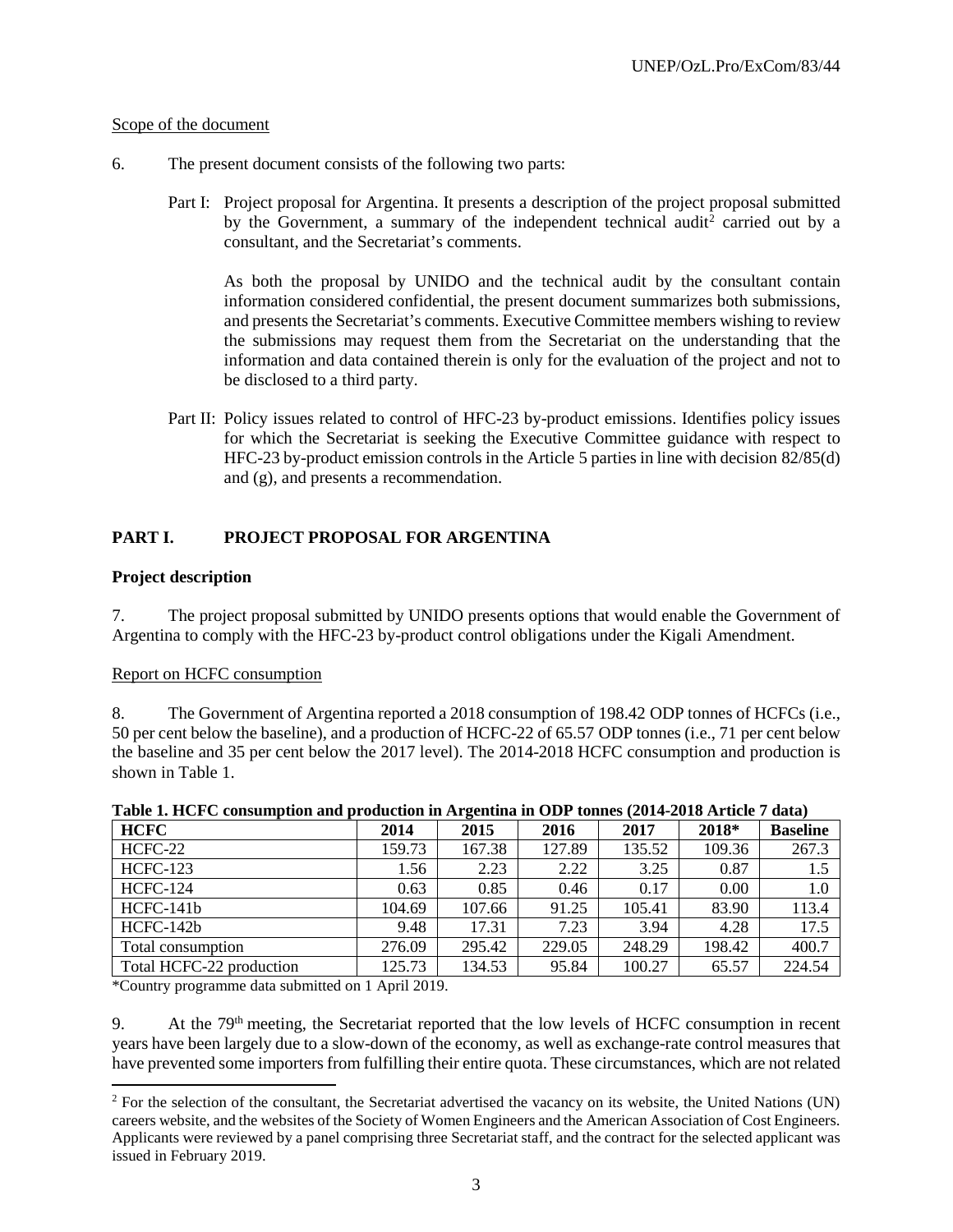to the need for HCFC in the local market, were expected to revert to their previous status in the near future, with a potential increase in the consumption of HCFCs.<sup>[3](#page-46-0)</sup> Since then, Argentina has suffered an economic crisis, resulting in a devaluation of the Argentina Peso by approximately 60 per cent relative to other currencies (e.g., Chinese Yuan, American dollar, Euro).

## Status of the ODS production sector

10. FIASA was established in 1986 and produced CFC-11 and CFC-12 until 2007, when its swing plant was converted to producing HCFC-22.<sup>[4](#page-46-1)</sup> Since then, it has been the sole HCFC producer in Argentina and produces HCFC-22 solely for domestic ODS use.

11. FIASA implemented a Clean Development Mechanism (CDM) project to control HFC-23 by-product emissions from 15 October 2007 to 14 October 2013. On 15 October 2007 FIASA commissioned a new thermal oxidation incineration system purchased from SGL Carbon Group of Meitingen, Germany. FIASA also installed a 40 metric tonnes (mt) cryogenic tank to store HFC-23 and to improve the control of the HFC-23 feed to the incinerator. In October 2013, after the termination of the CDM project, the incinerator was shut down and has remained idle since then; the pipe for the HFC-23 stream (consisting of about 93 per cent of HFC-23 and the balance mainly of HCFC-22) was severed; and the HFC-23 stream was and continues to be vented to the atmosphere.

12. Aside from installing the incinerator and replacing a distillation tower, all other infrastructure and major capital equipment at FIASA remain unchanged since then; the 33-year old reactors are still in use.

#### Project proposal options

13. UNIDO submitted the following three options for addressing emissions of HCF-23 by-product:[5](#page-46-2)

Option 1: Closure of the HCFC-22 production at FIASA

Option 2: Restarting the incinerator at FIASA

Option 3: Off-site destruction of HFC-23 by-product

14. For each option, several scenarios were presented based on technical feasibility (availability of proven technology), regulatory framework (national and international regulations concerning production, treatment, handling, storage, transportation and transboundary movement of HFC-23), and timeliness (whether the option could be implemented by 1 January 2020), as outlined below.

15. UNIDO also provided a legal assessment of the proposed control options (the full assessment is available upon request by members of the Executive Committee).

16. No proposals were submitted for destroying HFC-23 by-product through irreversible transformation and other new conversion technologies, and storage options for HFC-23 management, as requested in decision 82/85(c)(iii), given the lack of data on such options. However, the proposal included a discussion of possible conversion of the line to produce HFC-32.[6](#page-46-3) This option was not further elaborated

<span id="page-46-0"></span> <sup>3</sup> UNEP/OzL.Pro/ExCom/79/27

<span id="page-46-1"></span><sup>4</sup> The Executive Committee approved US \$10,600,000 for the phase-out and closure of the entire CFC production capacity in Argentina.

<span id="page-46-2"></span><sup>&</sup>lt;sup>5</sup> For the purpose of the present document, the options have been presented in this order to facilitate the review of the options, as relevant information in one option is used in other options.

<span id="page-46-3"></span><sup>6</sup> As explained in UNEP/OzL.Pro/ExCom/83/11/Add.1, production of HFC-32 uses anhydrous hydrogen fluoride (AHF) and dichloromethane (i.e., methylene chloride) as raw materials, while production of HCFC-22 uses AHF and trichloromethane (i.e., chloroform).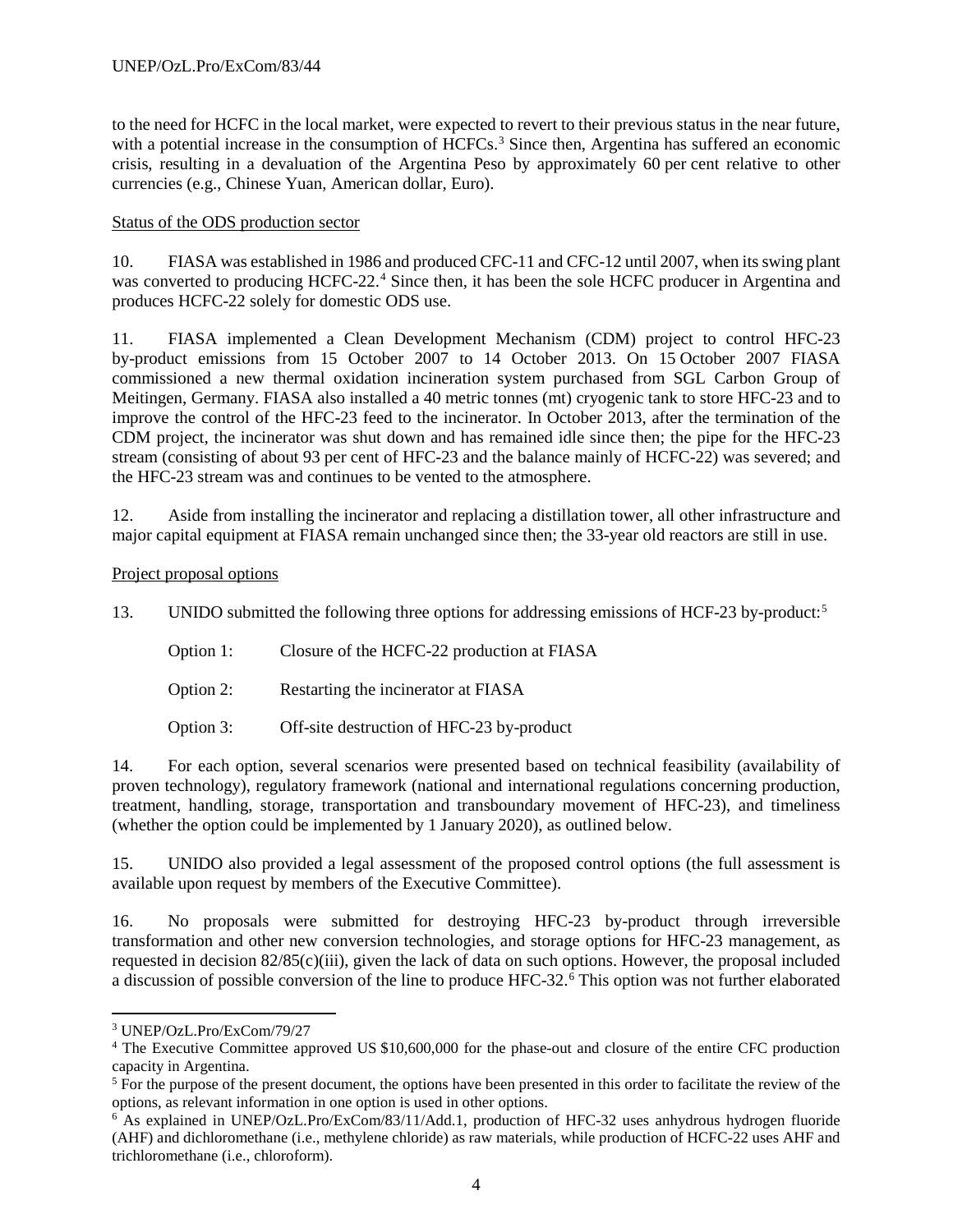as currently there is no market for HFC-32 in Argentina, such a conversion may not be sustainable in the long-term, sufficient information on the process and production technology was not available, and the possible investment costs required for such a conversion. In addition, the submission discussed the possible uses of HFC-23 as a feedstock and for controlled uses; the former are of limited commercial and technical maturity, and the latter was not considered viable given the investments needed to process the HFC-23 stream to meet the quality requirements for such controlled uses.

#### *Legal assessment of control options*

17. National law  $N^{\circ}$  24.051 regulates generation, handling, transport, treatment and final disposal of hazardous waste. In particular, Article 2 of the Law defines hazardous waste, and Articles 14 and 33 define a hazardous waste generator and hazardous waste treatment facilities.<sup>[7](#page-47-0)</sup> In the province of San Luis, where FIASA is located, Decree N° 2092 regulates the application of the National law N° 24.051; Annex V of Decree No. 2092 regulates the limits for gaseous emissions, but it does not include limits for the releases of HFC-23. For this reason, before the implementation of the incineration system, the HFC-23 emissions produced as a result of the production of HCFC-22 was not controlled. Therefore, HFC-23 emissions produced since FIASA put the incinerator on hold, were not controlled either.

18. All of the country's hazardous waste laws and regulations would apply to the generation, treatment, storage, transportation, and transboundary movement of HFC-23 by-product for destruction. The responsibility for any damages caused by the HFC-23 until its proven elimination lies with the generator. Even if the waste was handed over for transportation, storage, treatment or destruction to another entity, the generator of waste remains jointly liable for any damages, even if it was caused by another enterprise.

19. Argentina does not regulate gaseous emissions such as HFC-23 under its hazardous waste legislation. However, when a gaseous hazardous waste is captured in a container, the substance is classified as hazardous waste. Thus, any option that includes the placing of HFC-23 by-product in any tank (i.e., a cryogenic tank for storage, or an isotank to transport HFC-23 for off-site destruction), would require FIASA to register as a generator of hazardous waste. Operation of the on-site incinerator would further require FIASA to register as a hazardous waste treatment facility. Transportation of hazardous waste also requires a license. As yet, no license has been issued by the federal or by the provincial authorities to any entity to transport HFC-23 or used hazardous waste containers in the country.

20. UNIDO highlighted that registering as hazardous waste generator and treatment facility is a complex procedure whose duration is uncertain, and no authority can oblige an entity to undertake such registration. Moreover, the following challenges were identified:

- (a) FIASA would need to register as a hazardous waste generator;
- (b) For Option 2, FIASA would also need to register as a hazardous waste treatment facility;
- (c) For Option 3, FIASA would also need to register as a transporter of hazardous waste, or find an enterprise that is registered, and register as an exporter of hazardous waste. In addition, FIASA would need to apply for permits to transport hazardous waste in both the San Luis and the Buenos Aires provinces; and
- (d) For Option 3, as Argentina is a signatory of the Basel Convention on the Control of Transboundary Movements of Hazardous Wastes and their Disposal (Basel Convention), and the Government of Argentina considers that HFC-23 for destruction would fall within

<span id="page-47-0"></span> $^7$  A hazardous waste is every waste that can cause damage, directly or indirectly, to living beings or pollute the soil, water, atmosphere or environment in general. The provisions also apply to those hazardous residues that may constitute inputs for other industrial processes. A generator is every natural or legal person that, as a result of their actions or any process, operation or activity, produce waste qualified as hazardous in the terms of Article 2 of the law.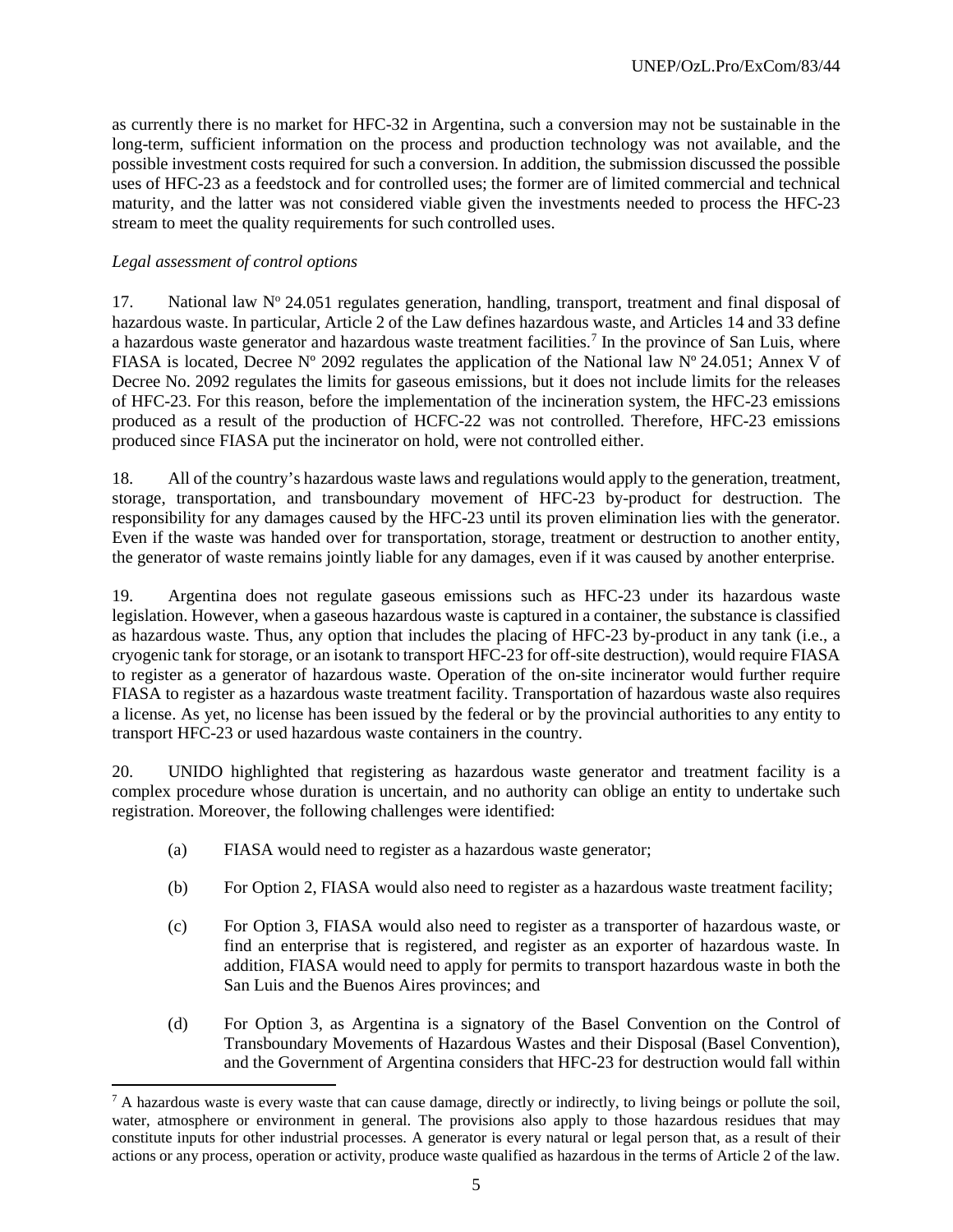category y45 of Annex I of the Convention and, therefore, would be a hazardous waste, permission would have to be received from the country where HFC-23 would be destroyed and any transit countries through which the waste would be shipped.

#### *Option 1: Closure of the HCFC-22 production at FIASA*

21. Compensation would be provided to FIASA for the closure of the production facility by 1 January 2020 or upon ratification of the Kigali Amendment by the Government of Argentina, whichever comes first.

22. In order to forecast future sales and production from 2020 through 2029, UNIDO developed the four scenarios shown in Table 2 based on different levels of HCFC-22 production between 2020 and 2030 and different levels of the price of HCFC-22 during that period.

| Table 2. Scenarios to forecast HCFC-22 production and sales over the 2020-2030 period |                               |             |  |                                                  |  |  |  |
|---------------------------------------------------------------------------------------|-------------------------------|-------------|--|--------------------------------------------------|--|--|--|
| Scenario                                                                              | <b>HCFC-22 sales volume</b>   |             |  | HCFC-22 sales prices*                            |  |  |  |
| .                                                                                     | $\sim$ 200 $\sim$ 0.000 0.001 | T T T A A A |  | $\sim$ $\sim$ $\sim$ $\sim$ $\sim$ $\sim$ $\sim$ |  |  |  |

| эсепагіо          | <b>TWE U-44 Safes VOILING</b> | $\blacksquare$ $\blacksquare$ $\blacksquare$ $\blacksquare$ $\blacksquare$ $\blacksquare$ $\blacksquare$ $\blacksquare$ $\blacksquare$ $\blacksquare$ $\blacksquare$ $\blacksquare$ $\blacksquare$ $\blacksquare$ $\blacksquare$ $\blacksquare$ $\blacksquare$ $\blacksquare$ $\blacksquare$ $\blacksquare$ $\blacksquare$ $\blacksquare$ $\blacksquare$ $\blacksquare$ $\blacksquare$ $\blacksquare$ $\blacksquare$ $\blacksquare$ $\blacksquare$ $\blacksquare$ $\blacksquare$ $\blacks$ |
|-------------------|-------------------------------|--------------------------------------------------------------------------------------------------------------------------------------------------------------------------------------------------------------------------------------------------------------------------------------------------------------------------------------------------------------------------------------------------------------------------------------------------------------------------------------------|
| A Option 1        | 2,600 mt from 2020 to 2024    | US \$3/kg above 2018 price for 2020; annual                                                                                                                                                                                                                                                                                                                                                                                                                                                |
|                   | 1,300 mt from 2025 to 2029    | increase of US \$1/yr thereafter                                                                                                                                                                                                                                                                                                                                                                                                                                                           |
| <b>B</b> Option 1 | 2,000 mt from 2020 to 2024    | US \$3/kg above 2018 price for 2020; annual                                                                                                                                                                                                                                                                                                                                                                                                                                                |
|                   | 1,300 mt from 2025 to 2029    | increase of US \$1/yr thereafter                                                                                                                                                                                                                                                                                                                                                                                                                                                           |
| C Option 1        | 2,000 mt from 2020 to 2024    | US $$2/kg$ above 2018 price for the entire                                                                                                                                                                                                                                                                                                                                                                                                                                                 |
|                   | 1,300 mt from 2025 to 2029    | period                                                                                                                                                                                                                                                                                                                                                                                                                                                                                     |
| D Option 1        | 2,000 mt from 2020 to 2024    | US \$0.50/kg above 2018 price for 2020;                                                                                                                                                                                                                                                                                                                                                                                                                                                    |
|                   | 1,300 mt from 2025 to 2029    | annual increase of US \$0.50/yr thereafter                                                                                                                                                                                                                                                                                                                                                                                                                                                 |

\* The market price of HCFC-22 charged by FIASA in 2018 is confidential.

23. Variable costs for HCFC-22 production were determined based on the 2014-2018 average price (US \$/mt) and consumption factor of raw materials[8](#page-48-0) (mt/mt of HCFC-22 produced), and those normalized variable costs were then projected by the quantity of HCFC-22 produced. Production of HCFC-22 results in the generation of hydrogen chloride (HCl) and sulphuric acid, which FIASA sells; revenue from those sales, and the cost of packaging (i.e., cylinders/isotanks), were based on 2014-2018 average revenues and costs.

24. Fixed costs (e.g., labour; electricity, gas and water, maintenance, and plant overhead) were based on the 2014-2018 average cost paid by FIASA during those years.

25. The net profit per year was determined based on the above assumptions, after taking into account the applicable tax rate, and the sales volume and HCFC-22 price assumed under each scenario. The net present value (NPV) of each scenario shown in Table 3 was determined using a 10 per cent discount rate, a typical cost of capital in developing countries, and taking into account the severance for staff of US \$1,189,000.

| <b>Scenario Option 1</b> | $NPV$ (US \$) |
|--------------------------|---------------|
| A Option 1               | 59,667,000    |
| <b>B</b> Option 1        | 46,299,000    |
| C Option 1               | 16,780,000    |
| D Option 1               | 18,086,000    |

**Table 3. NPV of lost profits over the 2020-2030 period**

<span id="page-48-0"></span> <sup>8</sup> Anhydrous hydrogen fluoride, chloroform, sodium carbonate, sodium sulphite, antimony chloride, sulphuric acid and chlorine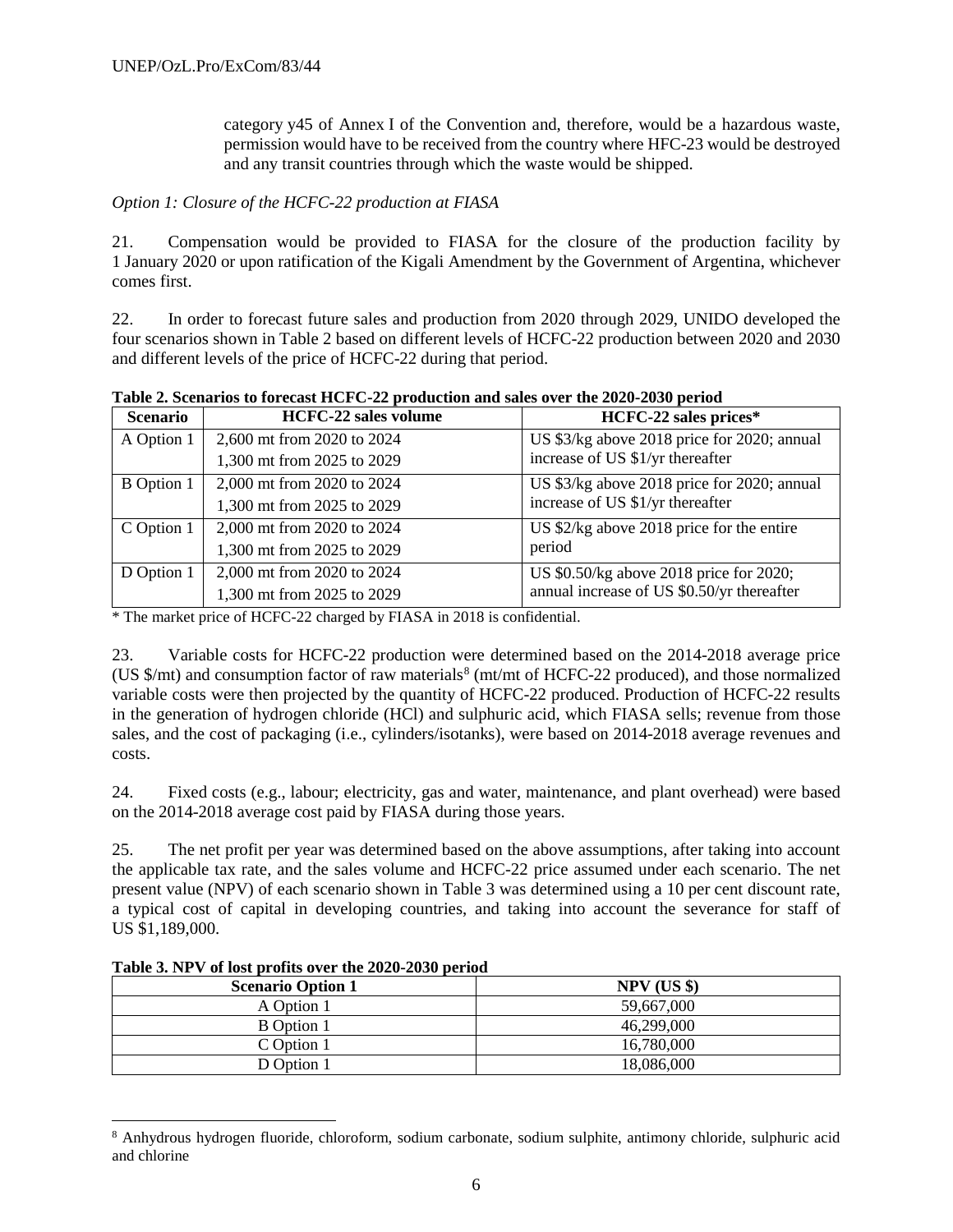## *Option 2: Restarting the incinerator at FIASA*

26. For the preparation of the project proposal, UNIDO hired SGL Carbon, the manufacturer of the incinerator, to provide an estimate of the cost to refurbish the incinerator before restarting it for on-site destruction of HFC-23.

27. Based on a site visit, SGL Carbon assessed that more than 80 per cent of the incinerator's components would need to be replaced, including the final vent gas scrubber; the exotic metal burner; HF acid recycle and liquid recycle pumps; valves and fittings; field instrumentation, ignition and control panel; repair and revamp material for piping; and spare parts for 10 years of operation. Also included are an optional polytetrafluoroethylene (PTFE)-final vent gas scrubber, new zeolite for the pressure-swing absorption (PSA) oxygen generator, estimated additional construction costs based on safety and structural materials, and installation and commissioning; delivery to Buenos Aires and port clearance and transport to FIASA; and contingencies.

28. UNIDO also included annual independent verifications (US \$20,000/yr) and severance for the four operators of the incinerator in 2030.<sup>[9](#page-49-0)</sup> The total estimated cost for restarting the HFC-23 incinerator at FIASA is shown in Table 4.

| <b>Description</b>                                   | $Cost$ (US $\})$ |
|------------------------------------------------------|------------------|
| <b>Capital cost</b>                                  |                  |
| SGL incinerator refurbishment                        | 916,959          |
| Final vent gas scrubber addition                     | 18,810           |
| Delivery to Buenos Aires port and to FIASA           | 30,000           |
| SGL installation/commissioning supervision           | 75,240           |
| FIASA construction                                   | 102,600          |
| Contingency (10%)                                    | 114,361          |
| Zeolite for oxygen generator (1,800 kg at US\$31/kg) | 55,800           |
| Building to house cryogenic tank*                    | 100,000          |
| Total capital cost                                   | 1,413,770        |
| Other costs                                          |                  |
| Severance for incinerator staff                      | 210,000          |
| Monitoring and verification                          | 200,000          |
| Total other costs                                    | 410,000          |
| <b>Total costs</b>                                   | 1,823,770        |

**Table 4. Estimate for restarting the HFC-23 incinerator at FIASA**

\* The cost is provided by UNIDO as a non-binding estimate taking into consideration the scope of work

- 29. Incremental operating costs (IOCs) were calculated based on the following assumptions:
	- (a) HCFC-22 production would be 2,000 mt/yr for the period 2020-2024,<sup>[10](#page-49-1)</sup> and 1,300 mt/yr<sup>[11](#page-49-2)</sup> for the period 2025-2029, after which production would cease;
	- (b) Annual quantities of HFC-23 by-product were based on the historic by-product generation rate of 3.24 per cent;

<span id="page-49-0"></span><sup>&</sup>lt;sup>9</sup> In accordance with Argentina's laws and regulations, workers who are laid off are provided compensation according to the number of years the employee has worked for the enterprise.

<span id="page-49-1"></span><sup>&</sup>lt;sup>10</sup> The 2014-2018 average HCFC-22 production was  $1,898$  mt/yr.

<span id="page-49-2"></span><sup>&</sup>lt;sup>11</sup> Under the Montreal Protocol, Argentina's 2025 production target is 1,327 mt/yr.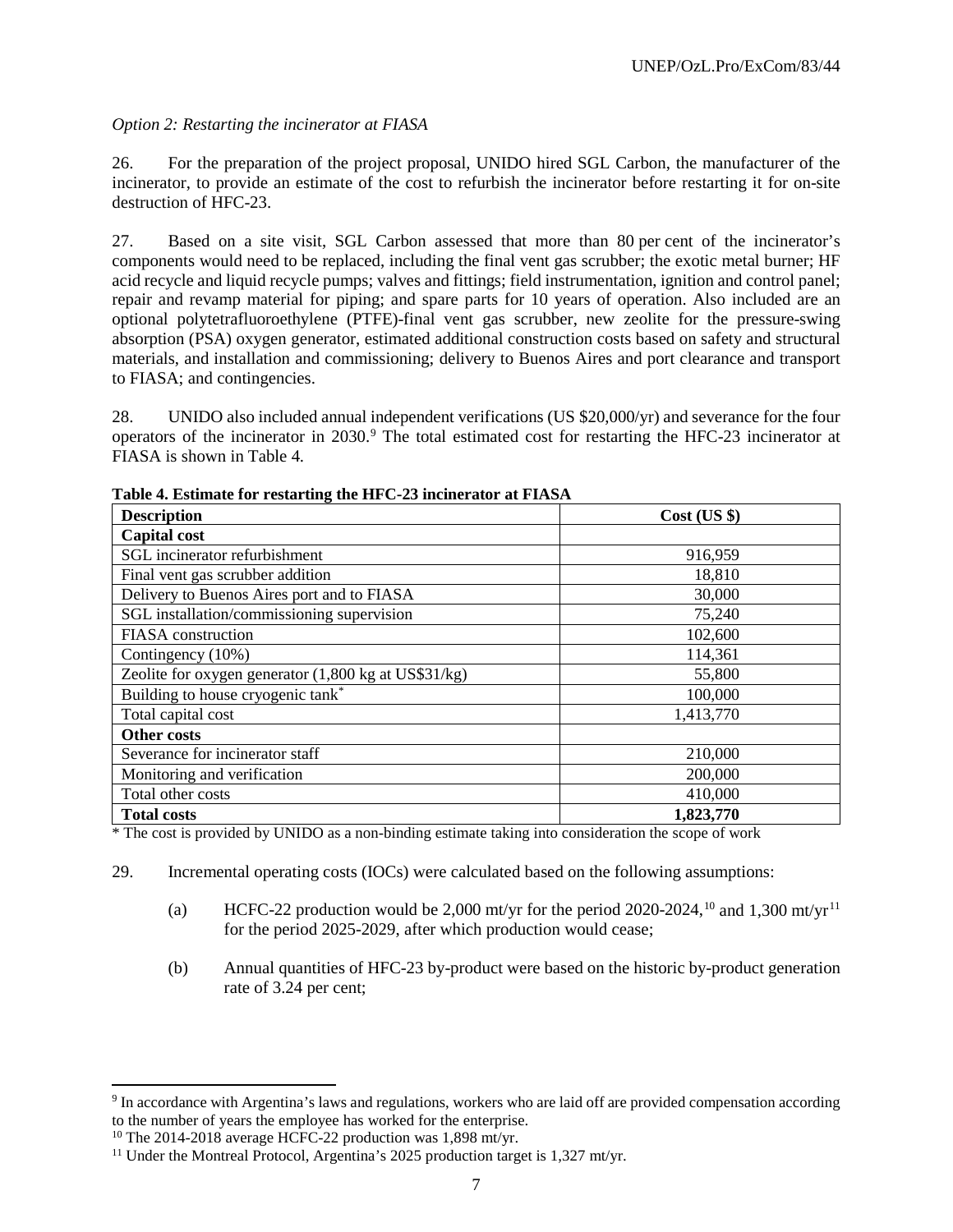- (c) Nitrogen costs were based on an annual contract amount; other raw material costs (e.g., natural gas, de-ionized and potable water, electricity, and oxygen) were estimated based on average consumption factors from 2008-2012, when the incinerator was in operation under the CDM project, and the 2018 price for each raw material;
- (d) Revenue from the sale of dilute (50 per cent) HF  $(HF50)^{12}$  $(HF50)^{12}$  $(HF50)^{12}$  collected by FIASA was estimated based on the 2008-2012 average amount of HF50 generated per mt of HFC-23 incinerated and an estimated 2019 sales price of US \$30/mt;
- (e) Annual maintenance and overhead cost were assumed at 5 and 0.4 per cent, respectively, of the incinerator cost (approximately US \$3 million); and
- (f) Labour costs were based on annual salary of four operators to run the incinerator.

30. Noting that SGL Carbon estimated that the incinerator might be commissioned by 1 June 2020, and that sufficient time would be required for FIASA to register as a hazardous waste generator and treatment facility, the following three scenarios under Option 2 were proposed:

| <b>Scenario</b>   | <b>Description</b>                                                                                                                                                                                                                                                                           | Advantage                                                                                      | <b>Disadvantage</b>                                                                                                  |
|-------------------|----------------------------------------------------------------------------------------------------------------------------------------------------------------------------------------------------------------------------------------------------------------------------------------------|------------------------------------------------------------------------------------------------|----------------------------------------------------------------------------------------------------------------------|
| A Option 2        | FIASA stores the HFC-23 by-product<br>on-site in its cryogenic tank as of<br>1 January 2020 and starts incineration<br>in June $2020$                                                                                                                                                        | No modification of the<br>HCFC-22 operations are<br>needed                                     | The need of FIASA to<br>register as a hazardous waste<br>generator and treatment<br>facility                         |
| <b>B</b> Option 2 | FIASA produces an additional<br>1,000 mt of HCFC-22 in 2019, stops<br>production until the incinerator is<br>recommissioned in June 2020.<br>Additional costs (US \$650,000) for<br>storage of HCFC-22 on-site; labour,<br>cost of capital in 2019, and loss of<br>HCl sales in 2020         | Additional six months to<br>register as hazardous waste<br>generator and treatment<br>facility | Additional costs, the possible<br>need for additional<br>production quota; additional<br>emissions of HFC-23 in 2019 |
| C Option 2        | FIASA stops production of HCFC-22<br>as of 1 January 2020, and is<br>compensated for lost profit<br>(US \$2,698,000) associated with 1,000<br>mt of HCFC-22 and loss of HCl sales<br>$(US $266,000)$ until the incinerator is<br>recommissioned in June 2020 and<br>FIASA resumes production | Additional six months to<br>register as hazardous waste<br>generator and treatment<br>facility | <b>Additional costs</b>                                                                                              |

**Table 5. Scenarios for the refurbishment of the incinerator at FIASA**

<span id="page-50-0"></span><sup>&</sup>lt;sup>12</sup> Each molecule of HFC-23 that is incinerated generates three molecules of HF (UNEP/OzL.Pro/ExCom/79/48).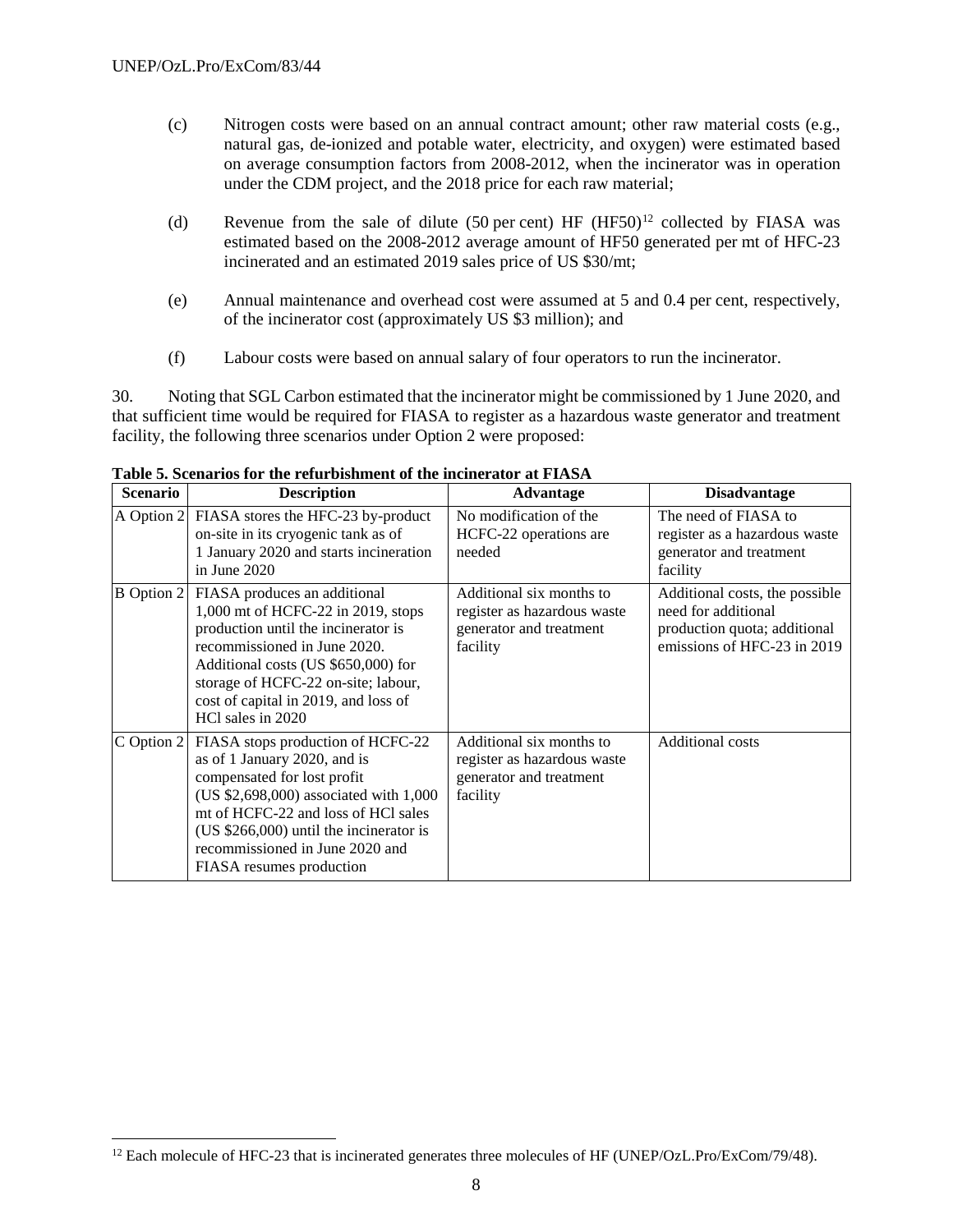31. On that basis, the costs to refurbish and operate the incinerator are summarized in Table 6:

|                                           | Costs (US \$)     |                   |                   |  |  |  |
|-------------------------------------------|-------------------|-------------------|-------------------|--|--|--|
| <b>Description</b>                        | <b>Scenario A</b> | <b>Scenario B</b> | <b>Scenario C</b> |  |  |  |
|                                           | <b>Option 2</b>   | <b>Option 2</b>   | <b>Option 2</b>   |  |  |  |
| Incinerator refurbishment (Table 4)       | 1,824,000         | 1,824,000         | 1,824,000         |  |  |  |
| HCFC-22 storage tank rental (50 isotanks) |                   | 225,000           |                   |  |  |  |
| Working capital increase                  |                   | 99,000            |                   |  |  |  |
| Cost of additional labour                 |                   | 60,000            |                   |  |  |  |
| Loss of HCl sales                         |                   | 266,000           | 260,000           |  |  |  |
| Compensation 1,000 mt of HCFC-22 sales    |                   |                   | 2,698,000         |  |  |  |
| Incremental operating costs               | 1,929,000         | 1,904,000         | 1,904,000         |  |  |  |
| <b>Total</b>                              | 3,753,000         | 4,378,000         | 6,686,000         |  |  |  |

**Table 6. Cost of the three scenarios to refurbish and operate the incinerator**

32. UNIDO considered that the total cost to restart the incinerator should also include the lost profits from the production reduction required under the Montreal Protocol for 2025-2029. Those lost profits are estimated based on the methodology used, the four scenarios for closure of the production facility (Option 1 described above), and a 10 per cent discount rate to determine the NPV of those lost profits from the 2025-2029 production reduction. The lost profits requested as part of the funding for the three scenarios in Option 2 are shown in Table 7.

| <b>Description</b>          | <b>Scenarios for closure (Table 2)</b> |                   |            |                   |  |
|-----------------------------|----------------------------------------|-------------------|------------|-------------------|--|
|                             | A Option 1                             | <b>B</b> Option 1 | C Option 1 | <b>D</b> Option 1 |  |
| <b>Scenario A Option 2</b>  |                                        |                   |            |                   |  |
| Incineration costs          | 3,753,000                              | 3,753,000         | 3,753,000  | 3,753,000         |  |
| NPV loss profit (2025-2029) | 29,073,000                             | 15,655,000        | 7,115,000  | 9,262,000         |  |
| Total                       | 32,826,000                             | 19,408,000        | 10,868,000 | 13,015,000        |  |
| Cost-effectiveness*         | 61.40                                  | 36.30             | 20.33      | 24.35             |  |
| <b>Scenario B Option 2</b>  |                                        |                   |            |                   |  |
| Costs incinerator (one off) | 4,378,000                              | 4,378,000         | 4,378,000  | 4,378,000         |  |
| NPV loss profit (2025-2029) | 29,073,000                             | 15,655,000        | 7,115,000  | 9,262,000         |  |
| Total                       | 33,451,000                             | 20,033,000        | 11,493,000 | 13,640,000        |  |
| Cost-effectiveness*         | 62.57                                  | 37.47             | 21.50      | 25.51             |  |
| <b>Scenario C Option 2</b>  |                                        |                   |            |                   |  |
| Costs incinerator (one off) | 6,686,000                              | 6,686,000         | 6,686,000  | 6,686,000         |  |
| NPV loss profit (2025-2029) | 29,073,000                             | 15,655,000        | 7,115,000  | 9,262,000         |  |
| Total                       | 35,759,000                             | 22,341,000        | 13,801,000 | 15,948,000        |  |
| Cost-effectiveness*         | 66.90                                  | 41.80             | 25.83      | 29.84             |  |

**Table 7. Total cost to refurbish and operate the incinerator, including lost profits (US \$)**

\* US \$/kg HFC-23 destroyed

#### *Option 3: Off-site destruction of HCFC-23 by-product*

33. For the off-site destruction option, UNIDO considered potential destruction facilities in Argentina. It was noted that the enterprise "Cementos Avellaneda,"<sup>[13](#page-51-0)</sup> located close to FIASA, has a cement kiln, which is not included in the destruction technologies for HFC-23 approved by the Parties to the Montreal Protocol.

34. As no other approved destruction facilities were found in Argentina (e.g., rotary kiln), the project proposed to export the HFC-23 by-product for destruction at a rotary kiln in Europe. Off-site destruction would require the purchase of two 9 mt-capacity isotanks (US 250,000-US \$300,000/tank) (as no enterprise

<span id="page-51-0"></span><sup>&</sup>lt;sup>13</sup> This option has been discussed in document UNEP/OzL.Pro/ExCom/82/69.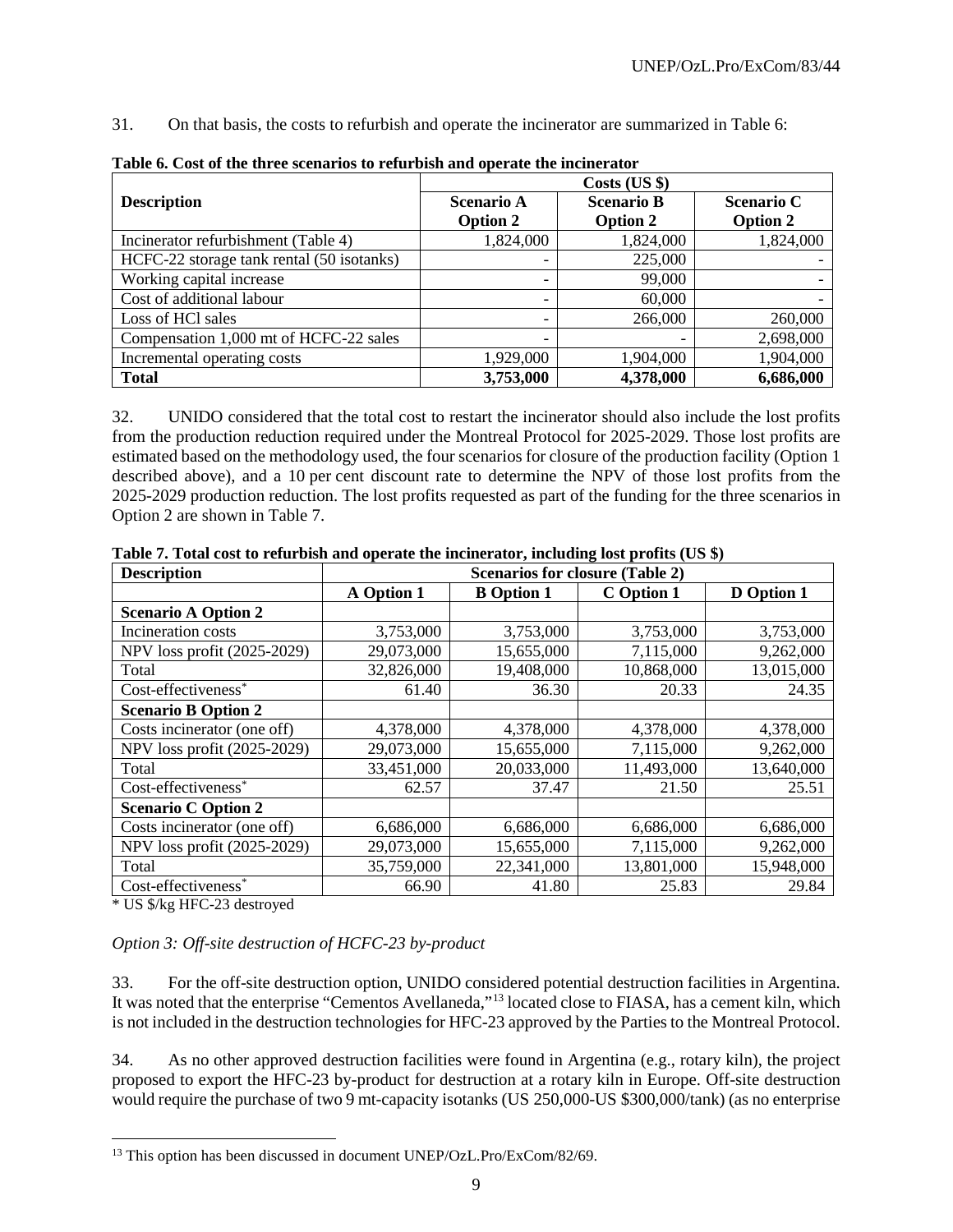was found willing to lease the isotanks); and a compressor (US \$20,000) to transfer the HFC-23 from the cryogenic storage tank into the isotanks.

35. UNIDO received two quotes for the destruction of HFC-23 from registered rotary kiln destruction facilities in Europe; the lowest was from a facility in Denmark with a price of destruction of €4.90/kg (US \$5.59/kg). The roundtrip transportation cost was estimated at US \$17,000/tank. As used hazardous waste tanks are prohibited from import under Argentinian law, a new isotank would need to be purchased for each shipment, resulting in a total cost of US \$17.4 million.

36. For reference, UNIDO presented the costs of off-site destruction if it were feasible to return the used isotank to Argentina on the following basis: two isotanks (US \$600,000); compressor (US \$20,000); production of HCFC-22 and generation of HFC-23 by-product as under Option  $2$ ,<sup>[14](#page-52-0)</sup> resulting in 30 shipments of the two isotank carriers (US \$135,000) and incineration at the facility in Denmark (US \$100,620); permits for environmental compliance (US \$3,000/yr); and monitoring and verification (US \$8,400/yr), resulting in a total cost of US \$4,770,000 (US \$8.92/kg of HFC-23 destroyed). In presenting this option, UNIDO emphasized that the import of used isotanks was not permitted into the country; that the purchase of new isotanks for each shipment would add US \$17.4 million to the total cost; and, therefore, suggested not to further consider this option.

# Technical audit

37. In order to estimate the costs of closure, the independent consultant used the same methodology as used in previous technical audits for the CFC and HCFC production sector, which starts from gathering plant data for the following cost elements: representative production capacity; estimated capital investment; feedstock costs; energy/utility costs; by-product credits; operating costs; maintenance labour and materials costs; and plant indirect and overhead costs. The contribution of each element per mt of HCFC-22 produced is used to determine the marginal profit margin, after taking into account capacity utilization, and the applicable tax rate. The independent consultant then considered macroeconomic indicators and the estimated remaining useful plant life to determine the lost profits.

38. A discount rate is required to determine the NPV of the lost profits. In most cases, the bank benchmark interest rate is a reasonable surrogate for a discount rate. However, the 2016-2018 benchmark interest rate in Argentina varied between 19.9 to 35.5 per cent, with an average of 26.2 per cent. Such a discount rate might be high given that it would be used for plant closure, and therefore the independent consultant considered a weighted average cost of capital (WACC) approach to be more fair, resulting in a discount rate of 17.7 per cent.

39. To determine compensation for closure, the independent consultant used the standard methodology that had been used in other countries: compensation is based on compensation to workers, in accordance with the laws and regulations applicable in the country in question, and the NPV of future lost profits based on the average production cost margin for the three years preceding the project and the predicted future production.

# *Findings*

40. FIASA's HCFC-22 plant is old, fully depreciated, and has low production capacity by international standards. Its 2016-2018 average cost of production (i.e., cost for FIASA to produce 1 kg of HCFC-22) was almost double the price at which HCFC-22 is available internationally; production has been declining, dropping from 1,823 mt in 2017 to 1,192 mt in 2018, and it is expected to continue for the next five years. The plant remains profitable mainly because it operates in an insulated market, allowing the facility to

<span id="page-52-0"></span><sup>&</sup>lt;sup>14</sup> HCFC-22 production of 2,000 mt/yr for 2020-2024 and 1,300 mt/yr for 2025-2029, with a by-product generation rate of 3.24 per cent.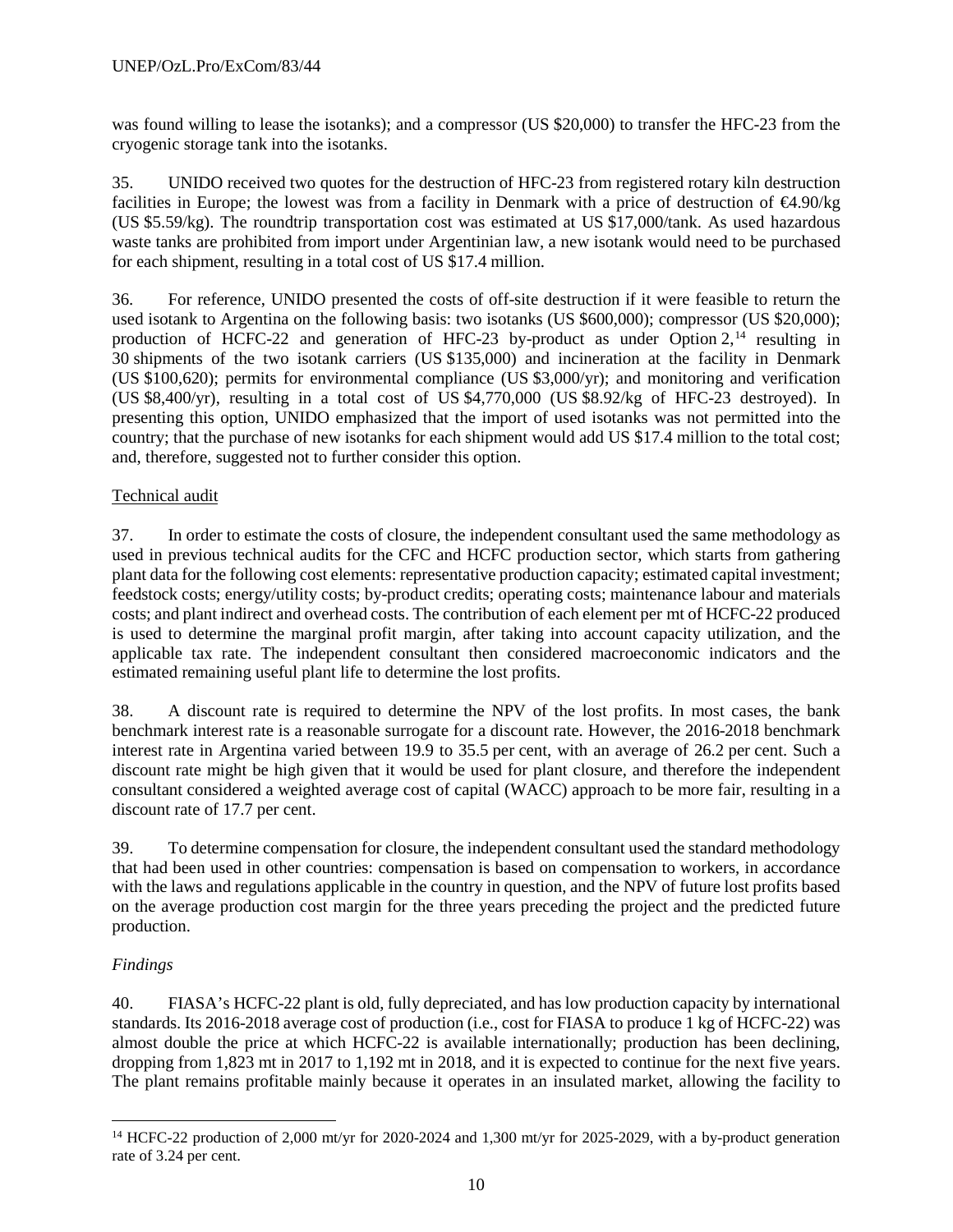command a price approximately 2.8 times international prices. The price FIASA has been able to command in Argentina has fallen slightly since 2016. Assuming the price at which FIASA is able to sell HCFC-22 does not fall further from the 2018 price, the remaining useful life of the plant could be about four years; and less than that if domestic prices drop further.

41. In accordance with Argentina's laws and regulations, workers who are laid off are provided compensation according to the number of years the employee has worked for the enterprise. Based on the years of service of the employees at FIASA and their salaries, and assuming the HCFC-22 production line were to close on 1 January 2020, the compensation to workers would be US \$1,189,083.

42. The NPV present value of FIASA's 2020-2023 after income tax lost profits is US \$3,867,270. The total compensation for closure would therefore be US \$5,056,353.

#### **Secretariat's comments**

#### Option 1: Closure of HCFC-22 production at FIASA

- 43. The Secretariat noted the following:
	- (a) Since 2013, FIASA has always utilized less than 50 per cent of its production capacity; in 2018, it used less than 24 per cent of its capacity;
	- (b) Since 2013, FIASA has always used less than 67 per cent of its production quota; in 2018, it used approximately 32 per cent of its quota;
	- (c) In 2014, FIASA's HCFC-22 production line operated on 283 days of the year; in 2018, it operated on 150 days of the year. Fixed costs, such as labour, are essentially independent of the number of days of operation and the extent of capacity utilization. For reference, HCFC-22 lines in other Article 5 countries may operate on more than 340 days of the year and at 100 per cent or even higher than the line's capacity;
	- (d) FIASA's marginal cost of production will continue to increase with decreasing production as fixed costs will remain constant;
	- (e) FIASA's HCFC-22 price is above the international market price. It is almost triple the import price in Brazil and, as noted by the independent consultant, 2.8 times the price at U.S. ports of entry;
	- (f) Demand for HCFC-22 in Argentina continues to decline given the continued implementation of the stage II of the HCFC phase-out management plan (HPMP), as well as the conversion of the country's air-conditioning manufacturing sector to R-410A;[15](#page-53-0)
	- (g) In 2018, consumption of HCFCs in Argentina fell by 26 per cent from 2017 consumption. The reduction in production at FIASA accounted for 98 per cent of that drop; and
	- (h) Based on the international market price of HCFC-22 and the marginal cost of production calculated both by UNIDO and the independent technical consultant, at current production levels, FIASA would generate more profit by importing HCFC-22 than producing it. However, according to the Government, an enterprise could not exchange production for import quotas and, therefore, this option is not available to FIASA.

<span id="page-53-0"></span> <sup>15</sup> UNEP/OzL.Pro/ExCom/61/28 and decision 61/34.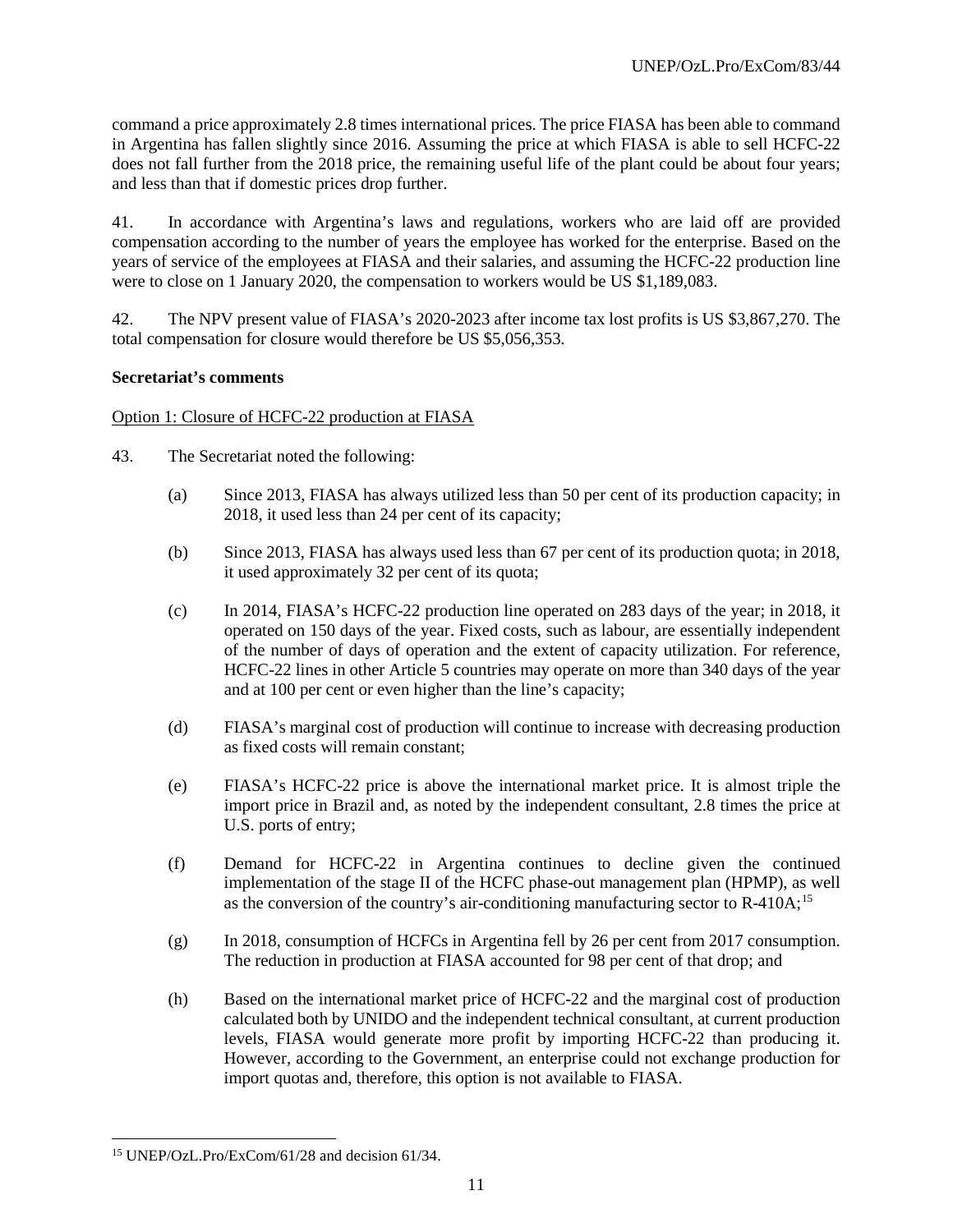44. In line with the assessment provided by the independent technical audit, the Secretariat considered that production at FIASA would cease by 1 January 2024. Rather than use the 2016-2018 average benchmark interest rate (i.e., 26.2 per cent), as in other production sector closure projects, the Secretariat considered it more fair to use the WACC discount rate (i.e., 17.7 per cent) suggested by the independent consultant in determining the NPV of the control options. Accordingly, the Secretariat proposed to use the cost of closure as determined by the independent consultant (i.e., US \$5,056,353). The Government of Argentina did not agree with the assessment that FIASA would close by 2024, nor did it agree with the use of a discount rate of 17.7 per cent and the proposed level of compensation. As further explained in the section on policy issues related to control of HFC-23 by-product emissions, the Secretariat considers that guidance from the Executive Committee will be needed to determine the eligible incremental costs of the project.

# Option 2: Restarting the incinerator

45. During the period FIASA was generating credits under the CDM project,<sup>[16](#page-54-0)</sup> FIASA used the cryogenic tank both as a buffer for the smooth operation of its incinerator, and as storage when the incinerator was not operating. UNIDO clarified that FIASA registered as a hazardous waste generator and treatment facility in 2004; however, it would have to re-register if it re-starts the incinerator. Given the previously successful registration of the enterprise, the Secretariat did not further consider Scenarios B and C of Option 2.

46. Regarding the need to construct a containment building for the cryogenic tank, estimated at US \$100,000, which was not required when FIASA was generating CERs under the CDM project, UNIDO clarified that since the Decree  $N^{\circ}$ . 2092 was established in 2006, after FIASA's registration as a hazardous waste generator and treatment facility in 2004, the facility to contain the tank was requested. However, the Secretariat notes that FIASA only generated CERs after Decree Nº. 2092 was established. Moreover, annual registration fees must be provided by registered hazardous waste generators and treatment facilities; it is unclear if FIASA did so after its registration in 2004.

47. The Secretariat noted with appreciation the options presented by UNIDO, and the multiple scenarios considered under each option. However, some elements requested by the Executive Committee were not included. In particular, three independent estimates of the costs of restarting the onsite incinerator were requested (decision  $82/85(c)(i)$ ). UNIDO identified two other enterprises currently providing HFC-23 incinerator technology; however, FIASA's incinerator uses proprietary technology and equipment, and the other enterprises would not be able to provide the necessary technological and operational safety guarantee for refurbishment of the incinerator. Quotes from those enterprises would therefore amount to a bid for an entirely new incinerator, which would be costlier than the refurbishment option.

48. The Secretariat considers that UNIDO undertook best efforts to secure additional independent estimates; that the estimate provided is well-documented and robust; and the concern expressed on the need for a technological and operational safety guarantee. Recalling that at the  $82<sup>nd</sup>$  meeting<sup>[17](#page-54-1)</sup> FIASA and the independent consultant had estimated the costs to refurbish the incinerator at US \$897,840, the Secretariat considered the following minor costs adjustments to the proposal:

(a) Some equipment included in the refurbishment quote (i.e., HF acid recycle pump, liquid recycle pump, manual valves and fittings, and the piping repair and revamp materials) may be purchased locally at a lower cost. In addition, spare parts for only four years would be

<span id="page-54-0"></span><sup>&</sup>lt;sup>16</sup> The total certified emission reduction credits (CERs) generated by FIASA under the CDM was 7,306,549 mt-CO<sub>2</sub>eq. At US \$5/mt-CO2, this represents a revenue of approximately US \$36.5 million.

<span id="page-54-1"></span><sup>17</sup> UNEP/OzL.Pro/ExCom/82/69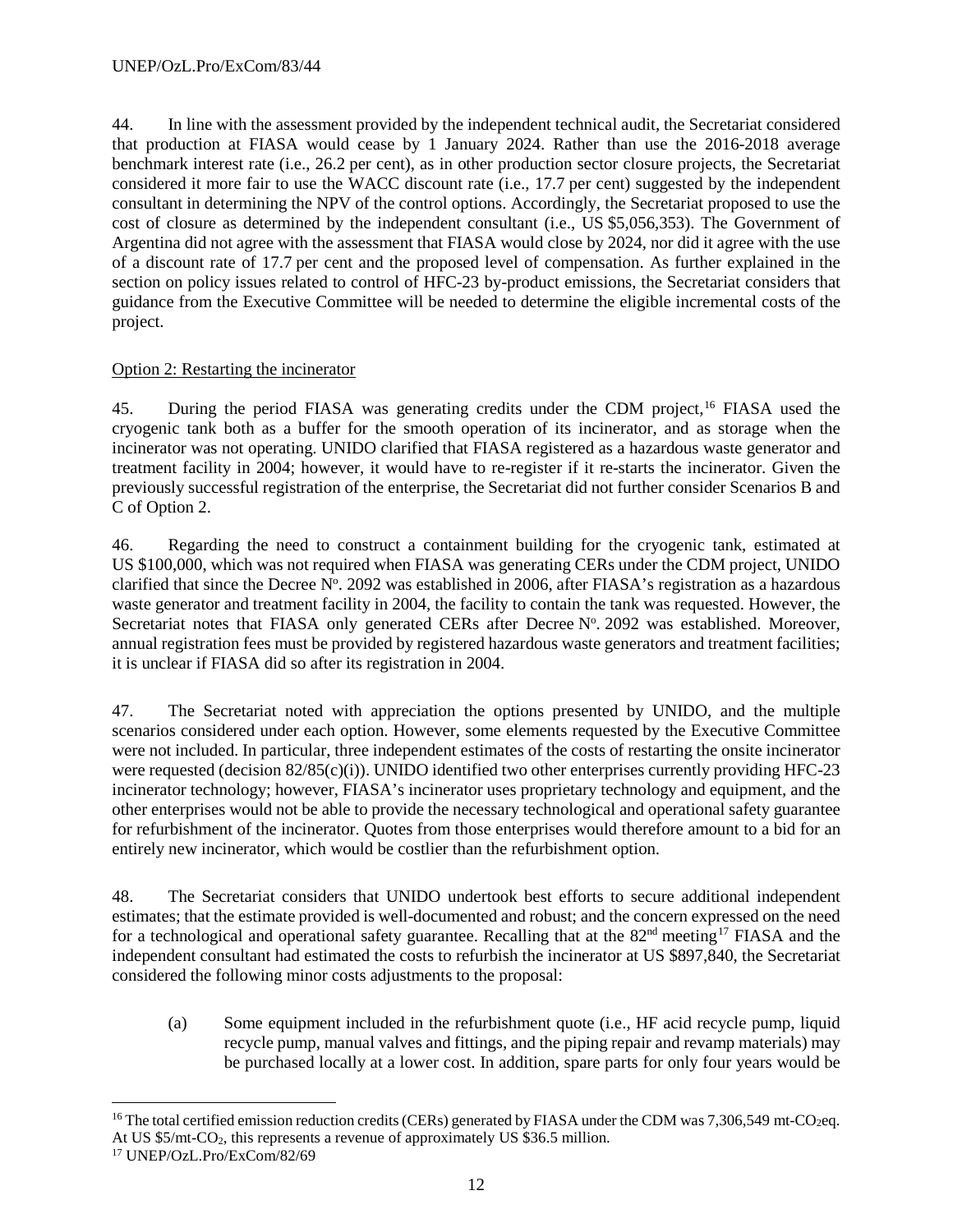needed rather than 10 years. Accordingly, the Secretariat estimated the cost at 95 per cent of that submitted (i.e., US \$871,111);

- (b) Installation, commissioning and start-up includes two weeks for an on-site SGL supervisor fitter and supervisor engineer. Given the substantial difference between the daily labor rate proposed and that permitted under United Nations rules (approximately a factor of three higher) and that business class travel was included, those costs were adjusted by 14 per cent;
- (c) The zeolite for the PSA oxygen generator can be purchased or the oxygen gas can be purchased, but purchasing both is not necessary. As the Secretariat included the cost of oxygen gas in its calculation of IOCs, the 1.8 mt of zeolite is not incremental;
- (d) The optional (PTFE-lined) final vent gas scrubber is not incremental as the refurbishment quote already includes a (rubber-lined) final vent gas scrubber;
- (e) Reduced additional FIASA construction costs and cost for the construction of an enclosure for the cryogenic tank to US \$51,300 and US \$50,000, respectively; and
- (f) One-time registration as a hazardous waste generator and treatment facility, based on the costs for such registration indicated in the legal assessment (US \$235).
- 49. The revised incremental costs for refurbishing the incinerator are presented in Table 8.

| <b>Description</b>                                     | Proposal (US \$) | Secretariat (US \$) |
|--------------------------------------------------------|------------------|---------------------|
| <b>Capital cost</b>                                    |                  |                     |
| SGL incinerator refurbishment                          | 916,959          | 871,111             |
| Final vent gas scrubber addition                       | 18,810           | 0                   |
| Delivery to Buenos Aires port and to FIASA             | 30,000           | 30,000              |
| SGL installation/commissioning supervision             | 75,240           | 64,467              |
| <b>FIASA</b> construction                              | 102,600          | 51,300              |
| Contingency (10%)                                      | 114,361          | 101,688             |
| Zeolite for oxygen generator)                          | 55,800           | $\Omega$            |
| Building to house cryogenic tank                       | 100,000          | 50,000              |
| Total capital cost                                     | 1,413,770        | 1,168,566           |
| Other costs                                            |                  |                     |
| Severance for incinerator staff                        | 210,000          | 0                   |
| Monitoring and verification                            | 200,000          | 0                   |
| Registration as hazardous waste generator and operator |                  | 235                 |
| Total other costs                                      | 410,000          | 235                 |
| <b>Total costs</b>                                     | 1,823,770        | 1,168,801           |

**Table 8. Incremental capital costs for the refurbishment of the incinerator**

50. The Secretariat noted that every year for which data is available (i.e., 2008-2013), revenue from the sale of HF50 is higher than the cost of natural gas, electricity, water and oxygen purchased to operate the incinerator. However, FIASA submitted documentation showing a reduction by a factor of almost 20 in the 2019 price of HF50. While it is possible that the price of HF50 will recover in the coming years, thereby again resulting in savings, the determination of incremental costs is based on the most recent data rather than on forecast prices. The Executive Committee may wish to note that in other Article 5 countries, the costs to operate an incinerator may be substantially reduced by the sale of HF.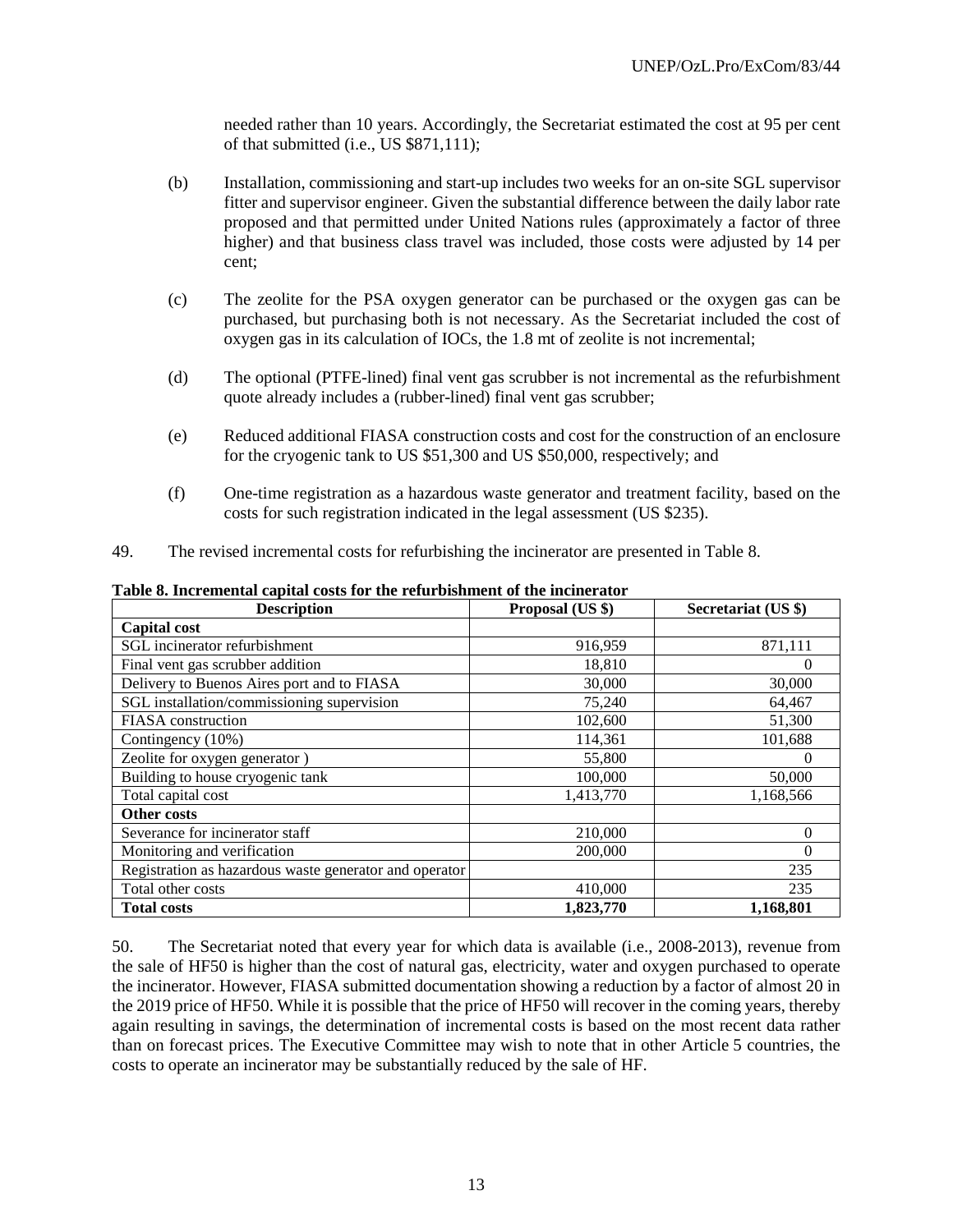- 51. The Secretariat based its assessment of the IOCs on the following:
	- (a) UNIDO based its IOCs on an annual production of 2,000 mt of HCFC-22 for 2020-2024. Noting the consumption and production trends in Argentina (as shown in Table 1), the production forecast of 2,000 mt is very high. In line with the decision in paragraph 32(b) of document UNEP/OzL.Pro/ExCom/16/20, the Secretariat considers the average of the three years immediately preceding project preparation (1,586 mt/yr) to be an appropriate basis for the level of production for 2020-2023. Production is considered to cease on 1 January 2024, in line with the results of the technical audit;
	- (b) Consistent with UNIDO's proposal, a by-product generation rate of 3.24 per cent, which results in an annual HFC-23 by-product generation of 51.4 mt/yr;
	- (c) Based on the annual quantities of HFC-23 by-product generated and the capacity of the incinerator (613 mt/yr), the incinerator would need to be operated 31 days per year. Accordingly, the total incinerator fixed costs (i.e., operating labor, nitrogen, maintenance, and overhead) are estimated at two months of the annual costs proposed by UNIDO;
	- (d) Costs of raw materials and utilities were calculated as follows: for natural gas, electricity and HF50, normalized consumption based on the values included in the audited reports submitted under the CDM project,  $18$  and the 2018 price of raw materials as submitted by UNIDO; normalized consumption and 2018 price for water and oxygen as submitted by UNIDO;
	- (e) Costs related to the Government's monitoring of HFC-23 destruction at US  $$4.167/yr^{19}$  $$4.167/yr^{19}$  $$4.167/yr^{19}$  for 2020 through 2022, at which point the stage II of the HPMP will be completed, and at US \$10,000 for 2023; and
	- (f) Annual registration fees as a hazardous waste generator and treatment facility, as described in the legal assessment (US \$3,960/yr).
- 52. The revised IOCs are presented in Table 9.

| <b>Description</b>          | 2020   | 2021   | 2022   | 2023   |
|-----------------------------|--------|--------|--------|--------|
| Variable costs <sup>*</sup> | 66,840 | 66.840 | 66.840 | 66,840 |
| Government monitoring       | 4.167  | 4.167  | 4,167  | 10,000 |
| Annual registration fees    | 3.960  | 3,960  | 3.960  | 3,960  |
| <b>IOCs</b>                 | 74,967 | 74,967 | 74,967 | 80,800 |

**Table 9. Costs to operate the refurbished incinerator (US \$)** 

\* Variable costs include the costs of natural gas, water, electricity, oxygen gas, labor, nitrogen, maintenance, plant overhead, and revenue from the sale of 50 per cent HF.

53. UNIDO included the lost profits associated with the 2025 and 2030 control measures in its assessment of the costs to refurbish the incinerator. The Secretariat did not include those costs, nor did it do so for the option of off-site destruction (described below), as those lost profits are currently not eligible at HCFC-22 production swing plants.

54. Executive Committee members have expressed varying views on the duration for which funding to operate an HFC-23 incinerator should be provided. As explained in Part II of the present document on policy issues related to control of HFC-23 by-product emissions, the Executive Committee may wish to

<span id="page-56-0"></span> <sup>18</sup> See UNEP/OzL.Pro/ExCom/79/48

<span id="page-56-1"></span><sup>19</sup> Paragraph 28 of document UNEP/OzL.Pro/ExCom/82/69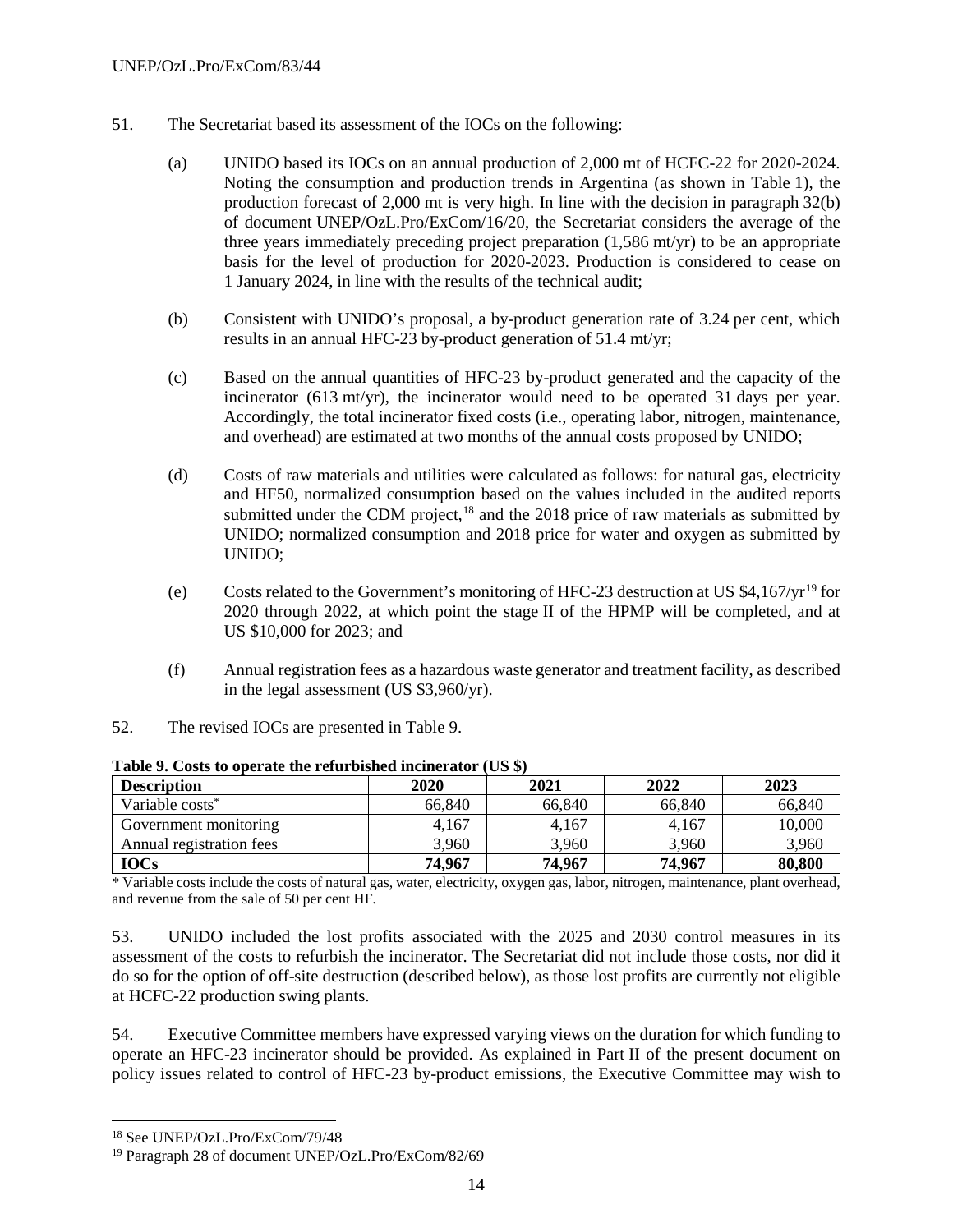provide guidance on this matter. For reference, four years of IOCs would be US \$1,474,501, with annual funding tranches as specified in Table 10

| Table 10. Funding to refurbish and operate the incinerator assuming IOCs are provided for four vears |          |        |        |        |        |         |
|------------------------------------------------------------------------------------------------------|----------|--------|--------|--------|--------|---------|
| Year                                                                                                 | 2019     | 2020   | 2021   | 2022   | 2023   | Total   |
| Funding (US \$)                                                                                      | .168.801 | '4.967 | 74.967 | 74.967 | 80,800 | .474.50 |

**Table 10. Funding to refurbish and operate the incinerator assuming IOCs are provided for four years**

55. Executive Committee members have expressed an openness to providing flexibility to Argentina should the country decide to choose closure as a means of complying with the HFC-23 by-product obligations under the Kigali Amendment, on the understanding that the funding level would be determined based on the most cost-effective approach. Accordingly, as an alternative to a multi-year agreement with multiple tranches, a single funding tranche (i.e., the equivalent of a lump-sum payment) could be considered, on the understanding that the HCFC-22 production line at FIASA would stop production by 1 January 2020 and would be dismantled, that key equipment would be destroyed, and that this would be documented in line with the guidelines for verification of ODS production. Such a lump-sum would be based on the NPV of the tranches above, depending on the number of years to be included, as determined by the Executive Committee, as shown in Table 11.

**Table 11. "Lump-sum payment" to refurbish and operate the incinerator as a function of the number of years of IOCs are provided**

| Number of years of IOC | $NPV$ (US \$) |
|------------------------|---------------|
|                        | 1,222,907     |
|                        | 1,268,872     |
|                        | 1,307,921     |
|                        | 343.677       |

56. UNIDO included an annual cost of US \$20,000 for independent verifications as part of the project costs in its proposal. However, the Secretariat considers that, in line with the current practice in the production sector, those costs should be considered as part of the agency support costs.

57. Notwithstanding constructive discussions with UNIDO, which resulted in a narrowing of the difference between several of the proposed costs, an agreement on the total cost for the option to refurbish and operate the incinerator was not reached. As further explained in the section below on policy issues related to control of HFC-23 by-product emissions, the Secretariat considers that guidance from the Executive Committee will be needed to determine the eligible incremental costs of the option of restarting the incinerator.

# Option 3: Off-site destruction

58. Off-site destruction is not a practicable alternative unless the used isotank can be reimported into the country. UNIDO clarified that the quality of a hazardous waste container that would prevent its reimportation into the country was not whether it was used, but whether it contained even traces of HFC-23. The Secretariat discussed with UNIDO whether a certificate issued by the destruction facility in Denmark, or an independent entity, would allow the reimportation of the used isotank. In addition to, or in lieu of, and noting that Decree No. 2092 provides for the Authority to "establish the obligations of each of the mentioned categories, *with the possibility to modify the general character of the amount of obligations to fulfil when it is technically reasonable and will take into account the situation of greater environmental risk for the classification*" (emphasis added), the Secretariat inquired if the Government of Argentina could grant an exemption to permit the reimportation of the isotank into Argentina, noting that such an exemption could provide an environmental benefit that would outweigh the risks associated with trace quantities of HFC-23 entering the country.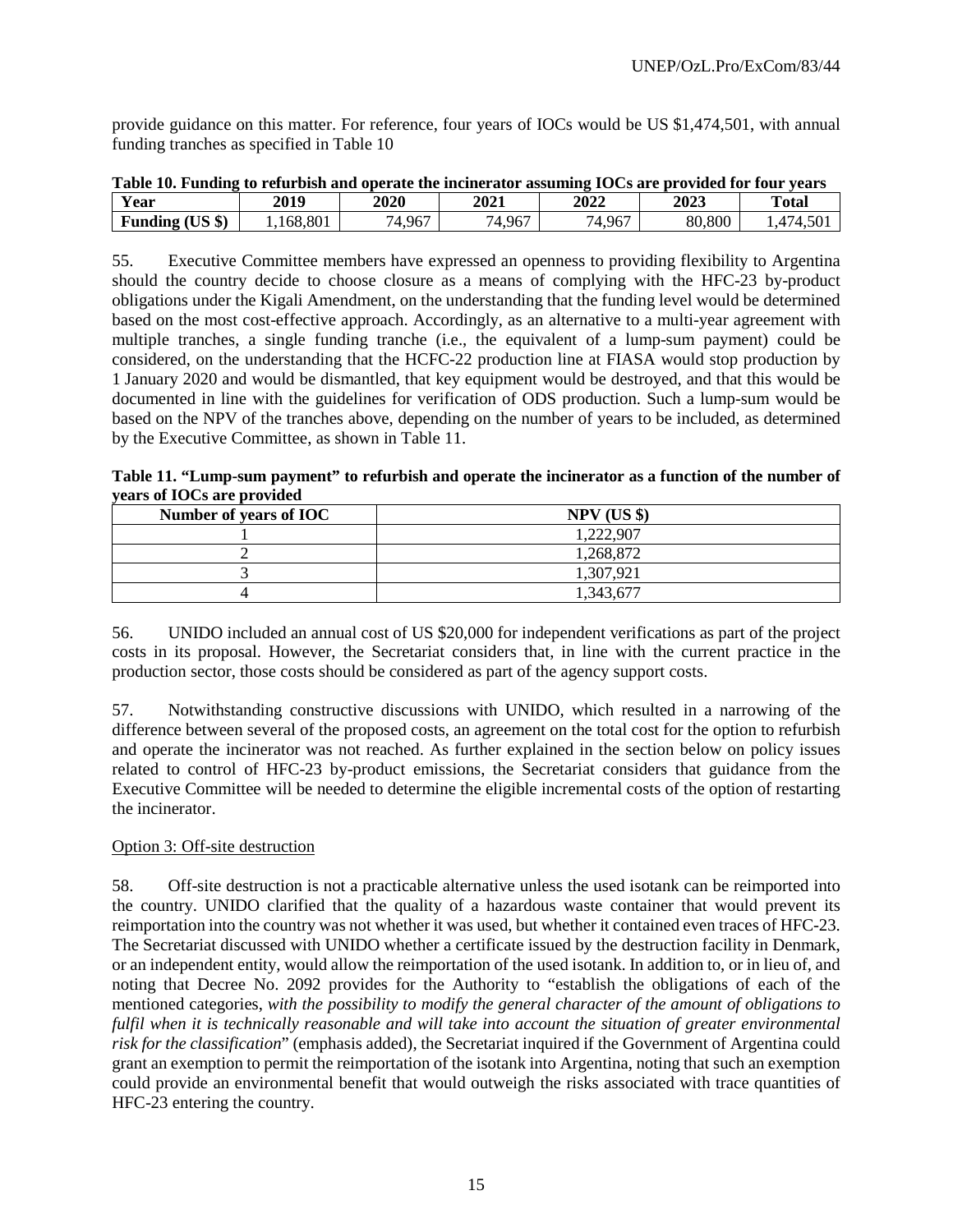59. Regarding the former, UNIDO indicated that the customs authority would have the prerogative to test whether the isotank had traces of HFC-23, irrespective of a certificate, which would introduce substantial risks in the capability of the Government to ensure it can comply with its obligations under the Montreal Protocol; and that the destruction facility would be able to flush the isotank but not issue a certificate. At the time of finalization of the present document, it was unclear whether an independent entity could provide such a certificate and, if so, at what cost.

60. Regarding the latter, UNIDO clarified that the flexibility provided is understood to require greater not lesser control, and that the objective of the law is relevant. In particular, the flexibility afforded under the Decree could not be used for an objective that is not the management of hazardous waste. Climate change is not covered by the scope of the legislation.

61. The Secretariat sought clarification as to why the quoted costs of incineration (US \$5.59/kg) were higher than the US \$2.45/kg at rotary kilns in Europe previously reported by UNIDO.<sup>[20](#page-58-0)</sup> UNIDO highlighted that some countries in Europe (e.g., Poland) no longer allow the import of hazardous waste for destruction; and that hazardous waste destruction facilities in Europe appear to be running at close to full capacity, and it was therefore not easy to find a facility willing to provide a bid for the destruction of HFC-23 from Argentina.

62. As the Executive Committee requested a proposal for off-site destruction, the Secretariat undertook an assessment of the costs of that option, noting the following:

- (a) The viability of off-site destruction is dependent on the used isotank being permitted to re-enter the country;
- (b) It is unclear whether an independent entity could issue a certificate to demonstrate that no HFC-23 was detected as remaining in the tank; the costs of such a certificate are at present unknown and would be additional to the preliminary costs calculated by the Secretariat below;
- (c) Even with such a certificate, there is a risk the isotank could be held up at customs upon re-entry into Argentina, as customs would have the prerogative to undertake its own assessment that the isotank did not contain even traces of HFC-23; and
- (d) As a Party to the Basel Convention, Argentina would have to receive permission from Denmark and any transit countries through which the HFC-23 waste is shipped (i.e., the countries of intermediate ports, if any, before the waste was delivered to Denmark).<sup>[21](#page-58-1)</sup>

63. Accordingly, the Secretariat calculated the cost of off-site destruction based on the costs submitted by UNIDO, except to adjust the cost of the isotanks (US \$460,000, based on the quote from the independent consultant at the 82<sup>nd</sup> meeting,<sup>[22](#page-58-2)</sup> rather than US \$600,000), and based on the same level of HCFC-22 production and HFC-23 by-product generation as proposed by the Secretariat under the option of restarting the incinerator (i.e., 1,586 mt/yr for 2020-2023, and then closure; 3.24 per cent HFC-23 by-product generation rate), as shown in Table 12.

| <b>Description</b>                     | 2019 | 2020    | 2021    | 2022    | 2023    |
|----------------------------------------|------|---------|---------|---------|---------|
| Incineration                           |      | 283,682 | 283,682 | 283,682 | 283,682 |
| Shipping                               |      | 102,000 | 102,000 | 102,000 | 102,000 |
| Legal and inspection costs for permits |      | 5,000   | 3.000   | 3.000   | 3,000   |

**Table 12. Off-site destruction costs including four-year IOCs (US \$)**

<span id="page-58-0"></span> <sup>20</sup> UNEP/OzL.Pro/ExCom/82/21.

<span id="page-58-1"></span><sup>21</sup> UNEP/OzL.Pro/ExCom/82/69

<span id="page-58-2"></span><sup>22</sup> UNEP/OzL.Pro/ExCom/82/69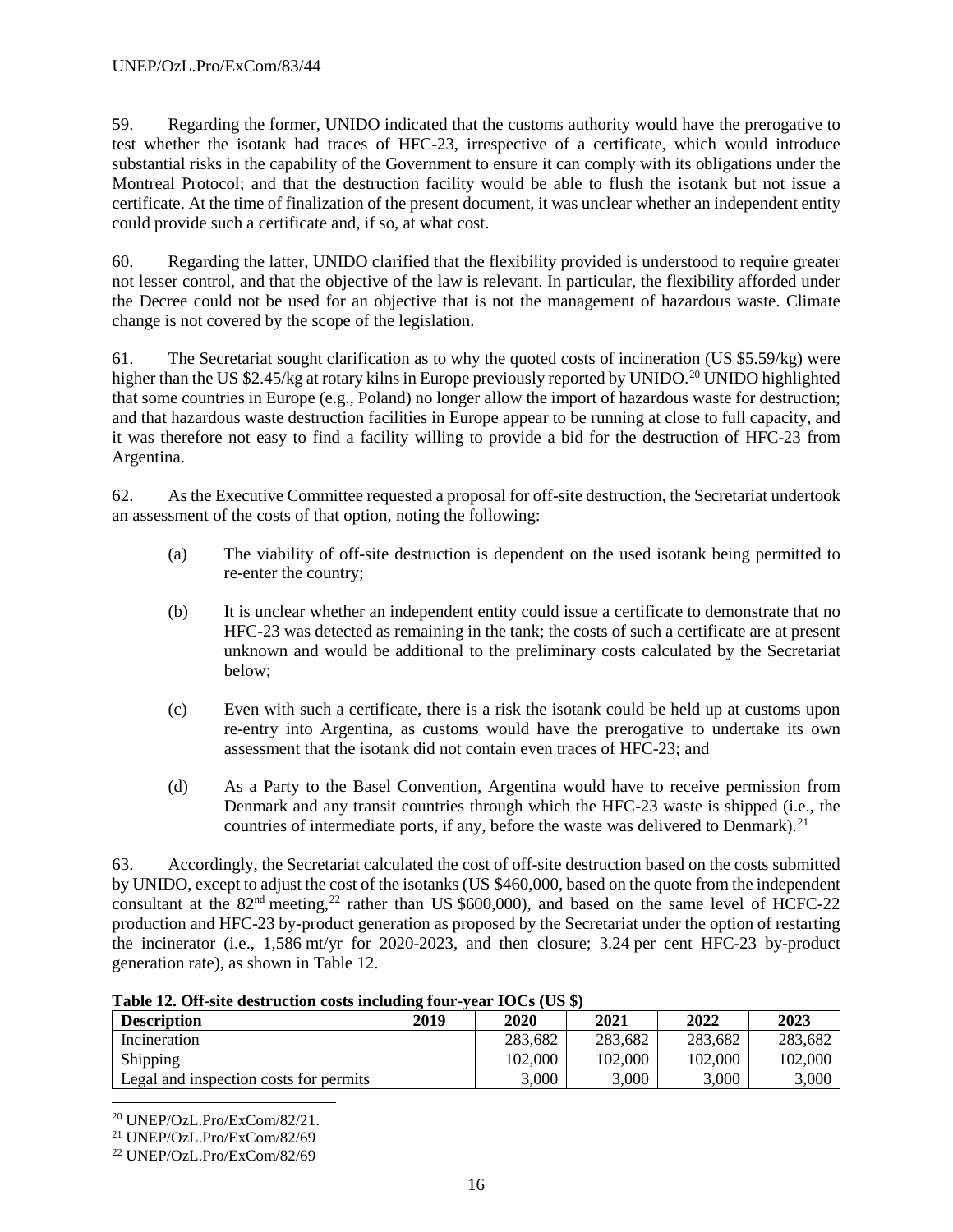| <b>Description</b>      | 2019    | 2020    | 2021    | 2022    | 2023    |
|-------------------------|---------|---------|---------|---------|---------|
| Monitoring              |         | 8,400   | 8,400   | 8.400   | 8,400   |
| Isotanks and compressor | 480,000 |         |         |         |         |
| Total annual tranche    | 480,000 | 397,082 | 397,082 | 397,082 | 397,082 |

64. Should the Executive Committee wish to consider a lump-sum payment, on the understanding that the HCFC-22 production line at FIASA would stop production by 1 January 2020 and would be dismantled, that key equipment would be destroyed and documented, the NPV of the tranches above, depending on the number of years to be included, are presented in Table 13.

|                          | Table 13. "Lump-sum payment" for off-site destruction of HFC-23 as a function of the number of years |  |  |
|--------------------------|------------------------------------------------------------------------------------------------------|--|--|
| <b>IOCs are provided</b> |                                                                                                      |  |  |

| Number of years of IOC | $NPV$ (US \$) |
|------------------------|---------------|
|                        | 817,339       |
|                        | 1,103,925     |
|                        | 1,347,392     |
|                        | 1,554,228     |

65. The Secretariat considers the following observations relevant:

- (a) The NPV of four years of off-site destruction is higher than the NPV of four years of refurbishing and operating the incinerator;
- (b) Absent an exemption from the Government of Argentina to ensure that the used isotank can be reimported into the country, the option of off-site destruction would introduce substantial, and perhaps unacceptable, risks relative to the option of restarting the incinerator; and
- (c) If the mid-point of the cost of incineration in Europe as reported in document UNEP/OzL.Pro/ExCom/82/21 and that submitted by UNIDO were to be taken, there would be a reduction of 20 per cent of the annual tranches in 2020-2023, and a decrease in the net present value between 8 and 14 per cent, depending on the number of years included.

66. The Government of Argentina noted the proposal to include costs related to Government's monitoring of HFC-23 destruction and proposed that an unspecified level funding for a project management unit (PMU), which had inadvertently not been included in the original submission, be included. The Government of Argentina further noted that during the CFC production closure project in Argentina, 6.2 per cent was applied for the PMU; that the appropriate percentage to be applied for a PMU could depend on the selected project option (i.e., refurbishment of the incinerator, off-site destruction, or closure), its duration and the level of funding approved; and that this topic should be included during the discussions at the Executive Committee meeting.

67. In its assessment of refurbishment of the incinerator and off-site destruction, the Secretariat included costs related to Government monitoring; in line with past practice, the Secretariat's assessment did not include a PMU for the closure option. For the case of the HPMP that the Executive Committee approved, the agreed level of compensation did not include funding for a PMU; however, the country was given the flexibility to use a specified level of funding for its PMU.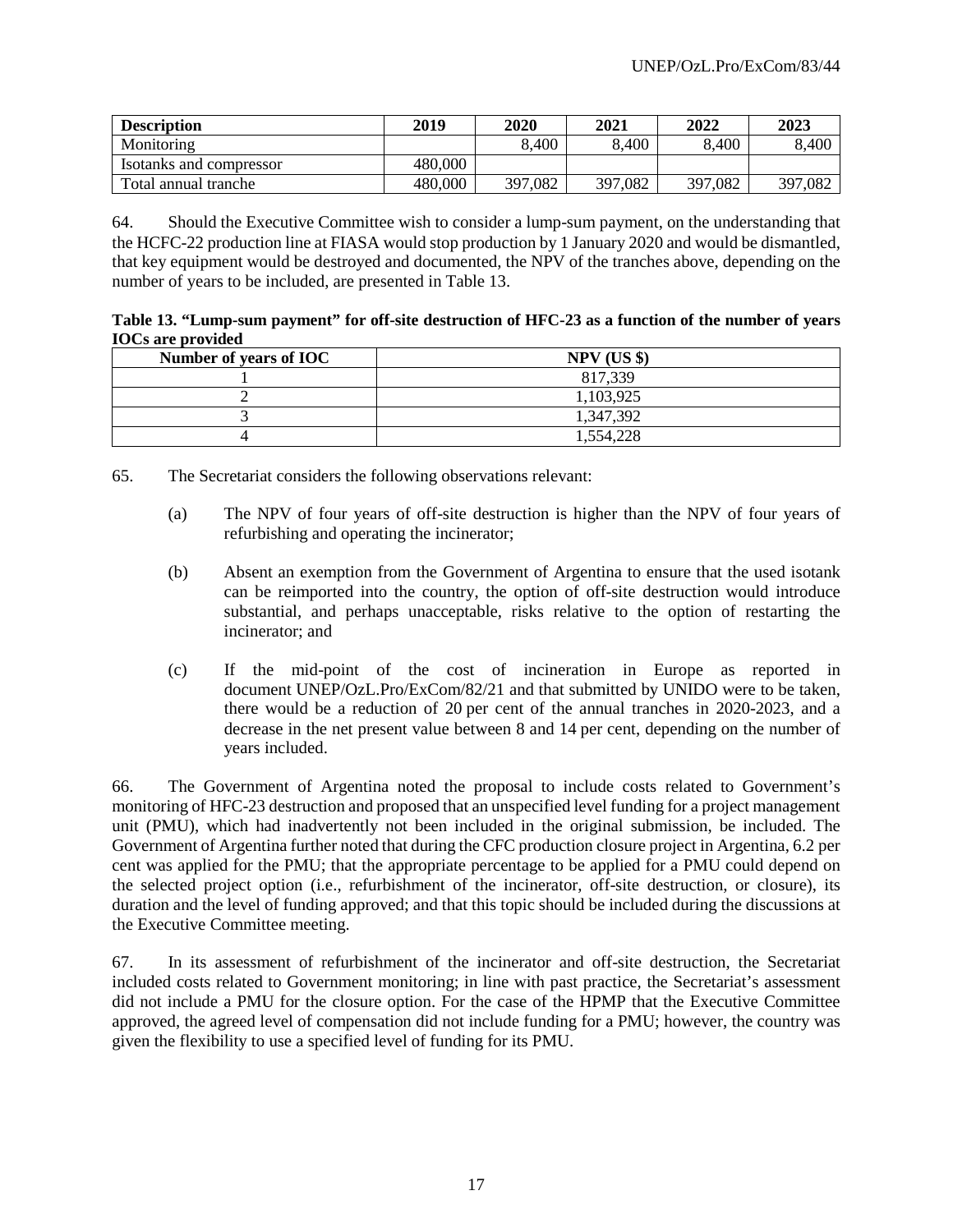# **PART II. POLICY ISSUES RELATED TO CONTROL OF HFC-23 BY-PRODUCT EMISSIONS**

68. The Executive Committee decided *inter alia* to consider each of the project proposal options, including the data provided in the proposals submitted by UNIDO in line with decision 82/85(c), and to discuss the criteria for funding the activities related to the compliance obligations of Article 5 parties; and to consider applying the procedures set out in decision 82/85, and the criteria for funding the activities related to the compliance obligations of Article 5 parties, when agreed, with respect to HFC-23 controls in the other Article 5 parties (decision 82/85(d) and (g)).

69. Accordingly, the Secretariat is raising the following policy issues for which it seeks the Executive Committee's guidance:

#### Extent to which market demand and profitability of HCFC-22 production should determine expected future production of HCFC-22

70. Consistent with the assessment of the independent consultant, the Secretariat considers that FIASA will shut down production by 1 January 2024 given the trend in the HCFC consumption and production in the country, market demand for HCFC-22 in Argentina, FIASA's price of HCFC-22 versus the price for which HCFC-22 can be imported, FIASA's cost of production relative to its international competitors, and that FIASA's cost of production will increase as production continues to decrease to the point where it will no longer be profitable. The Government of Argentina has a different assessment: it instead considers that, relative to 2018, production of HCFC-22 at FIASA will increase by at least 69 per cent in 2020, that such production can be maintained until 2024, and then continue at 10 per cent above the 2018 production levels between 2025 and 2029.

71. FIASA is profitable because it can charge a price that is at least double the international market price. A similar situation may apply to HCFC-22 production lines in other Article 5 countries.

- 72. The Executive Committee may wish to provide guidance to the Secretariat on:
	- (a) The extent to which market demand and profitability of HCFC-22 production determine expected future production of HCFC-22; and
	- (b) The extent to which the profitability of an HCFC-22 production line should depend on the local versus international market price.

#### Basis for HCFC-22 production to be used in determining IOCs

73. Given the financial crisis in Argentina in 2018, the Secretariat proposed using the average of the three years immediately preceding project preparation, in line with the decision in paragraph 32(b) of document UNEP/OzL.Pro/ExCom/16/20. UNIDO pointed out that this decision is applicable to ODS consumption and, therefore, should not be applied in the case of FIASA.

74. The Executive Committee may wish to provide guidance on whether the decision in paragraph 32(b) of document UNEP/OzL.Pro/ExCom/16/20 should be used as a basis for the HCFC-22 production to be used in determining IOCs, or whether to use another method.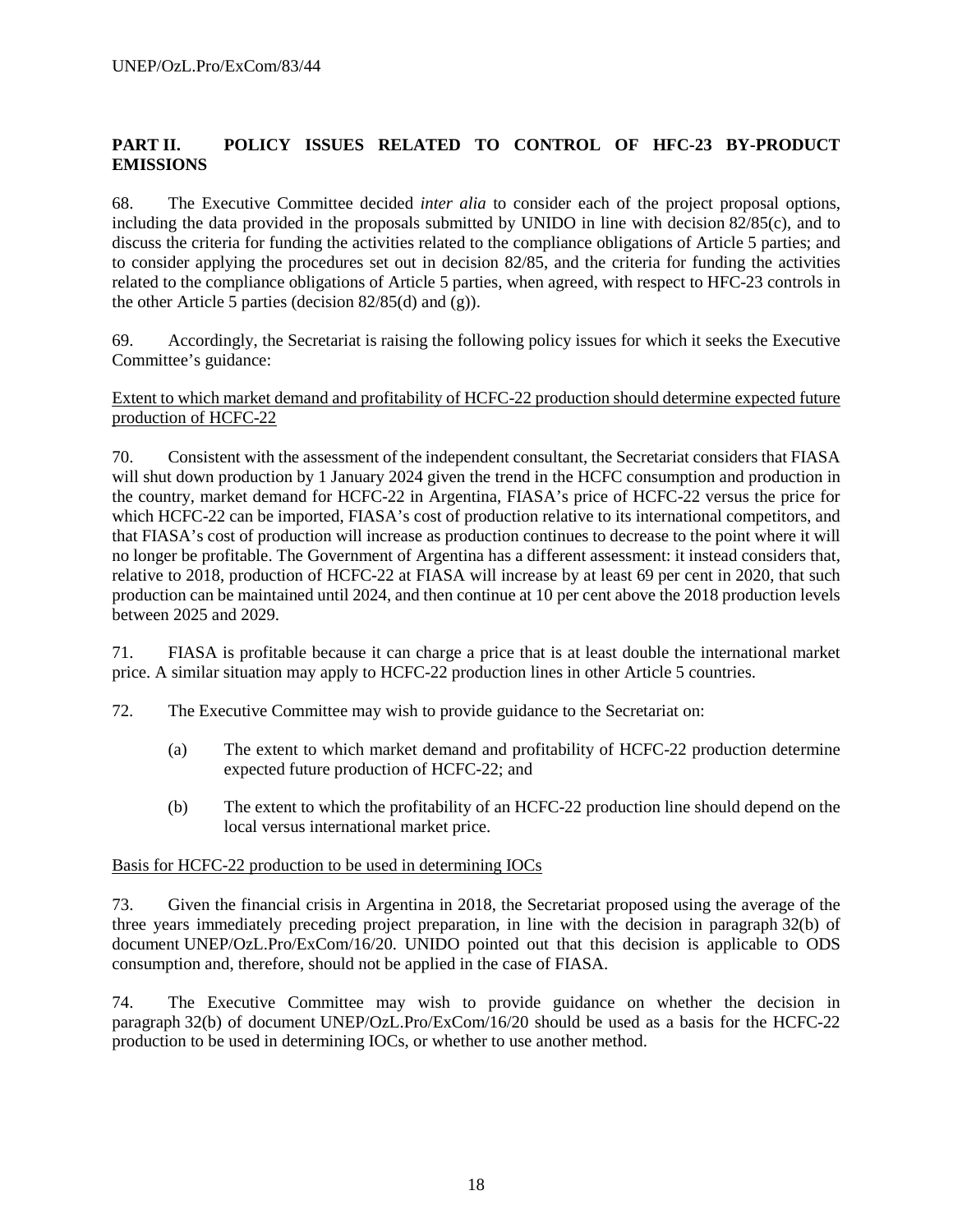# Duration for which funding support for HFC-23 by-product emission controls is provided

75. Executive Committee members have expressed different views on the duration for which IOCs should be provided. Some Executive Committee members have suggested that IOCs should be provided as long as the destruction of HFC-23 is taking place; others have suggested a more limited duration.

76. Some Executive Committee members have suggested that IOCs are intended to incentivize early action, and the need for such an incentive may change as the cost of adopting control measures becomes the regular cost of business. Other Executive Committee members have suggested that the costs of destruction should not be considered as IOCs but recurring costs. In contrast to IOCs, which are expected to decrease as the cost of the alternative to be phased in goes down and the cost of the controlled substance that is phased out goes up, many of those recurring costs are not expected to change with time and, therefore, funding should continue to be provided for them. As recurring costs are a new concept, the Executive Committee may wish to consider whether it wishes to develop guidelines for their application to HFC-23 by-product control projects.

77. The Executive Committee may wish to provide guidance to the Secretariat on the duration IOCs and/or recurring costs are provided for HFC-23 by-product control projects.

#### Level of agency support costs

78. In line with decision 67/15, projects with a project costs above US \$250,000 would receive an agency fee of 7 per cent, and for projects in the production sector, the agency fee would be no greater than 6.5 per cent, to be determined on a case-by-case basis. It is not clear whether HFC-23 by-product control projects would be considered projects in the production sector (i.e., up to 6.5 per cent support costs, to be determined on a case-by-case basis) or investment projects (i.e., 7 per cent support costs).

79. The Secretariat considers that in those HFC-23 by-product control projects where there would be continued production of HCFC-22, and hence continued generation of HFC-23 by-product that must be controlled, continued agency support of the project would be expected. Moreover, costs of independent verification would be included in the agency support costs. Accordingly, in such cases, it would be appropriate to consider an HFC-23 by-product control project as an investment project eligible for 7 per cent support costs.

80. In contrast, in projects where closure of the HCFC-22 production facility is the modality used to comply with HFC-23 by-product control obligations, the agency support costs for the production sector would be applicable. UNIDO emphasized that it was not selective in accepting projects and seeks to treat countries equally, irrespective of the level of consumption/production in the country and the project value; that UNIDO undertakes a number of projects in low-volume-consuming countries, where support costs do not fully cover UNIDO's costs; and that UNIDO considers that its portfolio is more relevant in determining the support costs, rather than on a project-by-project basis. Moreover, UNIDO emphasized that projects in the production sector always took into consideration lost profits and, in such cases, it was understandable that a lower support cost was applied. For production swing plants where it is not yet clear whether lost profits will eligible, UNIDO considers that 7 per cent may be appropriate.

81. The Executive Committee may wish to consider providing guidance on the appropriate level of agency support costs for HFC-23 by-product control projects in Article 5 countries, including whether the costs of independent verification should be included in such costs or in the project costs, and whether the agency support costs should differ between (on- or off-site) destruction of HFC-23 by-product and closure of HCFC-22 production facilities.